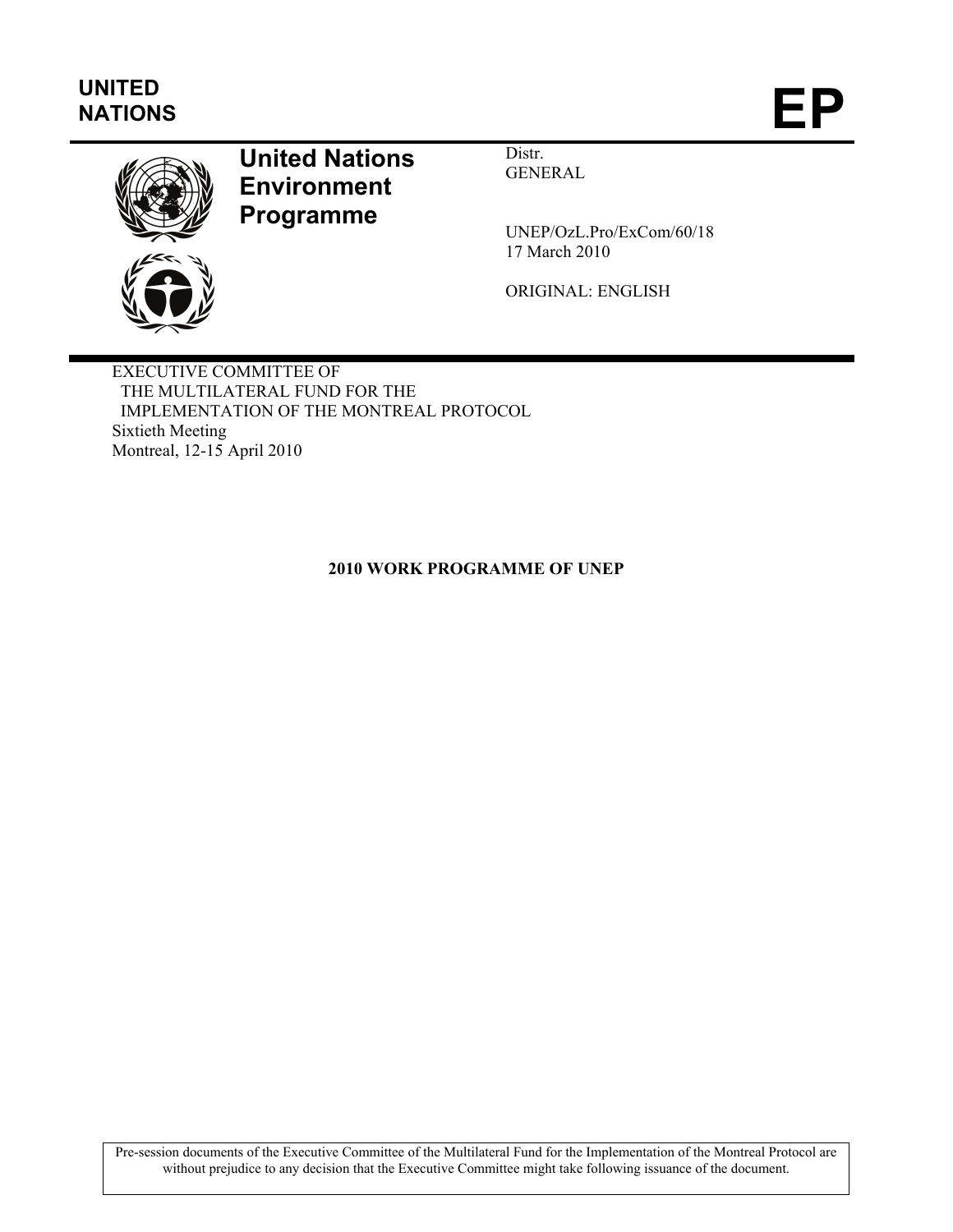## **COMMENTS AND RECOMMENDATION OF THE FUND SECRETARIAT**

1. UNEP is requesting approval from the Executive Committee of US \$3,159,900 for its 2010 Work Programme, plus agency support costs of US \$384,787. Of the total amount requested US \$1,307,800 is for the ten countries with MYA activities that are considered under individual project proposals. The Work Programme is attached to this document.

2. The activities proposed in UNEP's Work Programme are presented in Table 1 below:

| Country                                  | <b>Activity/Project</b>                                                                                       | <b>Amount</b>             | Amount               |
|------------------------------------------|---------------------------------------------------------------------------------------------------------------|---------------------------|----------------------|
|                                          |                                                                                                               | <b>Requested</b><br>(USS) | Recommended<br>(USS) |
|                                          | SECTION A: ACTIVITIES RECOMMENDED FOR BLANKET APPROVAL                                                        |                           |                      |
|                                          | A1. Renewal of institutional strengthening projects:                                                          |                           |                      |
| Bahrain                                  | Renewal of institutional strengthening project (Phase VI)                                                     | 52,500                    | 52,500               |
| Grenada                                  | Renewal of institutional strengthening project (Phase III)                                                    | 52,500                    | 52,500               |
| Mongolia                                 | Renewal of institutional strengthening project (Phase VI)                                                     | 42,500                    | 42,500               |
|                                          | Subtotal for A1:                                                                                              | 147,500                   | 147,500              |
|                                          | A2. Project preparation for HCFC phase-out management plans :                                                 |                           |                      |
| Iraq                                     | HCFC phase-out management plan preparation                                                                    | 100,000                   | 100,000              |
|                                          | Subtotal for A2:                                                                                              | 100,000                   | 100,000              |
| A3: Project preparation                  |                                                                                                               |                           |                      |
| Regional                                 | Initiating regional cooperation to enforce ODS trade controls in                                              | 27,500                    | 27,500               |
|                                          | ECA network countries (second tranche)                                                                        |                           |                      |
|                                          | Subtotal for A3:                                                                                              | 27,500                    | 27,500               |
|                                          | SECTION B: ACTIVITIES RECOMMENDED FOR INDIVIDUAL CONSIDERATION                                                |                           |                      |
|                                          | B1. Renewal of institutional strengthening project:                                                           |                           |                      |
| Nauru                                    | Renewal of institutional strengthening project (Phase III)                                                    | 52,500                    | 52,500*              |
|                                          | Subtotal for B1:                                                                                              | 52,500                    | 52,500*              |
| <b>B2: Regional and Global projects:</b> |                                                                                                               |                           |                      |
| Regional (WA)                            | Establishment of dates/methyl bromide Help Desk                                                               | 350,000                   | $0*$                 |
| Regional (SA)                            | Regional enforcement networking to improve compliance with                                                    | 330,000                   | 165,000*             |
|                                          | the Montreal Protocol and support other chemical Multilateral                                                 |                           |                      |
|                                          | Environmental Agreements (MEAs) that include<br>trade                                                         |                           |                      |
|                                          | restrictions                                                                                                  |                           |                      |
| Regional (SA)                            | Technical assistance to Article 5 Parties on the management of                                                | 150,000                   | $0*$                 |
|                                          | EUN (2010-2012)                                                                                               |                           |                      |
| Regional (PIC)                           | Development of HCFC phase-out management plan (HPMP) for                                                      | 494,600                   | 494,600*             |
| Global                                   | PIC through regional approach                                                                                 |                           | $0*$                 |
|                                          | Techno-economic study on cost benefit of leapfrogging high<br>GWP alternatives to HFCs to low GWP or zero GWP | 200,000                   |                      |
|                                          | alternatives                                                                                                  |                           |                      |
|                                          | Subtotal of B2:                                                                                               | 1,524,600                 | 659,600*             |
|                                          |                                                                                                               |                           |                      |
|                                          | <b>SECTION C: INDIVIDUAL PROJECTS</b>                                                                         |                           |                      |
| C1. Projects for blanket approval :      |                                                                                                               |                           |                      |
|                                          | a) Terminal phase-out management plan and other tranches                                                      |                           |                      |
| The Republic of                          | Terminal phase-out management plan $(2nd$ tranche)                                                            | 42,000                    | $[1]$                |
| Congo                                    |                                                                                                               |                           |                      |
| Guinea                                   | Terminal phase-out management plan $(2nd$ tranche)                                                            | 58,000                    | [2]                  |
| Guinea Bissau                            | Terminal phase-out management plan (2 <sup>nd</sup> tranche)                                                  | 37,500                    | $[3]$                |
| Kyrgyzstan                               | Terminal phase-out management plan $(3rd$ tranche)                                                            | 25,300                    | $[4]$                |
| Nicaragua                                | Terminal phase-out management plan for Annex A Group I                                                        | 70,000                    | $\overline{[5]}$     |
|                                          | substances $(2nd$ tranche)                                                                                    |                           |                      |

### Table 1: UNEP's Work Programme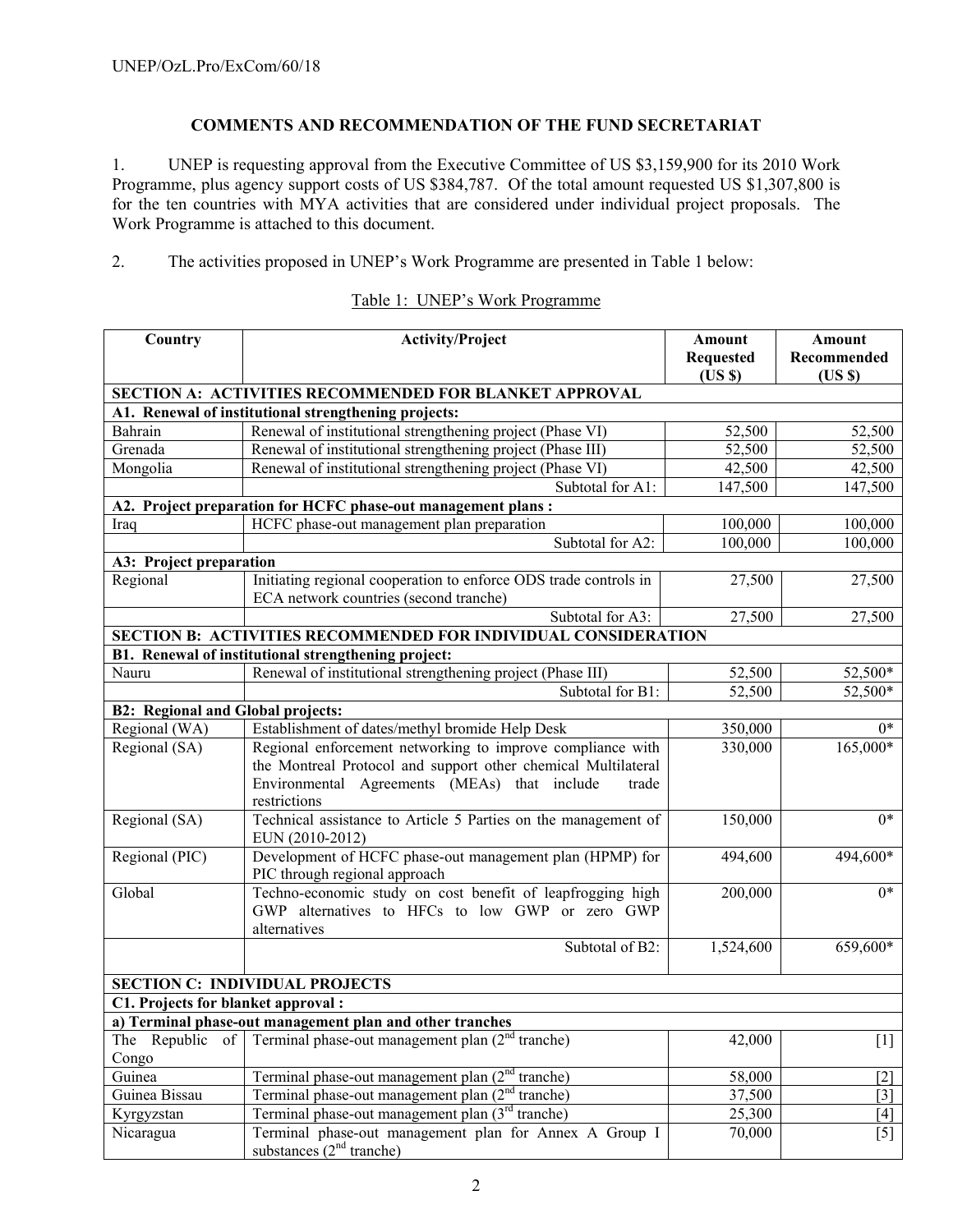| Paraguay                                                                                                                                                                                                                                                                                                                                                                                                                                                                                                                                                                                          | Terminal phase-out management plan for Annex A Group I<br>substances $(4th$ tranche) |                 | 24,000    | [6]       |  |
|---------------------------------------------------------------------------------------------------------------------------------------------------------------------------------------------------------------------------------------------------------------------------------------------------------------------------------------------------------------------------------------------------------------------------------------------------------------------------------------------------------------------------------------------------------------------------------------------------|--------------------------------------------------------------------------------------|-----------------|-----------|-----------|--|
|                                                                                                                                                                                                                                                                                                                                                                                                                                                                                                                                                                                                   | b) National phase-out management plan (NPP)                                          |                 |           |           |  |
| Yemen                                                                                                                                                                                                                                                                                                                                                                                                                                                                                                                                                                                             | National phase-out management plans                                                  |                 | 140,000   | 7         |  |
|                                                                                                                                                                                                                                                                                                                                                                                                                                                                                                                                                                                                   |                                                                                      | Subtotal of C1: | 396,800   |           |  |
|                                                                                                                                                                                                                                                                                                                                                                                                                                                                                                                                                                                                   | C2. Project for individual consideration                                             |                 |           |           |  |
|                                                                                                                                                                                                                                                                                                                                                                                                                                                                                                                                                                                                   | a) National phase-out management plan (NPP)                                          |                 |           |           |  |
| Bangladesh                                                                                                                                                                                                                                                                                                                                                                                                                                                                                                                                                                                        | National ODS phase-out plan $(5^{th}, 6^{th}$ and $7^{th}$ tranches)                 |                 | 53,000    | [8]       |  |
| Chile                                                                                                                                                                                                                                                                                                                                                                                                                                                                                                                                                                                             | National phase-out of methyl bromide-terminal project                                |                 | 73,000    | [9]       |  |
|                                                                                                                                                                                                                                                                                                                                                                                                                                                                                                                                                                                                   | b) HCFC phase-out management plan (new):                                             |                 |           |           |  |
| Maldives                                                                                                                                                                                                                                                                                                                                                                                                                                                                                                                                                                                          | HCFC phase-out management plan preparation                                           |                 | 785,000   | [10]      |  |
| Subtotal C2:                                                                                                                                                                                                                                                                                                                                                                                                                                                                                                                                                                                      |                                                                                      |                 | 911,000   |           |  |
| Subtotal A, B and C                                                                                                                                                                                                                                                                                                                                                                                                                                                                                                                                                                               |                                                                                      |                 | 3,159,900 | 987,100   |  |
| Agency support costs (nil for institutional strengthening and 13 per cent for other                                                                                                                                                                                                                                                                                                                                                                                                                                                                                                               |                                                                                      | 384,787         | 102,323   |           |  |
| activities):                                                                                                                                                                                                                                                                                                                                                                                                                                                                                                                                                                                      |                                                                                      |                 |           |           |  |
| Total:                                                                                                                                                                                                                                                                                                                                                                                                                                                                                                                                                                                            |                                                                                      |                 | 3,544,687 | 1,089,423 |  |
| *Project for individual consideration or pending                                                                                                                                                                                                                                                                                                                                                                                                                                                                                                                                                  |                                                                                      |                 |           |           |  |
| [1] Considered under Document UNEP/OzL.Pro/ExCom/60/26<br>[6] Considered under Document UNEP/OzL.Pro/ExCom/60/37<br>[2] Considered under Document UNEP/OzL.Pro/ExCom/60/29<br>[7] Considered under Document UNEP/OzL.Pro/ExCom/60/43<br>[3] Considered under Document UNEP/OzL.Pro/ExCom/60/30<br>[8] Considered under Document UNEP/OzL.Pro/ExCom/60/21<br>[4] Considered under Document UNEP/OzL.Pro/ExCom/60/32<br>[9] Considered under Document UNEP/OzL.Pro/ExCom/60/23<br>[10] Considered under Document UNEP/OzL.Pro/ExCom/60/33<br>[5] Considered under Document UNEP/OzL.Pro/ExCom/60/35 |                                                                                      |                 |           |           |  |

# **SECTION A: ACTIVITIES RECOMMENDED FOR BLANKET APPROVAL**

#### **A1. Renewal of institutional strengthening projects**

- (a) Bahrain (Phase VI): US \$52,500
- (b) Grenada (Phase III): US \$52,500
- (c) Mongolia (Phase VI): US \$42,500

#### **Project description**

3. UNEP submitted the requests for the renewal of the institutional strengthening (IS) projects for the 3 countries listed above. The descriptions of the requests for these countries are presented in Annex I to this document.

#### **Secretariat's comments**

4. The Fund Secretariat reviewed the IS terminal reports and action plans submitted by UNEP on behalf of the above countries to support the renewal requests and found that the reports are in order and consistent with requirements for such projects.

5. The Secretariat took into account decisions 57/36(b), 58/16 and 59/47 in considering these IS requests, particularly the last decision where the Executive Committee decided "to extend financial support for IS funding for Article 5 Parties beyond 2010 and up to December 2011". In view of the above decisions, the funding requested for these IS renewals was calculated on a pro-rata basis up to December 2011 only.

#### **Secretariat's recommendations**

6. The Fund Secretariat recommends blanket approval of the IS renewal requests for Bahrain, Grenada and Mongolia at the level of funding pro-rated up to December 2011, indicated in Table 1 of this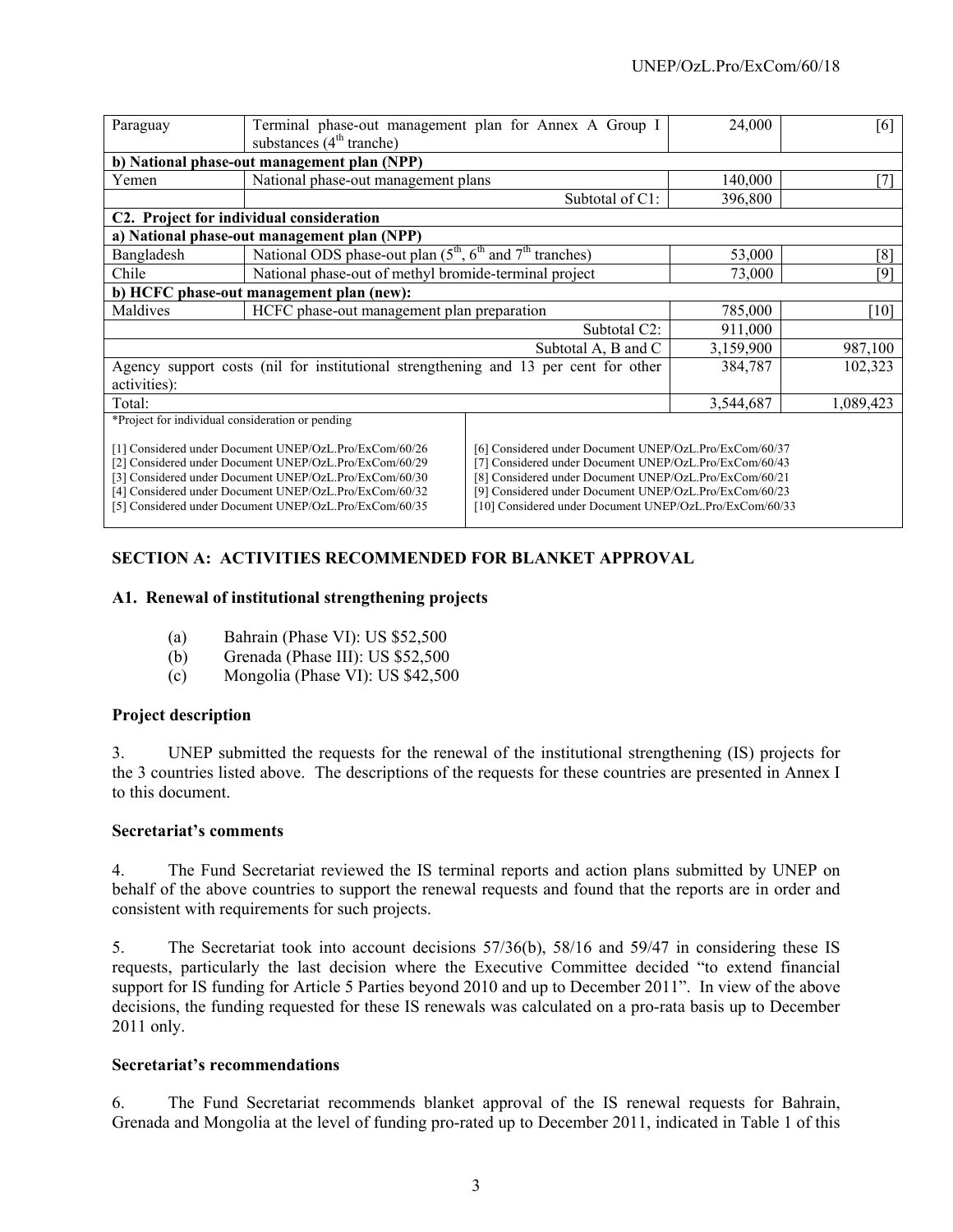document. The Executive Committee may wish to express to the Governments of these countries the comments which appear in Annex II to this document.

#### **A2. Project preparation for HCFC phase-out management plan (HPMP)**

#### Iraq: HCFC phase-out management plan (US \$100,000)

#### **Project description**

7. UNEP submitted a request for additional project preparation funds amounting to US \$100,000 for Iraq that had initial funds approved at the total level of US \$95,000 for HPMP preparation at the 55th and 59<sup>th</sup> Meetings for UNIDO. The requests are being submitted since Iraq's 2007 HCFC consumption is 109 ODP tonnes making it eligible for additional project preparation funds for the HPMP under decision 56/16.

#### **Secretariat's comments**

8. The Secretariat notes that this request is in line with decision 56/16 where countries are eligible for HPMP preparation funding based on their official Article 7 data for 2007. In the case of Iraq, while the 2007 HCFC Article 7 data shows a consumption only of HCFC-22, UNEP indicates that there are a number of foam manufacturing enterprises in the country that use HCFC-22, which makes the country eligible for additional funding under decision 56/16.

#### **Secretariat's recommendation**

9. The Fund Secretariat recommends blanket approval of the request for additional funding for the preparation of the HCFC phase-out management plan for Iraq at the level of funding shown in Table 1 above.

#### **A3. Project preparation**

Regional project for initiating regional cooperation to enforce ODS trade controls in ECA network countries (second tranche) US \$27,500

#### **Project description**

10. This project is being submitted by the Czech Republic as bilateral assistance, and is therefore considered under document UNEP/OzL.Pro/ExCom/60/8 on bilateral cooperation. Part of the funds for the project is included under this work programme for the UNEP component.

#### **Secretariat's recommendation:**

11. The Fund Secretariat recommends approval of second and final tranche of the regional project for initiating regional cooperation to enforce ODS trade controls in the Economic Commission for Africa network countries at the level of funding of US \$27,500 plus support costs as indicated in Table 1 of the document, on the understanding that no further funding for this regional enforcement network shall be provided and that activities to ensure monitoring of ODS in the region should be integrated into the Europe and Central Asia (ECA) network funded under the CAP.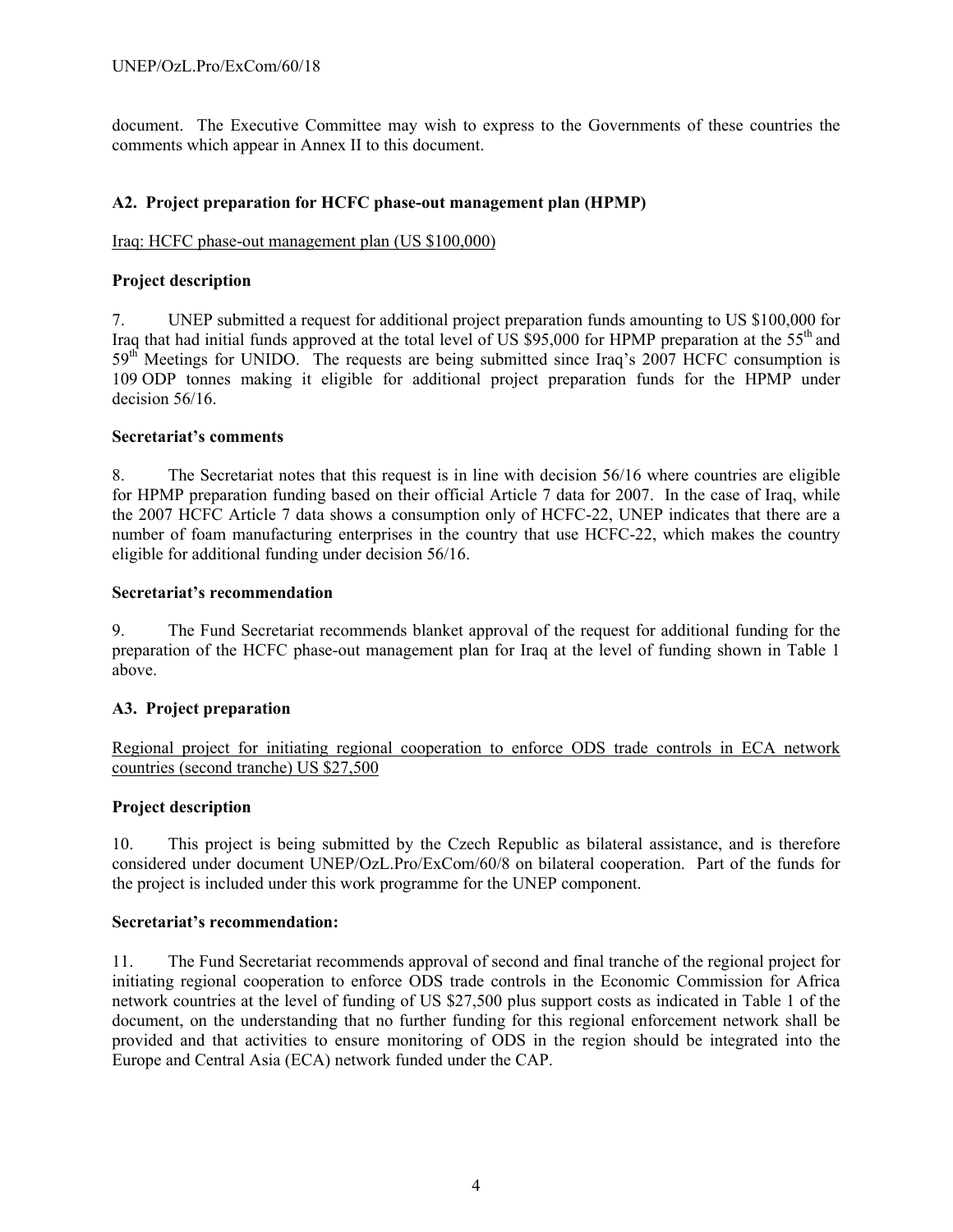# **SECTION B: ACTIVITIES RECOMMENDED FOR INDIVIDUAL CONSIDERATION**

### **B1. Renewal of institutional strengthening projects:**

(a) Nauru (Phase III): US \$52,500

#### **Project description**

12. UNEP submitted the request for the renewal of the IS project for Nauru. The description of this request for Nauru is presented in Annex I to this document.

#### **Secretariat's comments**

13. The Fund Secretariat reviewed the IS terminal report and action plan submitted by UNEP on behalf of Nauru to support the renewal request and finds that the report is in order and consistent with requirements for such projects. The Secretariat took into account decisions 57/36(b), 58/16 and 59/47 in considering this IS request, particularly the last decision where the Executive Committee decided "to extend financial support for IS funding for Article 5 parties beyond 2010 and up to December 2011". In view of the above decisions, the funding requested for Nauru was calculated on a pro-rata basis up to December 2011 only.

14. The Secretariat also notes that Nauru has not yet submitted its country programme (CP) data for 2008 which was due on 1 May 2009. Decision 52/5(f) notes that "country programme implementation data had to be submitted in advance of the last meeting of the year and subsequent meetings as a precondition for the approval and release of funding for projects". In view of the lack of CP data from Nauru, the request for this IS renewal is put forward for individual consideration by the Executive Committee.

#### **Secretariat's recommendation**

15. The Executive Committee may wish to consider this request in view of decision 52/5(f) and approve the IS renewal for Nauru subject to the receipt of Nauru's country programme data for 2008 by the Multilateral Fund Secretariat as soon as possible and not later than 1 May 2010. Once approved, the Executive Committee may also wish to express to the Government of Nauru the comments which appear in Annex II to this document.

# **B2. Regional and Global Projects:**

#### Regional project for the establishment of dates/methyl bromide Help Desk US \$350,000

#### **Project description**

16. UNEP submitted a request for the establishment of a regional help desk to assist countries in the West Asia region that still use methyl bromide (MB) for the production of dates, at a value of US \$350,000. According to their submission, this project aims to establish a global information network for alternatives to MB to assist the dates industry which could eventually reduce their dependence on MB and allow them to comply with the controls under the Montreal Protocol. The activities envisaged include the establishment of an MB database, development of training manuals, and the establishment of a virtual network. Details of the submission are contained in UNEP's work programme attached to this document.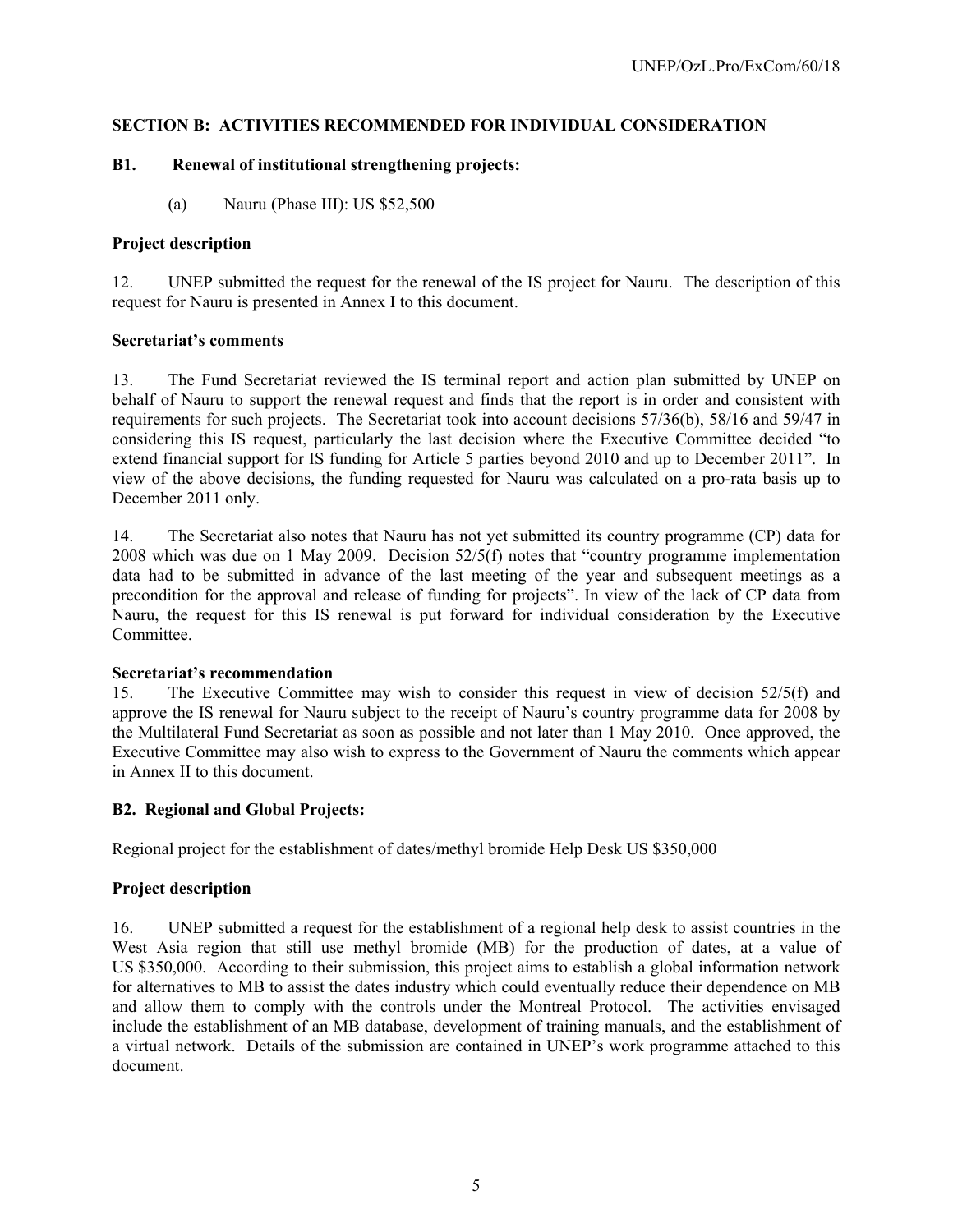### **Secretariat's comments**

17. The Secretariat noted that this is a new project which is included in UNEP's business plan for 2010-2012 for consideration at this meeting. In view of this, the Secretariat requested UNEP to defer this request to a future meeting pending the discussion of the business plans, and also because the project is not required for compliance. UNEP indicated the urgent need for this activity and requested that this be presented to the Committee for consideration.

18. The Secretariat reviewed this submission by taking account of MB consumption in the countries in the West Asia region and their compliance status, projects approved specifically for MB projects on alternatives to dates, and general information available from the UNEP Methyl Bromide Technical Options Committee (MBTOC) on alternatives to high moisture dates. In its review, the Secretariat noted that none of the countries in the region where the project will be implemented is in non-compliance with MB control measures and that special consideration had already been given by the Meeting of the Parties to those date producing countries. It also noted that projects addressing alternatives to high moisture dates approved by the Fund have been delayed due to lack of alternatives. Further, it also informed UNEP that, while the MBTOC has not found a single alternative to high moisture dates, its report contains information on technologies for low moisture dates which the Compliance Assistance Programme (CAP) can disseminate as part of the information clearinghouse function without additional cost.

19. The Secretariat also noted that most if not all of the activities that are being proposed in the project can be developed by UNEP as part of its CAP activities as a matter of reprioritization, and therefore cannot be funded. In its response, UNEP indicated that this project is an urgent matter to those date producing countries whose industry is threatened by the phase-out of MB and where no alternatives are available. UNEP also indicated that the CAP office in West Asia has already assisted countries of the region through its own efforts using CAP funds and that these are not sufficient to meet the requirements of these countries in view of other needs to sustain CFC phase-out and HCFC activities. On this basis reprioritisation is not possible at this time.

20. The Secretariat reiterated that this project does not seem to be a priority in view of the number of other activities closely linked to compliance that UNEP needs to undertake, especially on HCFCs, and urged UNEP to withdraw it.

#### **Secretariat's recommendation**

21. In view of the information presented above, the Executive Committee may wish to consider not approving the project for the establishment of a methyl bromide help desk for dates, and urge UNEP to continue providing assistance to the countries in West Asia through the Compliance Assistance Programme.

Regional enforcement networking to improve compliance with the Montreal Protocol and support other chemical Multilateral Environmental Agreements (MEAs) that include trade restrictions (i.e. Rotterdam, Stockholm and Basel conventions) US \$330,000

# **Project description**

22. UNEP is requesting funds for regional enforcement networking to improve compliance with the Montreal Protocol and support other chemical Multilateral Environmental Agreements (MEAs) that include trade restrictions for the Asian region for US \$330,000 for 24 months, excluding support costs. A regional enforcement network was funded by the Executive Committee at the  $34<sup>th</sup>$  Meeting, to promote regional cooperation among 11 countries of the Southeast Asia and Pacific (SEAP) region, for better monitoring and control of ODS imports, by engaging customs officers in the networking process. At this meeting, the Executive Committee, in decision 34/27, approved the project under bilateral cooperation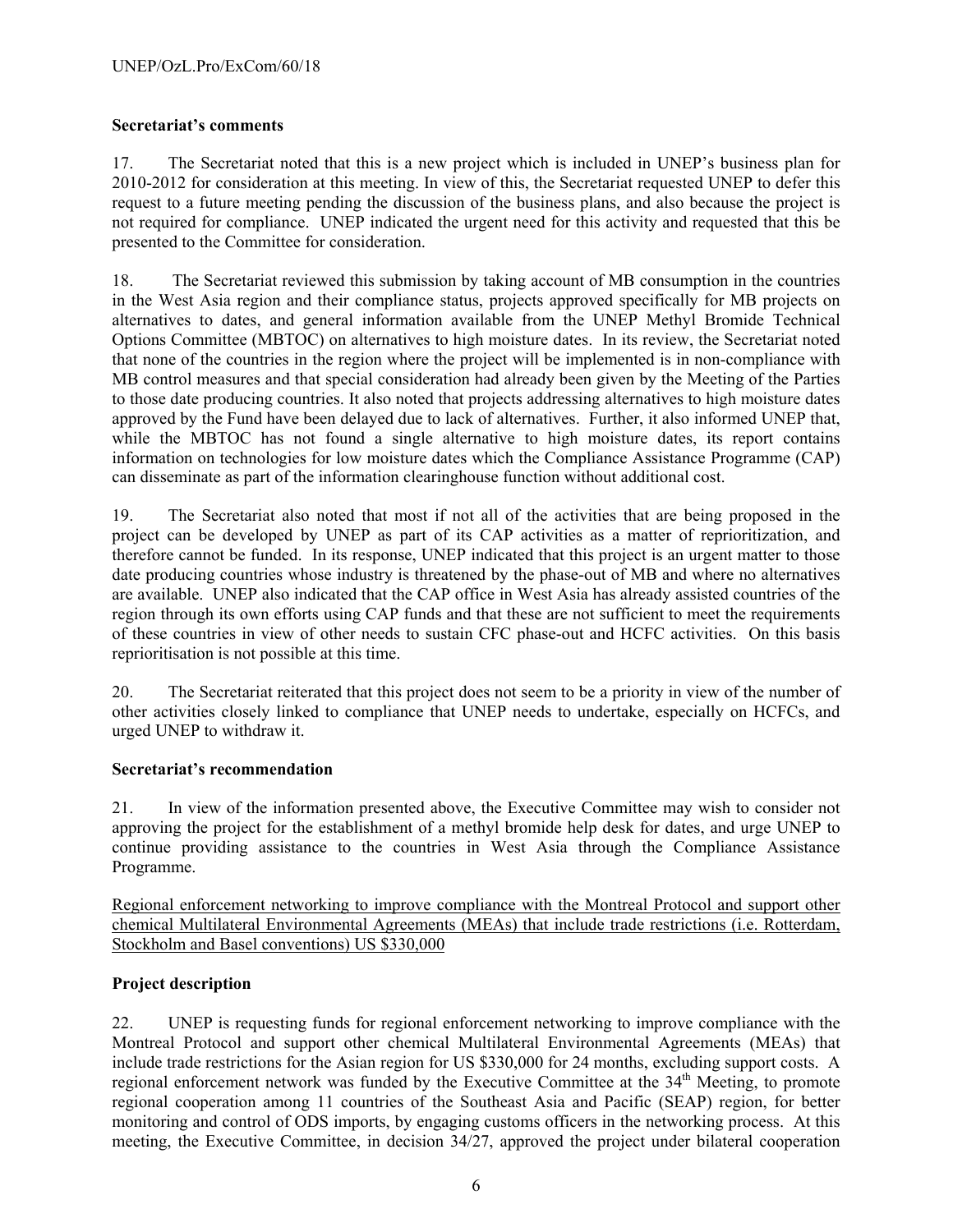with Sweden at the funding level of US \$250,000, on the understanding that this was a one-time project. At the 39<sup>th</sup> Meeting, an extension to the above project with funding of US \$200,000, was approved by the Executive Committee to enable the participation of countries from the South Asia region to this National Ozone Unit (NOU)/Customs Officers' Network.

23. The current proposal encompasses 25 countries that are members of the South Asia and SEAP network. The main activities identified in the proposal include annual meetings of customs and ODS officers each year, development of cross border customs cooperation aimed at limiting illegal trade; development of information sheets, and promotion of the informal Prior Informed Consent (iPIC) process which is being followed by the countries in this region. The primary objective of the proposal is to enhance regional cooperation among and within countries in North East, South and South East Asia for strengthened control of ODS trans-boundary movement as part of the compliance effort of the Montreal Protocol. A more detailed project description is included in UNEP's work programme attached to this document.

#### **Secretariat's comments**

24. The submitted project is part of UNEP's business plan to be considered at this meeting. At the 51<sup>st</sup> Meeting, UNEP had requested the Executive Committee to consider a similar regional enforcement project for this region, which was withdrawn before the Meeting as funding for the network was continued through the Government of Sweden. UNEP indicated that this eventually became the Multilateral Environmental Agreements regional enforcement network (MEA-REN). The Secretariat sought clarification from UNEP on whether the current regional enforcement network operating in the region is still being funded by Sweden. UNEP confirmed that there are still some funds provided by the Swedish International Development Agency (Sida), but that these are now being used for the participation of other MEAs. The funds being sought at this meeting will be utilized to ensure the implementation of ODS-related tasks exclusively, though as an integrated part of the MEA-REN, and ensure the continued active participation of national and local customs offices in its activities.

25. The Secretariat noted that while this project may not be directly related to compliance, the continuation of this network assumes greater importance during this period when CFC consumption becomes zero in all Article 5 countries in 2010, thereby increasing the possibilities for illegal trade. Strict monitoring and coordination between customs authorities in these countries therefore becomes essential.

26. The Secretariat also raised concerns on the initial cost proposed for the network, and requested UNEP to reconsider the submitted cost elements and make them consistent with similar enforcement networks approved by the Executive Committee so far. In view of this, UNEP submitted a revised proposal that reduced the request considerably as well as the period for which funding is being requested. The current budget will only cover costs for meeting organisation, cross border activities and logistics. UNEP however maintains that while the budget presented is for a two-year period only, it wishes the project to be for a period of three years.

#### **Secretariat's recommendation**

27. The Fund Secretariat recommends approval of the project for regional enforcement networking to improve compliance with the Montreal Protocol and support other chemical Multilateral Environmental Agreements, for one year only at the level of funding of US \$165,000 plus support cost indicated in Table 1 of the document, on the understanding that:

(a) This is without prejudice to future funding approvals for the remaining year proposed for this project;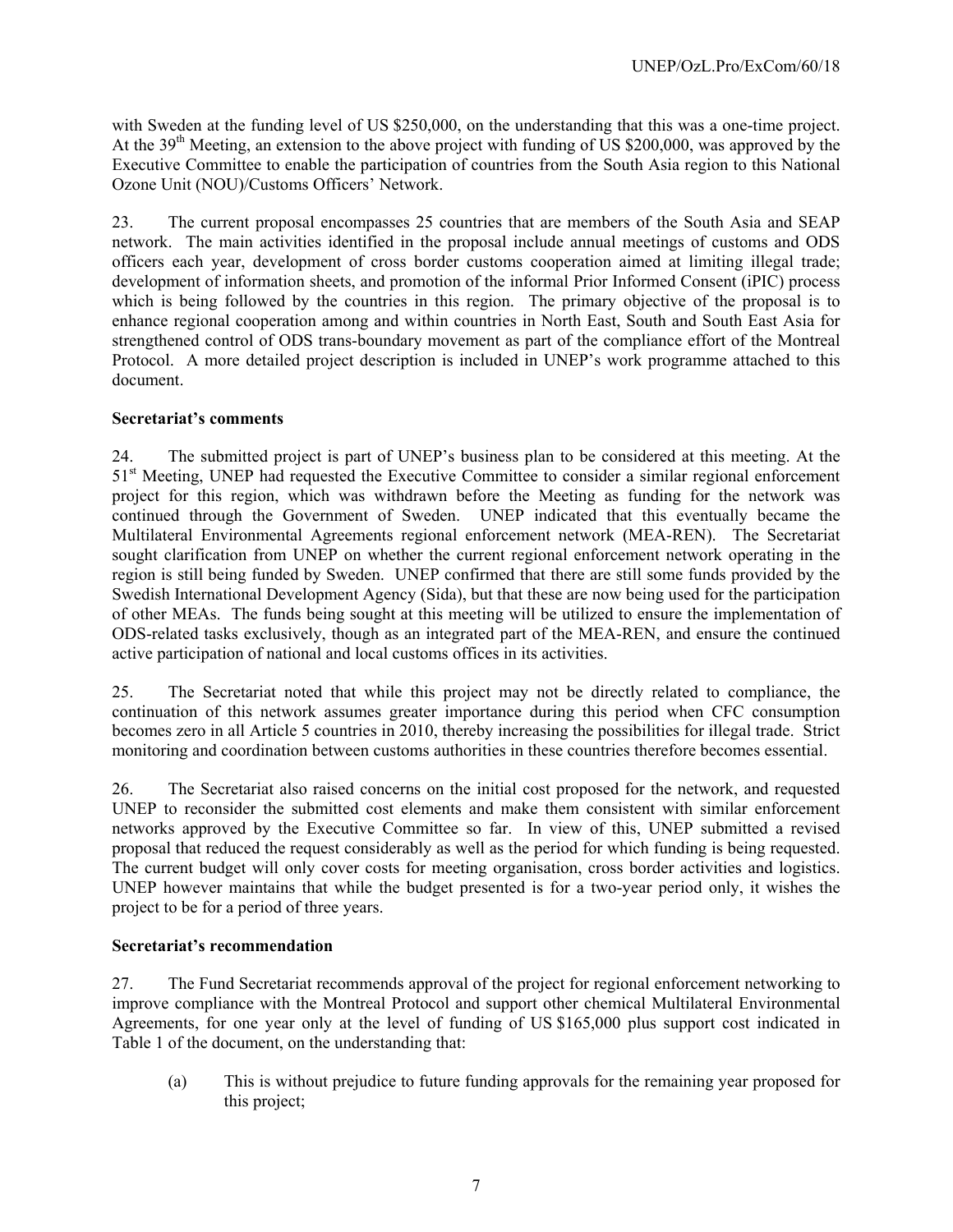(b) In requesting funding for the second year, UNEP shall prepare a report on the outputs of the network's first year of operation.

#### Technical assistance to Article 5 Parties on the management of EUN (2010-2012) US \$150,000

#### **Project description**

28. UNEP submitted a request for technical assistance for Article 5 countries on the management of their essential-use nominations (EUN) for CFC-MDIs at the level of US \$150,000. The objectives of the proposal include strengthening EUN monitoring and management, and setting up a process for the determination of essential uses for CFC MDIs in importing countries. These will be undertaken through training activities and a one day consultation meeting back to back with the network meeting in South Asia. A description of the proposed activity is attached to UNEP's work programme submission.

#### **Secretariat's comments**

29. The Secretariat again advised UNEP the fact that this proposal is only being considered as part of their business plan submitted to this meeting and therefore should be deferred to a future meeting. However, UNEP indicated that this is an important issue that needs urgent attention and requested that this be maintained in their work programme. In its comments, the Secretariat reminded UNEP of its role in assisting countries with compliance and reiterated that there are only a handful of MDI producing countries in the region and all of these have received funds for the conversion of their MDI production facilities. Resources have therefore been provided that will allow them to manage and monitor the EUN that have been approved to allow them to continue manufacturing CFC MDIs. It also stressed that with regard to CFC-MDI importing countries, many of those in the region have elements of an MDI transition strategy as part of their terminal phase-out management plan (TPMP) and therefore any additional assistance would be redundant.

30. The Secretariat's view is that the type of assistance envisioned by UNEP can be provided through the regional networks, which are already funded under the CAP without additional cost to the Multilateral Fund.

#### **Secretariat's recommendation**

31. In view of the information presented above, the Executive Committee may wish to consider not approving the request for technical assistance for Article 5 countries to manage their essential-use nominations, and urge UNEP to continue providing assistance to these countries through the regional networks funded under the Compliance Assistance Programme.

#### Development of HCFC phase-out management plan for PIC through regional approach US \$494,600

#### **Project description**

32. UNEP re-submitted a request for the preparation of an HPMP for 12 Pacific Island countries (PIC) following the regional approach in line with decisions 59/22 and 57/9(e) for the total funding of US \$494,600. The HCFC consumption in these countries is listed in the table below:

|                  | 2007 HCFC-22 consumption |                      |  |
|------------------|--------------------------|----------------------|--|
| Country          | <b>ODP</b> tonnes        | <b>Metric tonnes</b> |  |
| Cook Islands     |                          | 0.31                 |  |
| Kiribati         | 01                       | 1.33                 |  |
| Marshall Islands | 02                       | 3.07                 |  |
| Micronesia       |                          | 0.78                 |  |
| Jauru            |                          |                      |  |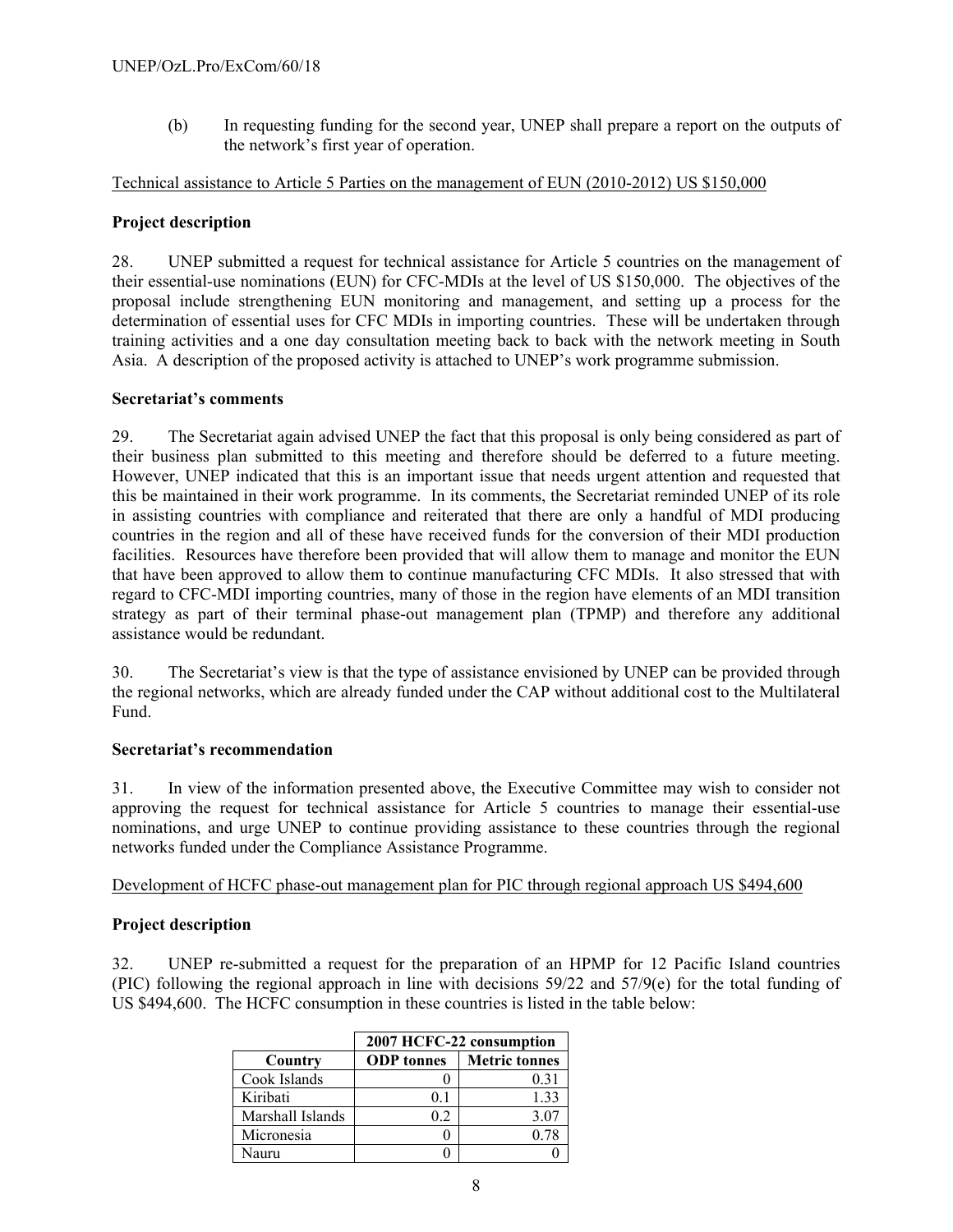|                 | 2007 HCFC-22 consumption |                      |
|-----------------|--------------------------|----------------------|
| Country         | <b>ODP</b> tonnes        | <b>Metric tonnes</b> |
| Niue            |                          | 0.35                 |
| Palau           |                          | 0.31                 |
| Samoa           | 0.2                      | 3.16                 |
| Solomon Islands | 0.9                      | 16.94                |
| Tonga           |                          | 0.82                 |
| Tuvalu          |                          | 0.63                 |
| Vanuatu         |                          |                      |
| <b>TOTAL</b>    |                          | 27.7                 |

33. UNEP's submission includes a description of the regional approach that will be considered in the preparation of the HPMP for PICs. According to UNEP's submission, while the PIC have low or very low consumption of HCFCs, they are still required to engage in the same processes as those countries with higher consumption for the HPMP preparation. These would include reviewing and strengthening the ODS licensing system for controlling of HCFCs, setting up an institutional framework, data collection, direct consultation with national stakeholders, HPMP preparation and finalization, and endorsement by the national authority.

34. The main adjustment made to this revised proposal is that with the funds requested, the resulting HPMP for these countries will cover meeting the 35 per cent reduction in HCFC consumption in 2020 instead of only meeting the phase-out targets up to 2015 as initially proposed to the  $59<sup>th</sup>$  Meeting. The full proposal is included as part of UNEP's work programme attached to this document.

### **Secretariat's comments**

35. The Secretariat noted that the funds being requested by UNEP are still higher than the US \$300,000 that the Executive Committee would expect to fund in line with decision 57/9. It also had extensive discussions with UNEP during which options were presented to enable the funding of the project preparation of the HPMP for these countries. Following these discussions, an understanding was reached that the funding requested may be presented to the Committee as is, on the condition that the resulting HPMPs will meet the 35 per cent reduction target for compliance. The Secretariat also reminded UNEP that the level of HPMP funding that will be made available to these countries for the servicing sector to enable them to meet compliance will be based on the levels that will be agreed by the Executive Committee following the discussions on costs of HCFC phase-out.

36. The Secretariat also sought clarification from UNEP on how the regional approach will be applied to the implementation of the HPMP in the PIC. In its response, UNEP indicated that it would explore this idea during the preparation of the HPMP with the concerned countries, looking at the possibilities to organize regional train-the-trainer workshops, and whether some of the regulation/policy enforcement activities might also be held at the regional level. UNEP's major concern for the regional implementation modality would be a cost issue as it is of the view that regional implementation might be more costly in PIC. UNEP also indicated that the current approach will look at the submission of individual HPMPs for each of the 12 countries, and that presently there is no plan to submit an overarching regional approach, although it is open to considering this if needed.

#### **Secretariat's recommendation**

37. The Fund Secretariat recommends approval of the proposal for the development of HCFC phase-out management plan (HPMP) for Pacific Island countries (PIC) through a regional approach at the level of funding of US \$494,600 plus support cost indicated in Table 1 of the document, on the understanding that: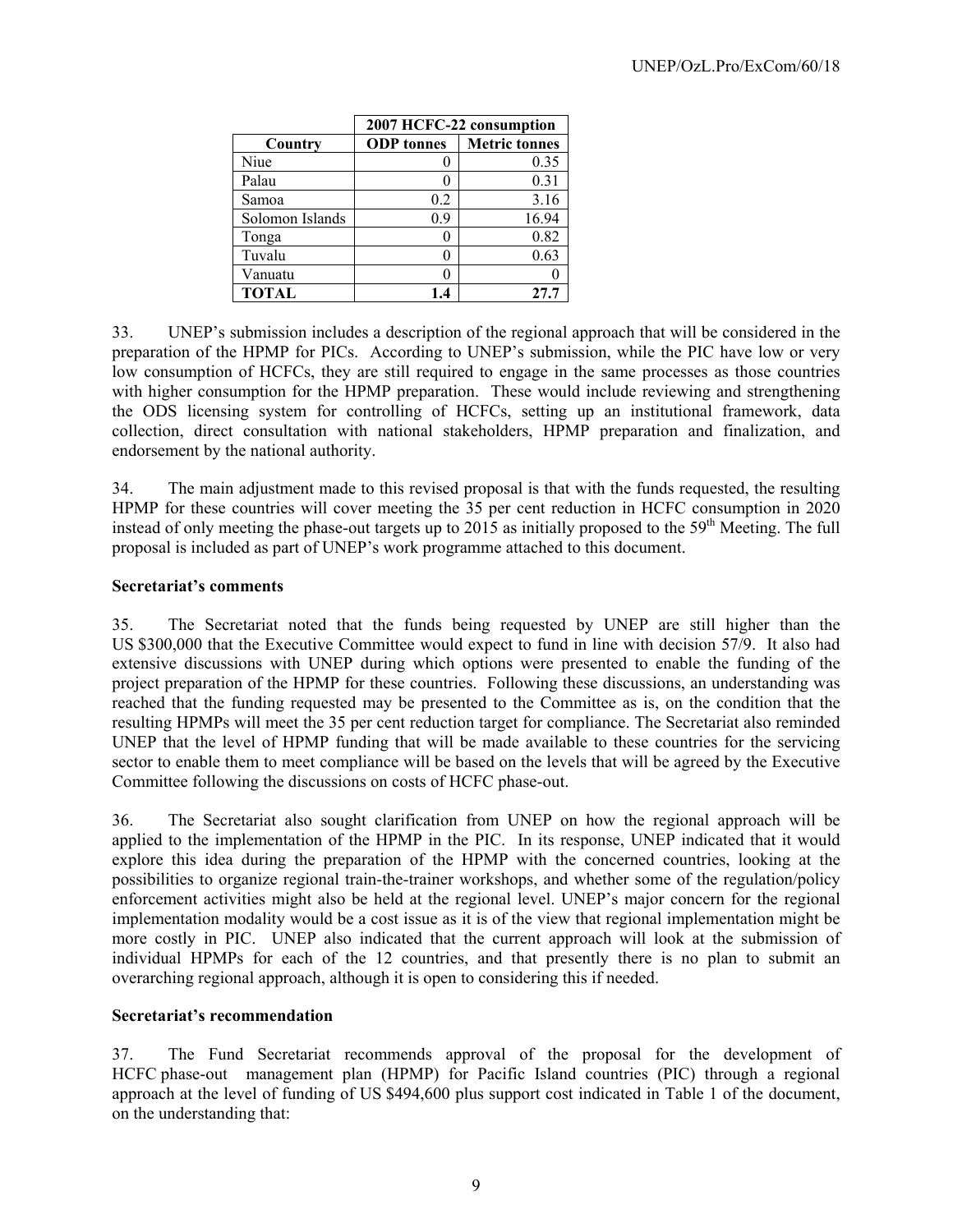- (a) The resulting HPMP for the PIC countries will contain activities to meet the 35 per cent reduction target of HCFC consumption by 2020; and
- (b) UNEP continues exploring how the regional approach could be used in the implementation of the HPMPs for these 12 countries.

## Global: Techo-economic study on cost benefit of leapfrogging high GWP alternatives to HFCs to low GWP or zero GWP alternatives US \$200,000

## **Project description**

38. UNEP submitted a proposal to undertake a techno-economic study on the cost benefit of leapfrogging high global-warming potential (GWP) alternatives to HFCs to low or zero GWP alternatives at a cost of US \$200,000. The aim of the project is to address the direction given at the  $19<sup>th</sup>$  Meeting of the Parties to address "environmental benefits including climate change" during HCFC phase-out under Decision XIX/6. The project would investigate the potential benefits of early action in moving to low or zero GWP alternatives in the refrigeration and air conditioning and foam sectors and weighing the economic implications of not doing so.

39. UNEP proposes to carry out this study by hiring expert economists/technical consultants of institutions that have experience in carrying out similar studies. The project duration is envisaged to be 12 months. Further details of the proposal may be found in UNEP's work programme attached to this document.

#### **Secretariat's comments**

40. The Secretariat reviewed the very brief proposal on the above study submitted along with the work programme to the 60<sup>th</sup> Meeting. It asked UNEP whether this activity is within UNEP's remit under Article 10 para. 3(b) of the Montreal Protocol as an information clearinghouse for the Montreal Protocol, as well as its current role as the CAP. It noted that while the concept is interesting and continues to be discussed by Montreal Protocol bodies, it does not seem to be a priority for UNEP CAP, whose specific role is to ensure the compliance by countries to the Montreal Protocol. The Secretariat was also of the view that the results of such a study, if required, may have policy and funding implications related to project approvals and could best be undertaken by the Technology and Economic Assessment Panel (TEAP) or even by the Secretariat of the Multilateral Fund.

41. The Secretariat also reiterated that this project is once more a new activity which is under consideration in UNEP's business plan, and its submission could perhaps be deferred to a future meeting once the Committee agrees that UNEP can undertake such a study.

42. UNEP replied that this study falls within their mandate, as it is a form of technical cooperation to help Article 5 countries meet their identified needs with regard to their HCFC compliance commitments. It indicated that the results of the study will support Article 5 countries' decision-making process with regard to quickly adopting technologies and policies that encourage low- and zero-GWP alternative for refrigerants and foam blowing agents. It also indicated that there are precedents for UNEP to undertake these types of studies under the Multilateral Fund and cited the study compiling case studies on alternatives to HCFC technology, and a study on the replacement of hydrocarbons. UNEP emphasised that both were completed in close coordination with the TEAP and the UNEP Refrigeration Technical Options Committee (RTOC).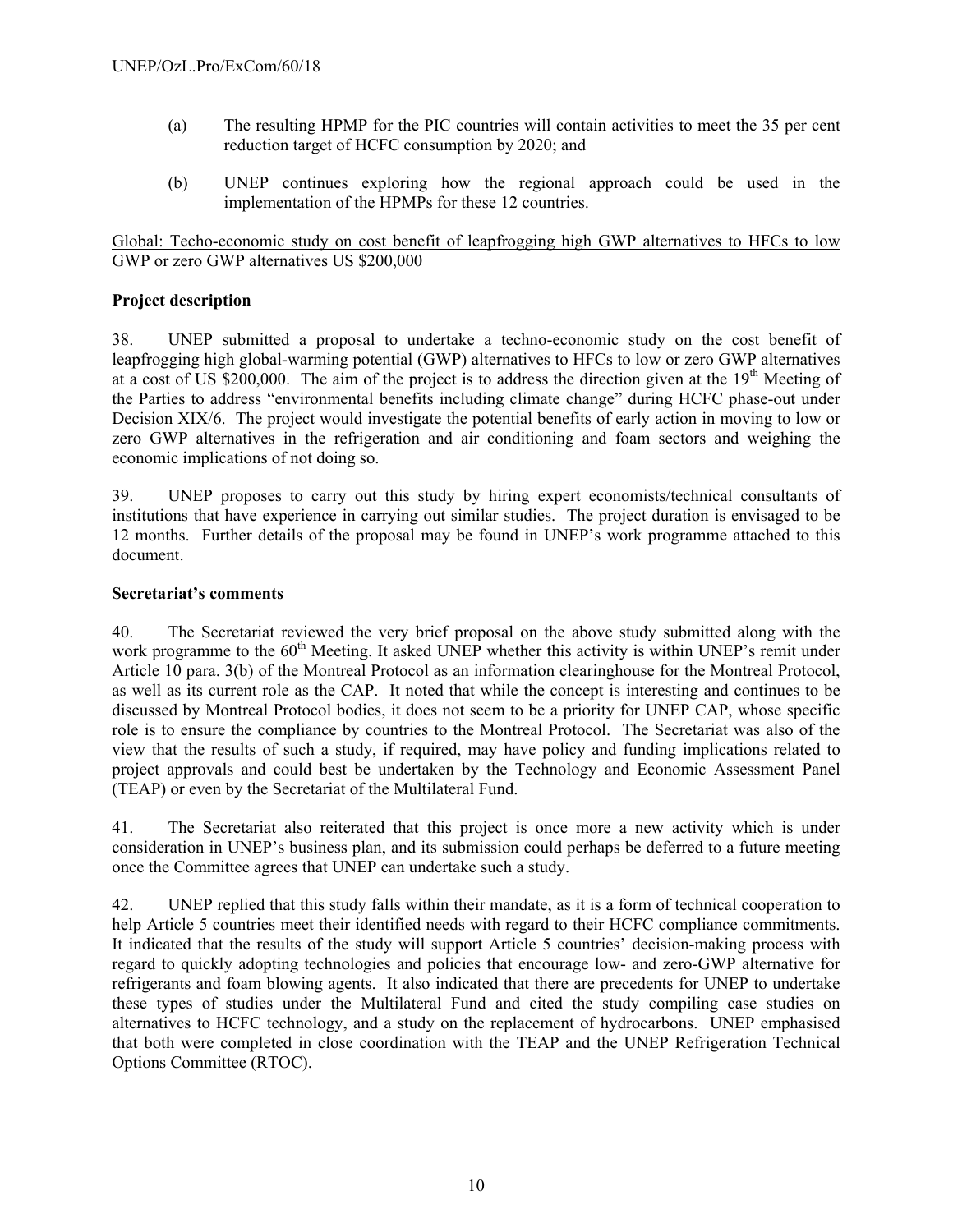43. UNEP also maintained that it proposes projects based on the articulated and perceived needs of Article 5 countries through the regional networks, workshops and missions. This proposal is based on the pattern of NOUs' needs across the different networks. It also acknowledges that if the Parties to the Montreal Protocol request TEAP to initiate and undertake a study, it will be happy to defer this activity.

44. The Secretariat explained to UNEP that it is currently not in a position to provide a favourable recommendation on the proposed activity primarily as it requires agreement from the Executive Committee to remain in its business plan, and that this is not an activity that is considered a priority as compared to sustaining compliance with CFC phase-out, and the urgency to complete HPMPs.

#### **Secretariat's recommendation**

45. In view of the information presented above, the Executive Committee may wish to consider not approving the request for a techo-economic study on cost benefit of leapfrogging high GWP alternatives to HFCs to low GWP or zero GWP alternatives.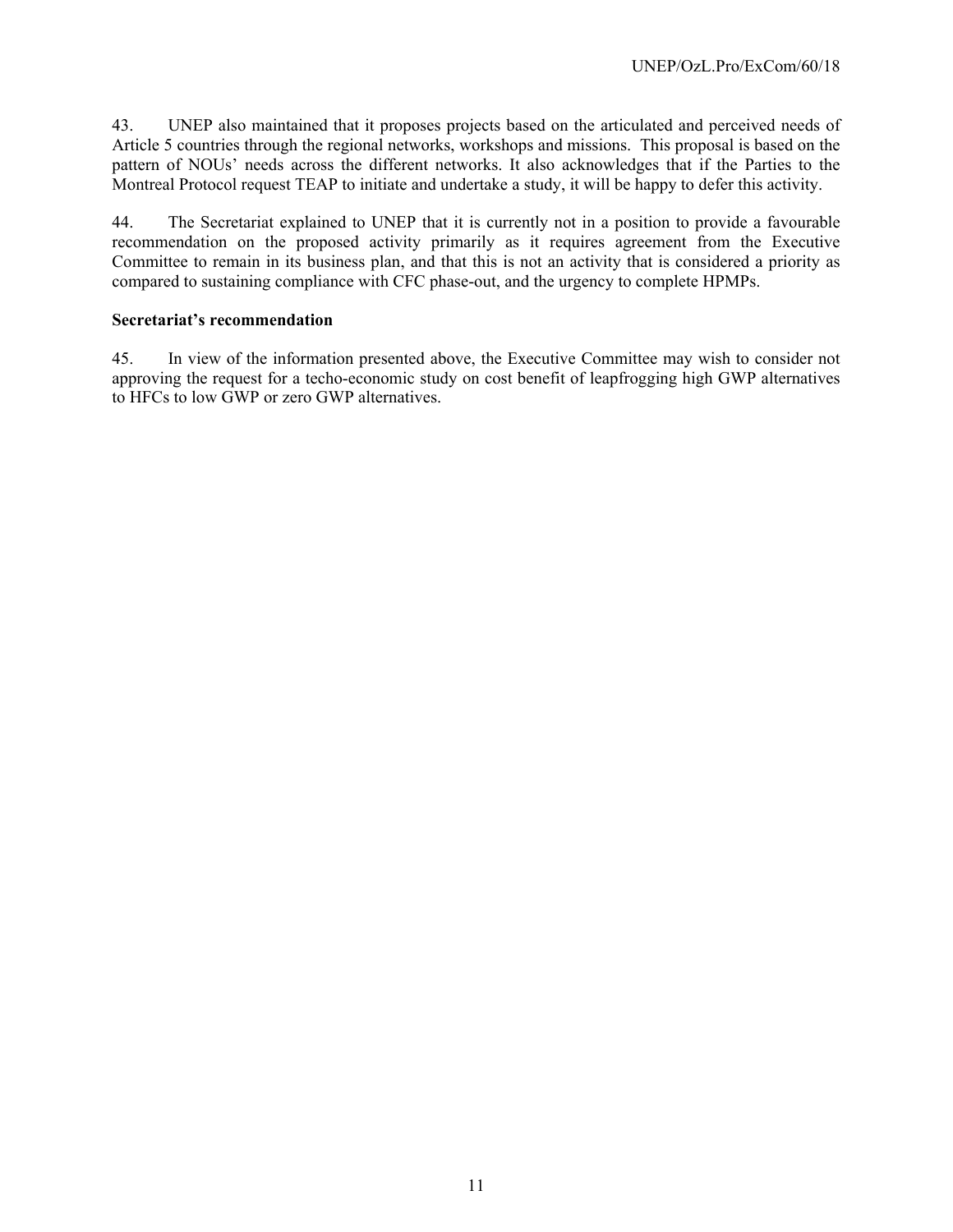# **Annex I**

# **INSTITUTIONAL STRENGTHENING PROJECT PROPOSALS**

# **Bahrain: Renewal of institutional strengthening**

| Summary of the project and country profile                                           |                |
|--------------------------------------------------------------------------------------|----------------|
| Implementing Agency:                                                                 | <b>UNEP</b>    |
| Amounts previously approved for institutional strengthening (US \$):                 |                |
| Phase I: Oct-96                                                                      | 66,000         |
| Phase II: Jul-00                                                                     | 44,000         |
| Phase III: Dec-03                                                                    | 57,200         |
| Phase IV: Nov-05                                                                     | 60,000         |
| Phase V: Nov-07                                                                      | 60,000         |
| Total                                                                                | 287,200        |
| Amount requested for renewal (Phase VI) (US \$):                                     | 52,500         |
| Amount recommended for approval for Phase VI (US \$):                                | 52,500         |
| Agency support costs (US \$):                                                        | $0\%$          |
| Total cost of institutional strengthening Phase VI to the Multilateral Fund (US \$): | 52,500         |
| Equivalent amount of CFC phase-out due to institutional strengthening Phase VI at    | n/a            |
| US \$12.1/kg (ODP tonnes):                                                           |                |
| Date of approval of country programme:                                               | 1996           |
| ODS consumption reported in country programme (1996) (ODP tonnes):                   | 141.5          |
| Baseline consumption of controlled substances (ODP tonnes):                          |                |
| (a) Annex A Group I (CFCs) (Average 1995-1997)                                       | 135.4          |
| (b) Annex A Group II (Halons) (Average 1995-1997)                                    | 38.9           |
| (c) Annex B Group II (Carbon tetrachloride) (Average 1998-2000)                      | 0.8            |
| (d) Annex B Group III (Methyl chloroform) (Average 1998-2000)                        | 22.7           |
| (e) Annex E (Methyl bromide) (Average 1995-1998)                                     | $\overline{0}$ |
| Latest reported ODS consumption (2008) (ODP tonnes) as per Article 7:                |                |
| (a) Annex A Group I (CFCs)                                                           | 11.7           |
| (b) Annex A Group II (Halons)                                                        | $\theta$       |
| (c) Annex B Group II (Carbon tetrachloride)                                          | $\mathbf{0}$   |
| (d) Annex B Group III (Methyl chloroform)                                            | $\theta$       |
| (e) Annex E (Methyl bromide)                                                         | $\theta$       |
| (f) Annex C Group I (HCFCs)                                                          | 38.8           |
| Total                                                                                | 50.5           |
| Year of reported country programme implementation data:                              | 2008           |
| Amount approved for projects (US \$):                                                | 1,897,727      |
| Amount disbursed (as at February 2010) (US \$):                                      | 1,091,156      |
| ODS to be phased out (ODP tonnes):                                                   | 97.9           |
| ODS phased out (as at February 2010) (ODP tonnes):                                   | 77.6           |

# 1. Summary of activities and funds approved by the Executive Committee:

|     | <b>Summary of activities</b>                                       | <b>Funds approved (US \$)</b> |
|-----|--------------------------------------------------------------------|-------------------------------|
| (a) | Investment projects:                                               | 659.707                       |
| (b) | Institutional strengthening:                                       | 287,200                       |
| (c) | Project preparation, technical assistance, training and other non- | 950,820                       |
|     | investment projects:                                               |                               |
|     | Total:                                                             | 1.897.727                     |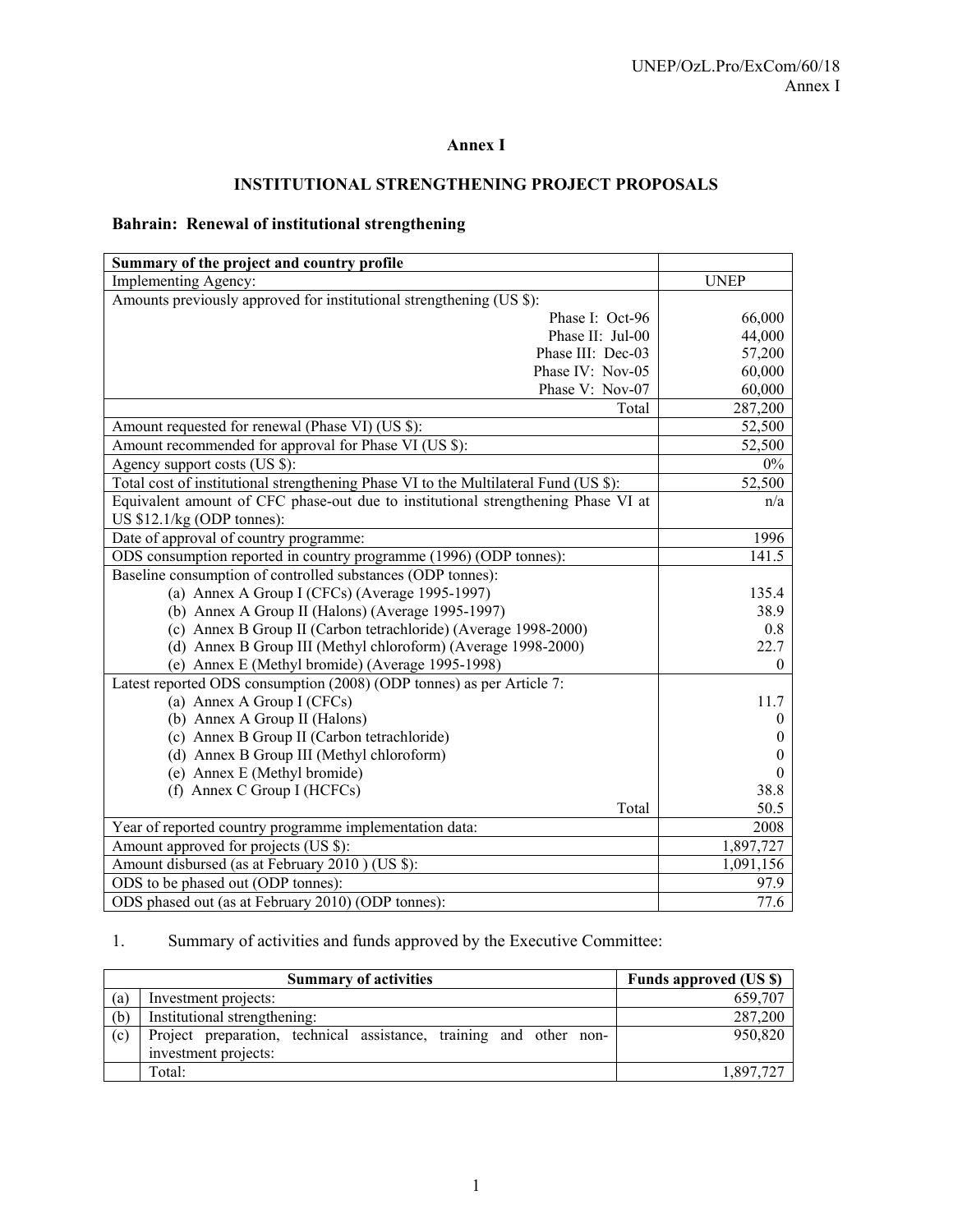#### Progress report

2. Phase V of the institutional strengthening (IS) project for Bahrain has been implemented successfully and achieved all its expected goals. The national ozone unit (NOU) continues to efficiently implement the Ozone Depleting Substances (ODS) phase-out strategy in order to assist the country meeting their commitments under the Montreal Protocol and its adjustments and amendments. During this period, Bahrain continued to enforce the ODS regulations to monitor and control ODS import and uses; to increase public awareness in the country in general and specially where the ODS importers operate, to prevent the dumping of CFC-reliant equipment and avoid the illegal trade and smuggling of the CFCs and to implement the approved projects in a smooth manner. By doing so, it has met the control measures of the Montreal Protocol and its Amendments.

#### Plan of action

- 3. For this coming phase, the NOU will undertake the following:
	- (a) Ensure the implementation of the remaining activities in the terminal phase-out management plan (TPMP)
	- (b) Expedite the preparation of the HCFC phase-out management plan (HPMP)
	- (c) Continue to ensure strict enforcement of regulation on ODS import/export licensing and quota system by maintaining close co-operation in the field of customs control of ODS.
	- (d) Continue general and industry awareness campaigns and seminars.
	- (e) Ensure timely submission of progress and financial reports to UNEP, the Multilateral Fund Secretariat and the Ozone Secretariat.

|  |  | Grenada: Renewal of institutional strengthening |  |
|--|--|-------------------------------------------------|--|
|--|--|-------------------------------------------------|--|

| Summary of the project and country profile                                            |             |
|---------------------------------------------------------------------------------------|-------------|
| Implementing Agency:                                                                  | <b>UNEP</b> |
| Amounts previously approved for institutional strengthening (US \$):                  |             |
| Phase I: Mar-00                                                                       | 48,000      |
| Phase II: Nov-06                                                                      | 60,000      |
| Total                                                                                 | 108,000     |
| Amount requested for renewal (Phase III) (US \$):                                     | 52,500      |
| Amount recommended for approval for Phase III (US \$):                                | 52,500      |
| Agency support costs (US \$):                                                         | $0\%$       |
| Total cost of institutional strengthening Phase III to the Multilateral Fund (US \$): | 52,500      |
| Equivalent amount of CFC phase-out due to institutional strengthening Phase III at    | n/a         |
| US $$12.1/kg$ (ODP tonnes):                                                           |             |
| Date of approval of country programme:                                                | 2000        |
| ODS consumption reported in country programme (2000) (ODP tonnes):                    | 3.9         |
| Baseline consumption of controlled substances (ODP tonnes):                           |             |
| (a) Annex A Group I (CFCs) (Average 1995-1997)                                        | h           |
| (b) Annex A Group II (Halons) (Average 1995-1997)                                     |             |
| (c) Annex B Group II (Carbon tetrachloride) (Average 1998-2000)                       |             |
| (d) Annex B Group III (Methyl chloroform) (Average 1998-2000)                         |             |
| Annex E (Methyl bromide) (Average 1995-1998)<br>(e)                                   |             |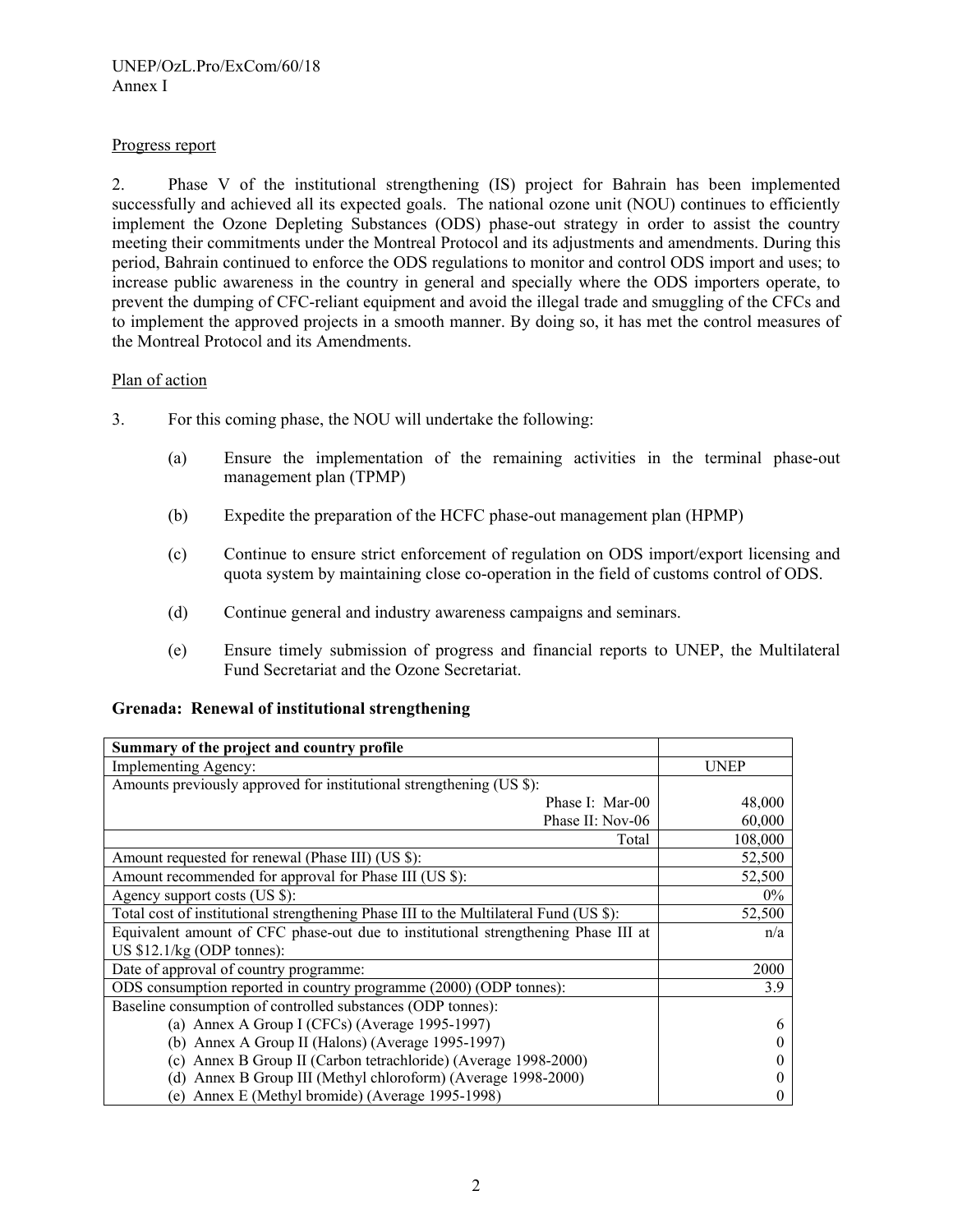| Latest reported ODS consumption (2008) (ODP tonnes) as per Article 7: |         |
|-----------------------------------------------------------------------|---------|
| (a) Annex A Group I (CFCs)                                            |         |
| (b) Annex A Group II (Halons)                                         |         |
| (c) Annex B Group II (Carbon tetrachloride)                           |         |
| (d) Annex B Group III (Methyl chloroform)                             |         |
| (e) Annex E (Methyl bromide)                                          |         |
| (f) Annex C Group I (HCFCs)                                           | 0.5     |
| Total                                                                 | 0.5     |
| Year of reported country programme implementation data:               | 2008    |
| Amount approved for projects (US \$):                                 | 593,476 |
| Amount disbursed (as at February 2010) (US \$):                       | 280,436 |
| ODS to be phased out (ODP tonnes):                                    | 8.1     |
| ODS phased out (as at February 2010) (ODP tonnes):                    | 5.1     |

### 4. Summary of activities and funds approved by the Executive Committee:

|     | <b>Summary of activities</b>                                       | <b>Funds approved (US \$)</b> |
|-----|--------------------------------------------------------------------|-------------------------------|
| (a) | Investment projects:                                               | 120,000                       |
| (b) | Institutional strengthening:                                       | 108,000                       |
| (c) | Project preparation, technical assistance, training and other non- | 365,476                       |
|     | investment projects:                                               |                               |
|     | Total:                                                             | 593.476                       |

#### Progress report

5. For this current phase, the IS project in Grenada continued to provide capacity assistance in the country. The key achievements for this period include the timely submission of data to the Ozone and Multilateral Fund Secretariats and the sustained zero imports of CFCs for 2008 which is also expected for 2009. Grenada has also been actively making progress in the implementation of its TPMP and has completed Phase 1, and actively implementing Phases 2 and 3. It also continues to strictly enforce its ODS licensing system therefore restricting illegal ODS into the country. Awareness raising activities were also implemented across the country. Grenada also continues to maintain a close working relationship with the Association of Refrigeration and Air conditioning technicians. The NOU has also initiated HPMP preparation and will continue the process of sensitising and preparing national stakeholders and the air-conditioning and refrigeration sector on HCFC phase out.

#### Plan of action

6. The planned activities for the next phase ending in December 2011 will focus on strengthening the Ozone Office, maintaining zero consumption of CFCs', continue the enforcement of its ODS licensing system to prevent illegal ODS trade. During this period, Grenada will also commence data gathering for determining its baseline consumption of HCFCs and initiate the preparation of the HPMP. Awareness activities will also continue during this period, and will focus on the 2010 phase-out as well as the upcoming controls on HCFCs. Grenada will also strive to maintain timely reporting of data to the Ozone and Multilateral Fund Secretariats.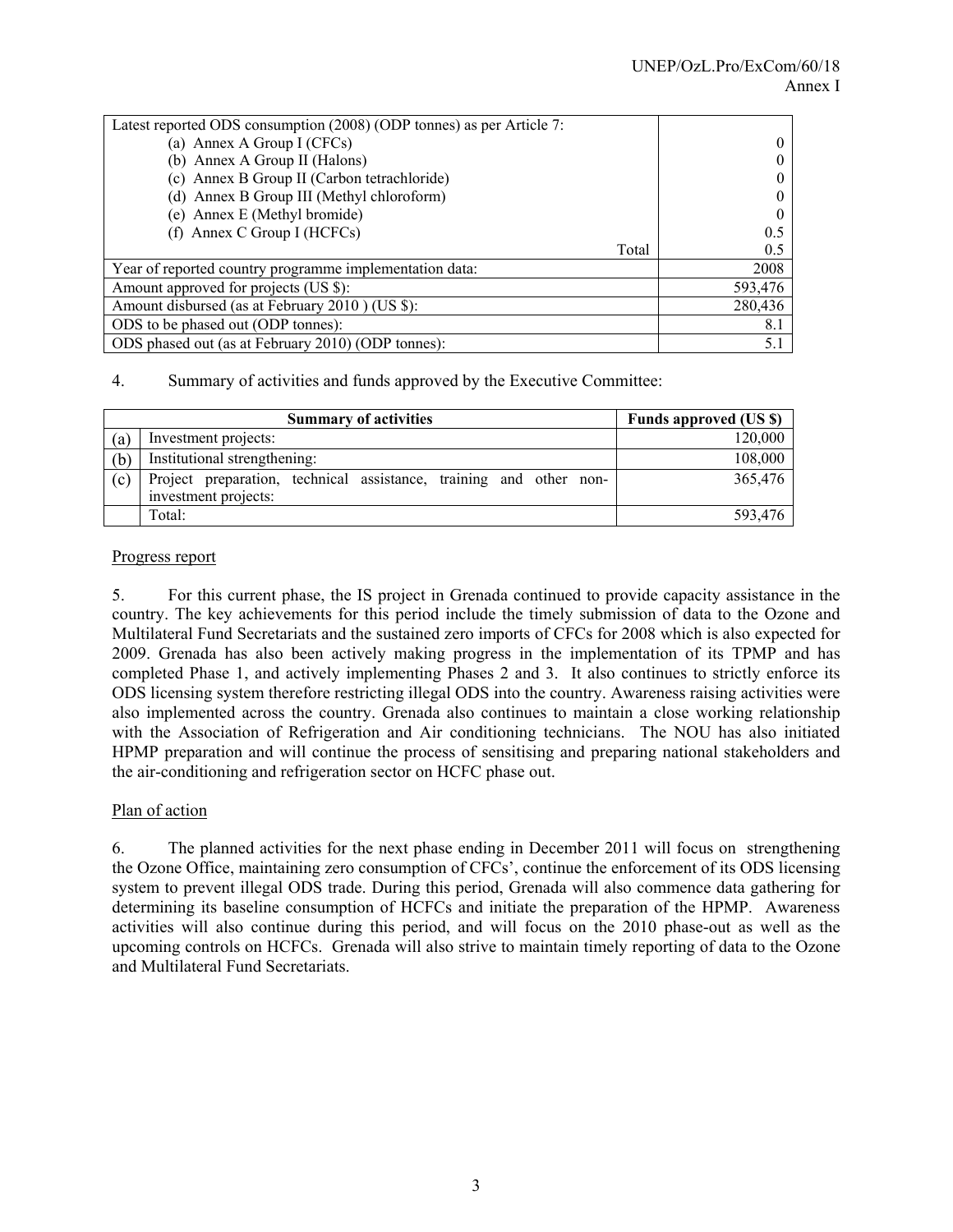# **Mongolia: Renewal of institutional strengthening**

| Summary of the project and country profile                                           |             |
|--------------------------------------------------------------------------------------|-------------|
| Implementing Agency:                                                                 | <b>UNEP</b> |
| Amounts previously approved for institutional strengthening (US \$):                 |             |
| Phase I: Jul-99                                                                      | 66,000      |
| Phase II: Mar-02                                                                     | 57,200      |
| Phase III: Jul-04                                                                    | 57,198      |
| Phase IV: Nov-06                                                                     | 60,000      |
| Phase V: Jul-08                                                                      | 60,000      |
| Total                                                                                | 300,398     |
| Amount requested for renewal (Phase VI) (US \$):                                     | 42,500      |
| Amount recommended for approval for Phase VI (US \$):                                | 42,500      |
| Agency support costs (US \$):                                                        | $0\%$       |
| Total cost of institutional strengthening Phase VI to the Multilateral Fund (US \$): | 42,500      |
| Equivalent amount of CFC phase-out due to institutional strengthening Phase VI at    | n/a         |
| US \$12.1/kg (ODP tonnes):                                                           |             |
| Date of approval of country programme:                                               | 1999        |
| ODS consumption reported in country programme (1999) (ODP tonnes):                   | 13.9        |
| Baseline consumption of controlled substances (ODP tonnes):                          |             |
| (a) Annex A Group I (CFCs) (Average 1995-1997)                                       | 10.6        |
| (b) Annex A Group II (Halons) (Average 1995-1997)                                    | 0           |
| (c) Annex B Group II (Carbon tetrachloride) (Average 1998-2000)                      | 0           |
| (d) Annex B Group III (Methyl chloroform) (Average 1998-2000)                        | 0           |
| (e) Annex E (Methyl bromide) (Average 1995-1998)                                     | 0           |
| Latest reported ODS consumption (2008) (ODP tonnes) as per Article 7:                |             |
| (a) Annex A Group I (CFCs)                                                           | 0.4         |
| (b) Annex A Group II (Halons)                                                        | $\theta$    |
| (c) Annex B Group II (Carbon tetrachloride)                                          | $^{(1)}$    |
| (d) Annex B Group III (Methyl chloroform)                                            | 0           |
| (e) Annex E (Methyl bromide)                                                         | $\theta$    |
| (f) Annex C Group I (HCFCs)                                                          | 2.2         |
| Total                                                                                | 2.6         |
| Year of reported country programme implementation data:                              | 2008        |
| Amount approved for projects (US \$):                                                | 920,642     |
| Amount disbursed (as at February 2010) (US \$):                                      | 828,400     |
| ODS to be phased out (ODP tonnes):                                                   | 12.3        |
| ODS phased out (as at February 2010) (ODP tonnes):                                   | 9.1         |

# 7. Summary of activities and funds approved by the Executive Committee:

|     | <b>Summary of activities</b>                                                               | <b>Funds approved (US \$)</b> |
|-----|--------------------------------------------------------------------------------------------|-------------------------------|
| (a) | Investment projects:                                                                       | 205,000                       |
| (b) | Institutional strengthening:                                                               | 300,398                       |
| (c) | Project preparation, technical assistance, training and other non-<br>investment projects: | 415,244                       |
|     | Total:                                                                                     | 920,642                       |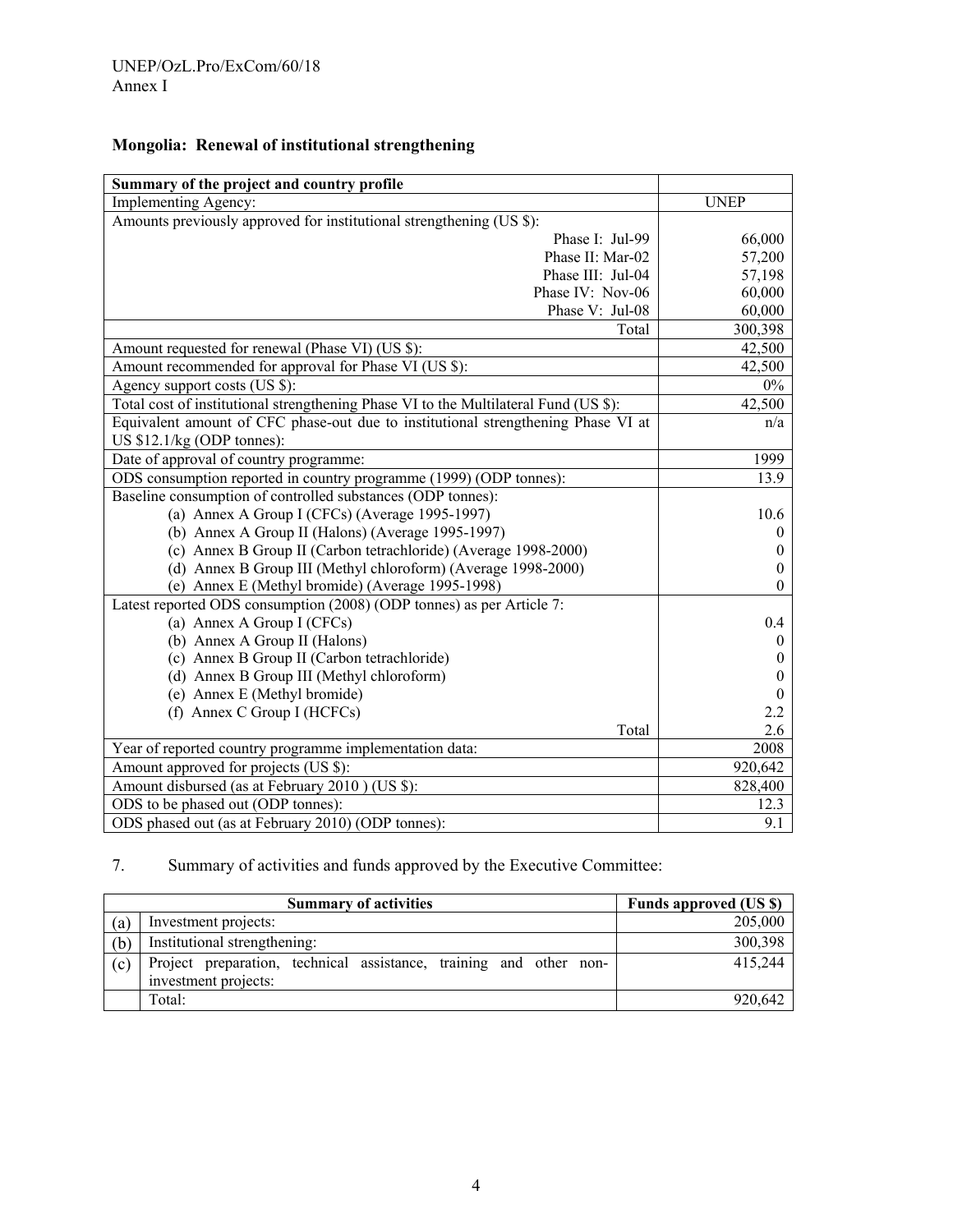#### Progress Report

8. The implementation of the fifth phase of the IS project in Mongolia was very satisfactory. The key achievements for this period include the implementation of activities in its TPMP, in particular all the training programmes. During this period, Mongolia has also completed amendments on national subheading of harmonized system of nomenclature for HCFCs and measurement units were approved by the Chairman of CGA Decree#063 on 1 March 2009. Awareness raising activities were also implemented across the country. The NOU has also initiated HPMP preparation.

#### Action Plan

9. The planned activities for the next phase ending in December 2011 will focus on completing the remaining activities in the TPMP, continue the enforcement of its ODS licensing system to prevent illegal ODS trade, strengthening regulations to include controls and monitoring mechanisms for HCFCs, as well as awareness activities on HCFCs and sustaining CFC phase-out. Mongolia will also strive to maintain timely reporting of data to the Ozone and Multilateral Fund Secretariats.

#### **Summary of the project and country profile**  Implementing Agency: UNEP Amounts previously approved for institutional strengthening (US \$): Phase I year I: Dec-04 15,000 Phase II year I: Nov-06  $15,000$ Phase II year II:  $\text{Nov-07}$  15,000 Total 45,000 Amount requested for renewal (Phase III) (US \$): 52,500 Amount recommended for approval for Phase III (US \$): 52,500 Agency support costs (US \$): 0%<br>Total cost of institutional strengthening Phase III to the Multilateral Fund (US \$): 52,500 Total cost of institutional strengthening Phase III to the Multilateral Fund (US \$): Equivalent amount of CFC phase-out due to institutional strengthening Phase III at US \$12.1/kg (ODP tonnes): n/a Date of approval of country programme: 2004 ODS consumption reported in country programme (2004) (ODP tonnes): 0 Baseline consumption of controlled substances (ODP tonnes): (a) Annex A Group I (CFCs) (Average 1995-1997) 0.5 (b) Annex A Group II (Halons) (Average 1995-1997) 0 (c) Annex B Group II (Carbon tetrachloride) (Average 1998-2000) 0 (d) Annex B Group III (Methyl chloroform) (Average 1998-2000) 0 (e) Annex E (Methyl bromide) (Average 1995-1998) 0 Latest reported ODS consumption (2007) (ODP tonnes) as per Article 7: (a) Annex A Group I (CFCs) 0 (b) Annex A Group II (Halons) 0 (c) Annex B Group II (Carbon tetrachloride) 0 (d) Annex B Group III (Methyl chloroform) 0 (e) Annex E (Methyl bromide) 0 (f) Annex C Group I (HCFCs) 0 Total 0 Year of reported country programme implementation data: 2007 Amount approved for projects (US \$): 67,000 Amount disbursed (as at February 2010 ) (US \$): 28,123 ODS to be phased out (ODP tonnes): 0.4

#### **Nauru: Renewal of institutional strengthening**

ODS phased out (as at February 2010) (ODP tonnes): 0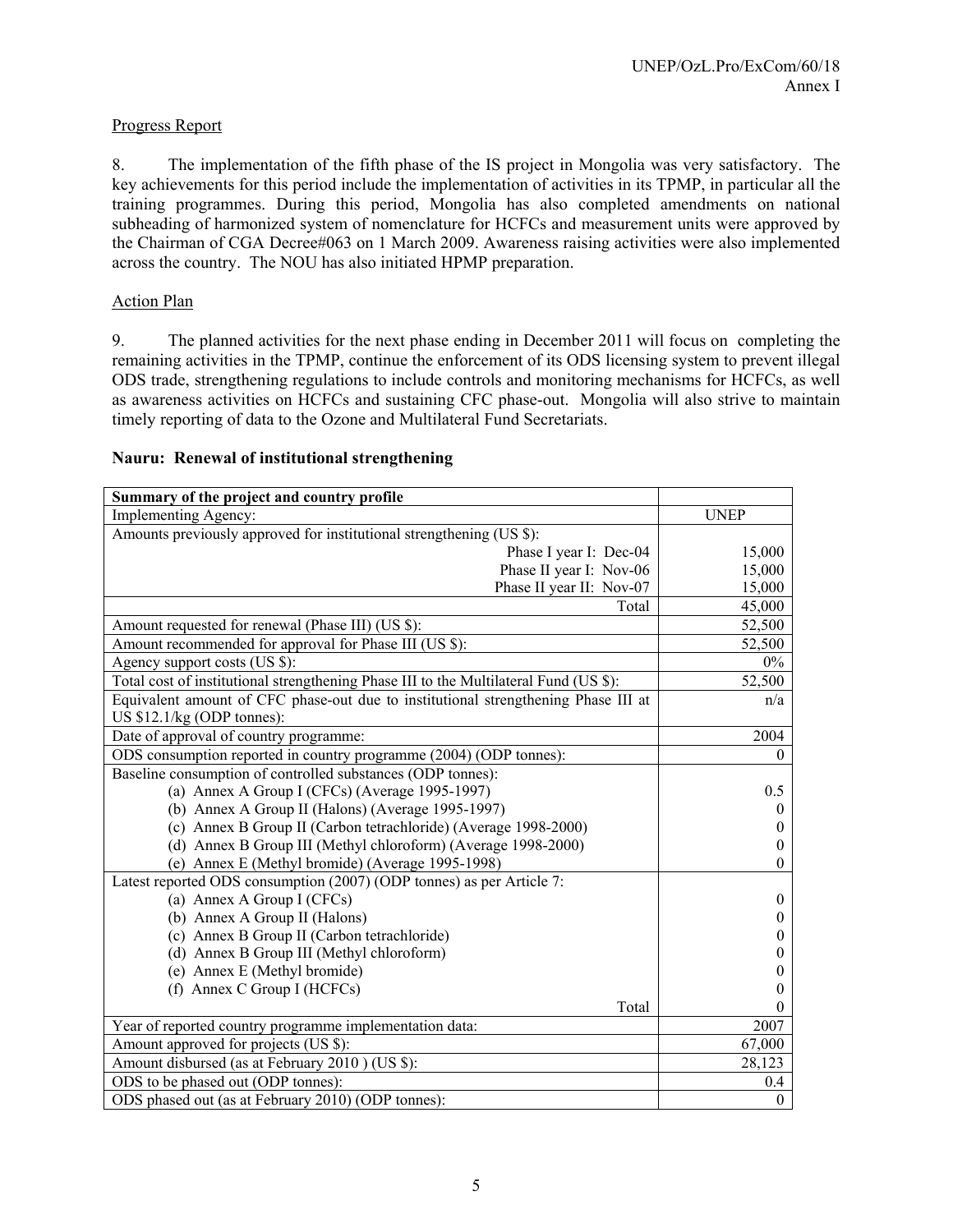| Summary of activities and funds approved by the Executive Committee:<br>10. |
|-----------------------------------------------------------------------------|
|-----------------------------------------------------------------------------|

|     | <b>Summary of activities</b>                                                               | Funds approved (US \$) |
|-----|--------------------------------------------------------------------------------------------|------------------------|
| (a) | Investment projects:                                                                       |                        |
| (b) | Institutional strengthening:                                                               | 45,000                 |
| (c) | Project preparation, technical assistance, training and other non-<br>investment projects: | 22,000                 |
|     | Total:                                                                                     | 67,000                 |

### Progress Report

11. The implementation of the second year of phase II of the IS project in Nauru was satisfactory. During this phase, the country has been actively working on increasing awareness programme among schools and communities through publication of newsletter and presentation in schools, conducted consultation meeting with stakeholders-private sectors and Government departments and entities on ODS objectives to improve cooperation with them. It has also taken numerous follow-ups and discussions with the Parliament to facilitate the endorsement of ODS regulations. Nauru has not yet reported country programme implementation data for 2008.

### Plan of action

12. The NOU of Nauru is located at the Department of Commerce, Industry and Resources. During the next phase (second year of phase II ), April 2010 to December 2011) the objectives are:

- To implement remaining activities under the Regional Strategy; especially the training of custom officers;
- To sustain a complete phase out of CFC and preparation of HPMP;
- To accelerate the endorsement and implement national regulations to control consumption of ODS and licensing system for control and phasing out of ODS;
- To submit the required data reports on time:
- **Promotion of ozone climate co-benefits to address decision XIX/6 of the Meeting of the Parties;** and
- To build the capacity of the NOU.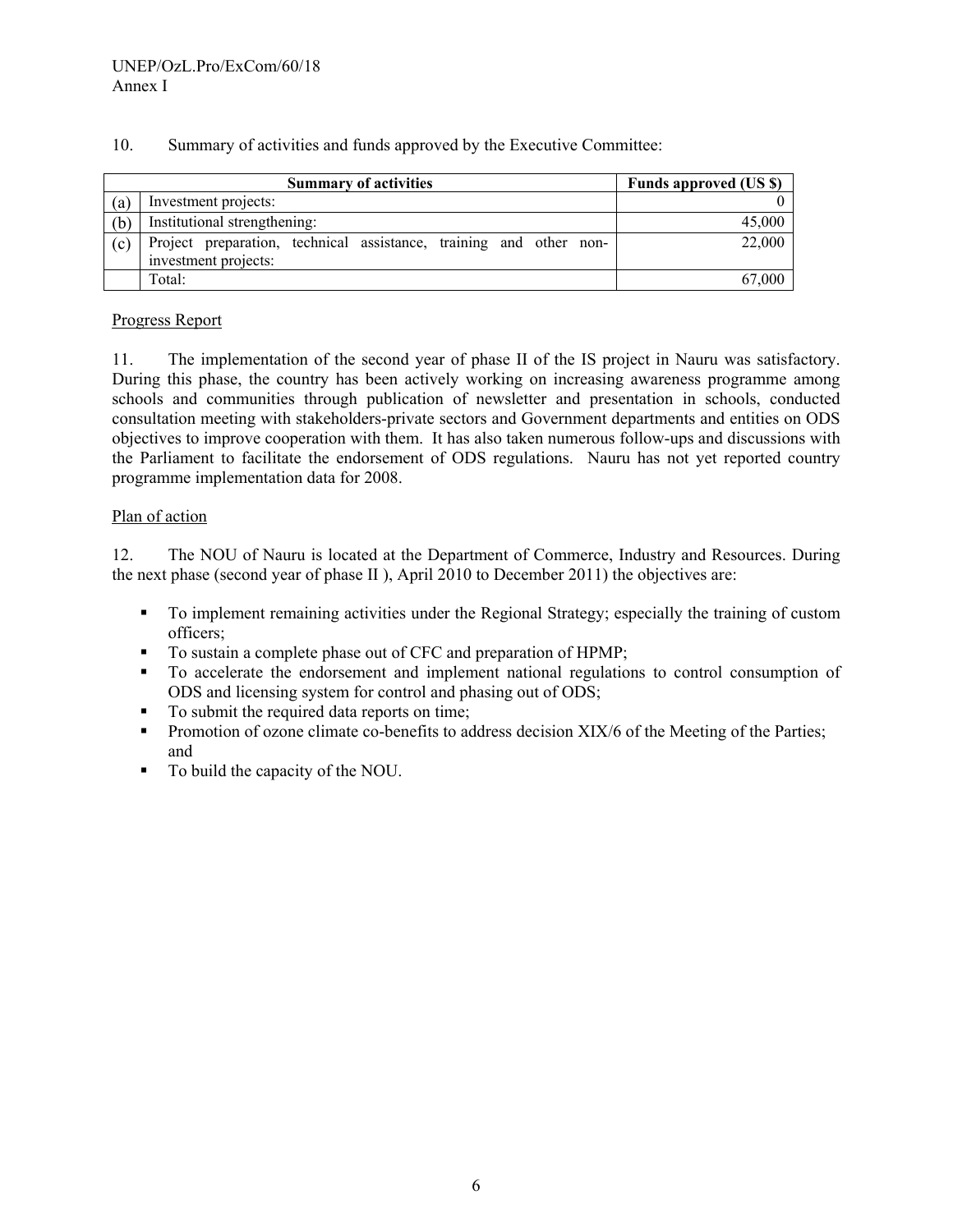#### **Annex II**

# **VIEWS EXPRESSED BY THE EXECUTIVE COMMITTEE ON RENEWALS OF INSTITUTIONAL STRENGTHEING PROJECTS SUBMITTED TO THE 60th MEETING**

#### **Bahrain**

1. The Executive Committee has reviewed the report presented with the institutional strengthening project renewal and notes with appreciation that Bahrain has reported data to the Ozone Secretariat indicating that the country is in compliance with the phase-out schedule in CFC consumption. The Executive Committee is therefore hopeful that, in the next two years, Bahrain will continue with the implementation of its terminal phase-out management plan to sustain the phase out of CFCs, and that it will initiate the preparation of the HCFC phase-out management plan as soon as possible.

#### **Grenada**

2. The Executive Committee has reviewed the report submitted with the institutional strengthening project renewal request for Grenada and notes with appreciation its zero consumption of CFCs, halons, and also ODS solvents, and that its methyl bromide imports are only for QPS. The Executive Committee also notes that Grenada will commence data gathering for determining its HCFC baseline consumption and initiate the preparation of the HCFC phase-out management plan and encourages Grenada to expedite the activities required for the phase-out of HCFCs in the country.

#### **Mongolia**

3. The Executive Committee has reviewed the report of the institutional strengthening project extension for Mongolia and notes with appreciation that Mongolia has reported data to the Ozone Secretariat indicating that Mongolia is on track to phase out its CFC consumption. It also notes with appreciation the efforts made by the country to establish regulations to monitor HCFC consumption, and encourages Mongolia to continue its HCFC phase-out management plan preparation and expedite implementation to phase out HCFC. The Executive Committee is therefore hopeful that, in the next two years, Mongolia will continue with the implementation of its activities with outstanding success to sustain CFC phase-out, and meet compliance with HCFC control measures.

#### **Nauru**

4. The Executive Committee has reviewed with appreciation the report of the institutional strengthening project extension for Nauru. It notes, however that Nauru has not yet submitted its country programme and Article 7 data for 2008 and encourages it to do so at the soonest possible time. The Executive Committee would also like to encourage Nauru's efforts in ensuring the establishment of ODS regulations, and hopes that these include controls for HCFCs as well. The Executive Committee is therefore hopeful that, in the next two years, Nauru will sustain its zero consumption of CFCs, as well as initiate the development of its HCFC phase-out management plan as soon as possible.

---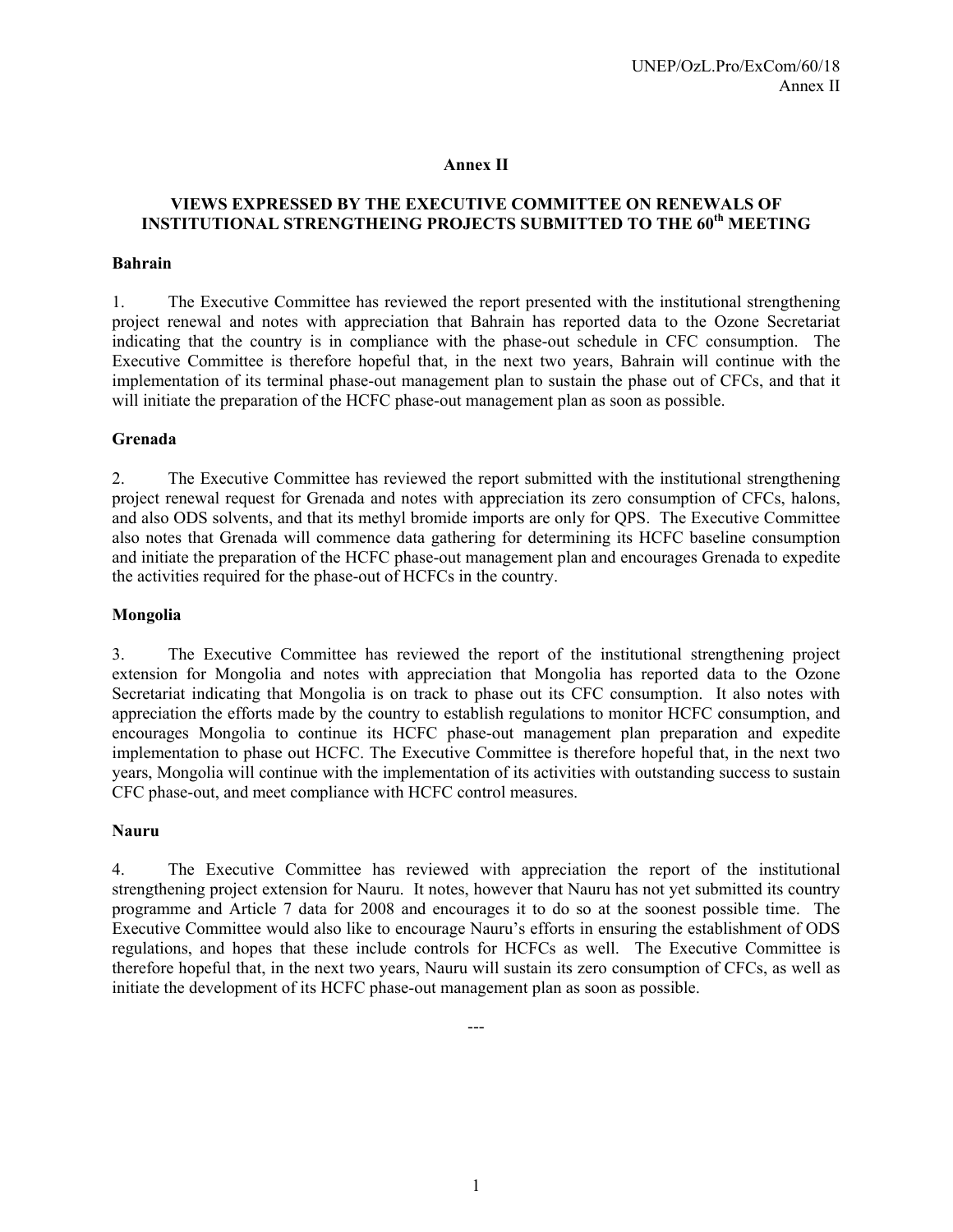

**AMENDMENT TO UNEP'S WORK PROGRAMME 2010** 

**Presented to the 60th Meeting of the Executive Committee of the Multilateral Fund for the Implementation of the Montreal Protocol** 

**16 March 2010** 

**UNITED NATIONS ENVIRONMENT PROGRAMME**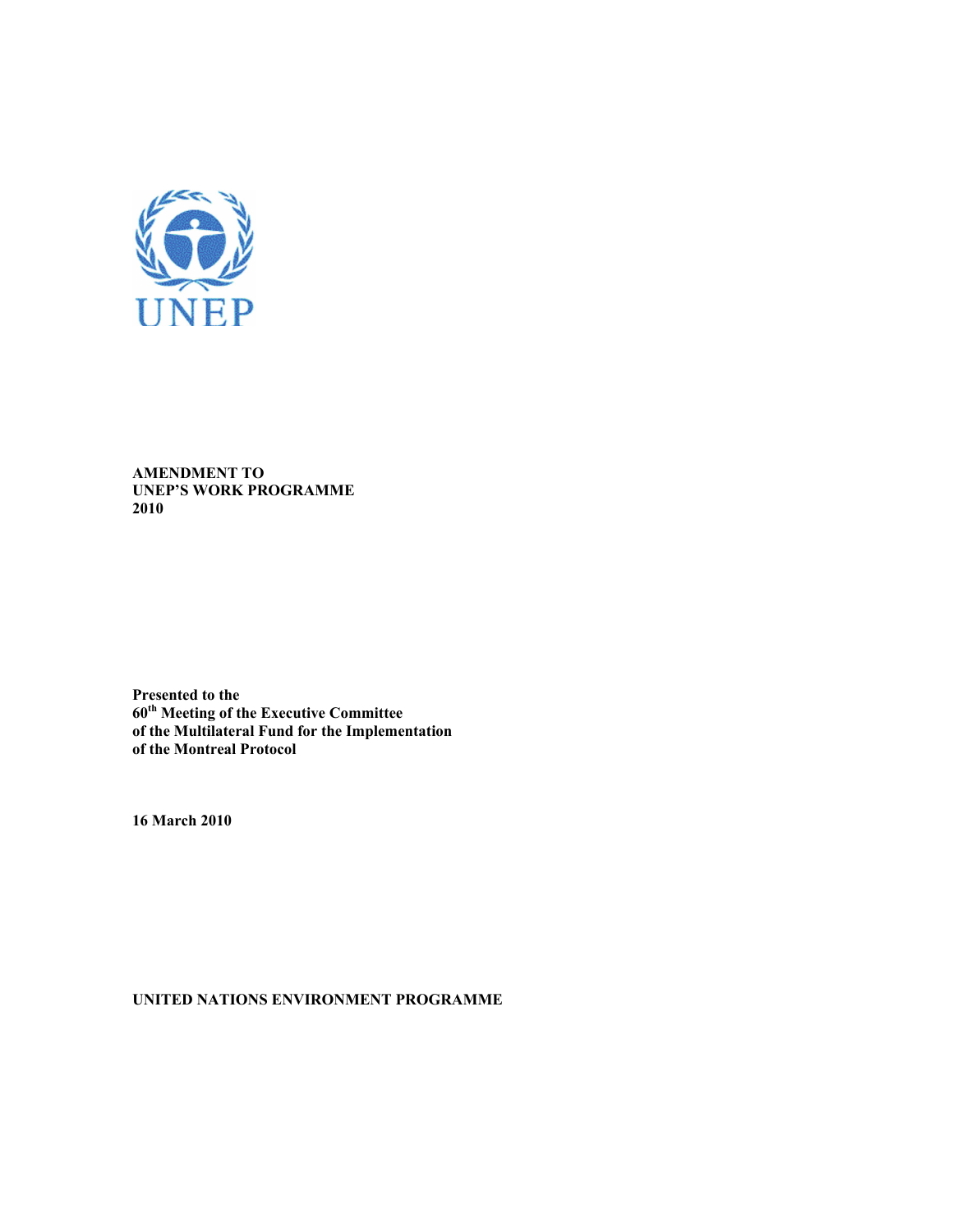#### **A. INTRODUCTION**

1. UNEP's Work Programme 2010 was approved at the  $59<sup>th</sup>$  Meeting of the Executive Committee of the Multilateral Fund for the Implementation of the Montreal Protocol.

 $\_$  . The contribution of the contribution of the contribution of the contribution of the contribution of the contribution of the contribution of the contribution of the contribution of the contribution of the contributio

2. This document, as submitted for consideration to the  $60<sup>th</sup>$  meeting of the Executive Committee represents an Amendment to that Work Programme.

#### **B. SUMMARY OF THE WORK PROGRAMME AMENDMENT FOR 2010**

3. Consistent with the Business Plan 2010-2012, this Amendment comprises funding requests for

- Annual tranches of approved NPPs and TPMPs in 8 countries;

- Support for the implementation of Institutional Strengthening projects in 4 countries;

- 6 Regional and global projects including development of HCFC Phase out Management Plan (HPMP) for

- PIC s countries through regional approach;
- One project for phasing out of MB
- One project preparation request, and
- Implementation of HCFC Phase-out Management Plan in Maldives

4. Details of the Work Programme Amendment and the total funding by project groups and the grand total funding requested are presented in Tables 1 and 2.

5. Summary of the Work Programme Amendment is presented in Table 3.

6. The Work Programme Amendment includes also **4** items for which no funding is being requested. These are enlisted in Table 4.

Table 1. Funding requests for annual tranches for approved NPPs, TPMPs, ISP renewals and individual projects to be considered at the 60<sup>th</sup> meeting of the Executive Committee

| Country                             | Project title                                                                                                                                                                                                                    | Amount,<br>US\$ | PSC, US\$ | <b>Total</b><br>requested<br>amount, US\$ |  |
|-------------------------------------|----------------------------------------------------------------------------------------------------------------------------------------------------------------------------------------------------------------------------------|-----------------|-----------|-------------------------------------------|--|
|                                     | APPROVED NATIONAL PHASE-OUT MANAGEMENT PLANS (NPPs)                                                                                                                                                                              |                 |           |                                           |  |
| Bangladesh                          | National Phase-out Plan (5 <sup>th</sup> , 6 <sup>th</sup> and 7 <sup>th</sup><br>tranches)                                                                                                                                      | 53,000          | 6,890     | 59,890                                    |  |
| Yemen                               | National Phase-out Plan (2 <sup>nd</sup> tranche)                                                                                                                                                                                | 140,000         | 18,200    | 158,200                                   |  |
|                                     | Sub-total for tranches of approved NPPs                                                                                                                                                                                          | 193,000         | 25,090    | 218,090                                   |  |
|                                     | APPROVED TERMINAL PASHE-OUT MANAGEMENT PLANS (TPMPs)                                                                                                                                                                             |                 |           |                                           |  |
| Congo<br>Brazzaville                | Terminal phase-out management plan $(2nd$ tranche)                                                                                                                                                                               | 42,000          | 5,460     | 47,460                                    |  |
| Guinea Bissau                       | Terminal phase-out management plan $(2^{nd}$<br>tranche)                                                                                                                                                                         | 37,500          | 4,875     | 42,375                                    |  |
| Guinea                              | Terminal phase-out management plan $(2nd$<br>tranche)                                                                                                                                                                            | 58,000          | 7,540     | 65,540                                    |  |
| Kyrgyzstan                          | Terminal-phase-out management plan (3 <sup>rd</sup> tranche)                                                                                                                                                                     | 25,300          | 3,289     | 28,589                                    |  |
| Nicaragua                           | Terminal-phase-out management plan for Annex A Group<br>I substances $(2nd tranche)$                                                                                                                                             | 70,000          | 9,100     | 79,100                                    |  |
| Paraguay                            | Terminal-phase-out management plan for Annex A Group I<br>substances $(4th$ tranche)                                                                                                                                             | 24,000          | 3,120     | 27,120                                    |  |
|                                     | Sub-total for tranches of approved TPMPs                                                                                                                                                                                         | 256,800         | 33,384    | 290,184                                   |  |
| <b>REGIONAL AND GLOBAL PROJECTS</b> |                                                                                                                                                                                                                                  |                 |           |                                           |  |
| Regional                            | Establishment of Dates/Methyl Bromide Help Desk                                                                                                                                                                                  | 350,000         | 45,500    | 395,500                                   |  |
| Regional                            | Initiating regional cooperation to enforce ODS trade<br>controls in ECA network countries (second tranche)                                                                                                                       | 27,500          | 3,575     | 31,075*                                   |  |
| Regional                            | Regional enforcement networking to improve compliance<br>with the Montreal Protocol and support other chemical<br>Multilateral Environmental Agreements (MEAs) that<br>include trade restrictions (i.e. Rotterdam, Stockholm and | 330,000         | 42,900    | 372,900                                   |  |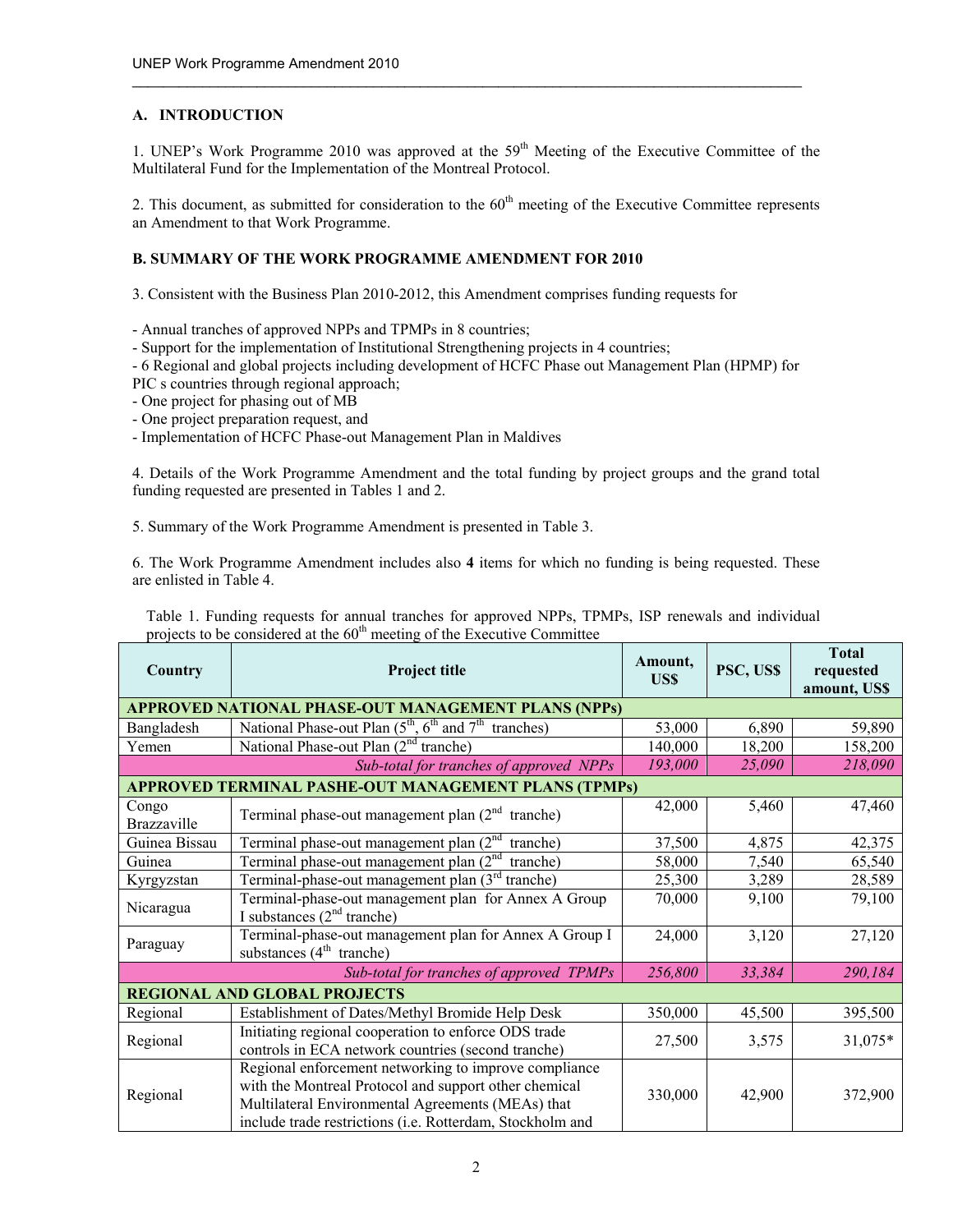|          | <b>Basel Conventions</b> )                                                                                                    |           |         |           |
|----------|-------------------------------------------------------------------------------------------------------------------------------|-----------|---------|-----------|
| Regional | Technical assistance to Article 5 Parties on the management<br>of EUN (2010-2012)                                             | 150,000   | 19,500  | 169,500   |
| Regional | Development of HCFC Phase out Management Plan<br>(HPMP) for PIC s countries through regional approach                         | 494,600   | 64.298  | 558,898   |
| Global   | Techno-economic study on cost benefit of leapfrogging<br>high GWP alternatives to HFCs to low GWP or zero GWP<br>alternatives | 200,000   | 26,000  | 226,000   |
|          | Sub-total for regional projects                                                                                               | 1,552,100 | 201,773 | 1,753,873 |

\*Note: This is only UNEP's share for 2010 in a bilaterally (Czech Republic) co-funded project

| <b>INSTITUTIONAL STRENGTHENING PROJECTs (ISPs) and ISP RENEWALS</b> |                                                             |        |  |         |
|---------------------------------------------------------------------|-------------------------------------------------------------|--------|--|---------|
| Bahrain                                                             | Renewal of institutional strengthening project (Phase VI)   | 52.500 |  | 52,500* |
| Grenada                                                             | Renewal of institutional strengthening project (Phase III)  | 52,500 |  | 52,500* |
| Mongolia                                                            | Renewal of institutional strengthening project (Phase VI)   | 42,500 |  | 42,500* |
| Nauru                                                               | Renewal of institutional strengthening project (Phases III) | 52,500 |  | 52,500* |
|                                                                     | Sub-total for Institutional Strengthening Projects          |        |  | 200,000 |

\*IS cost is calculated taking into account the decision 59/47 of the ExCom

| <b>NATIONAL PHASE OUT OF MB</b> |                                                        |        |       |        |
|---------------------------------|--------------------------------------------------------|--------|-------|--------|
| Chile                           | National phase out of methyl bromide – terminal report | 73,000 | 9,490 | 82,490 |
|                                 | <b>Sub-total for Project preparation requests</b>      | 73,000 | 9.490 | 82,490 |

Table 2. Funding requests for HPMP preparations and implementation to be considered at the 60<sup>th</sup> meeting of the Executive Committee

| Country                                                                         | <b>Project title</b>                       | Amount,<br>US\$ | PSC, US\$ | <b>Total</b><br>requested<br>amount, US\$ |  |
|---------------------------------------------------------------------------------|--------------------------------------------|-----------------|-----------|-------------------------------------------|--|
| <b>HCFC PHASE-OUT MANAGEMENT PLANS (HPMPs) preparations</b>                     |                                            |                 |           |                                           |  |
| Iraq                                                                            | HCFC Phase-out management plan preparation | 100.000         | 13.000    | 113,000                                   |  |
| 13.000<br>100.000<br>Sub-total for HCFC Phase-out management plans preparations |                                            |                 |           |                                           |  |

| <b>HCFC PHASE-OUT MANAGEMENT PLANS (HPMPs) implementation</b>           |                                               |         |         |         |  |
|-------------------------------------------------------------------------|-----------------------------------------------|---------|---------|---------|--|
| Maldives                                                                | HCFC Phase-out management plan implementation | 785,000 | 102.050 | 887,050 |  |
| 785,000<br>Sub-total for HCFC Phase-out management plans implementation |                                               |         | 102,050 | 887.050 |  |

Table 3: Summary of items submitted for consideration by the 57<sup>th</sup> Executive Committee meeting by group

| Type of projects                                             | Value in<br>US <sup>-</sup> | <b>Project</b><br>support<br>costs in<br>US\$ | <b>Total in US\$</b> |
|--------------------------------------------------------------|-----------------------------|-----------------------------------------------|----------------------|
| Sub-total for approved NPPs                                  | 193,000                     | 25,090                                        | 218,090              |
| Sub-total for tranches of approved TPMPs                     | 256,800                     | 33,384                                        | 290,184              |
| Sub-total for Regional and Global projects                   | 1,552,100                   | 201,773                                       | 1,753,873            |
| Sub-total for Institutional Strengthening Projects           | 200,000                     |                                               | 200,000              |
| Sub-total for MB project                                     | 73,000                      | 9,490                                         | 82,490               |
| Sub-total for HCFC Phase-out management plans preparations   | 100,000                     | 13,000                                        | 113,000              |
| Sub-total for HCFC Phase-out management plans implementation | 785,000                     | 102,050                                       | 887,050              |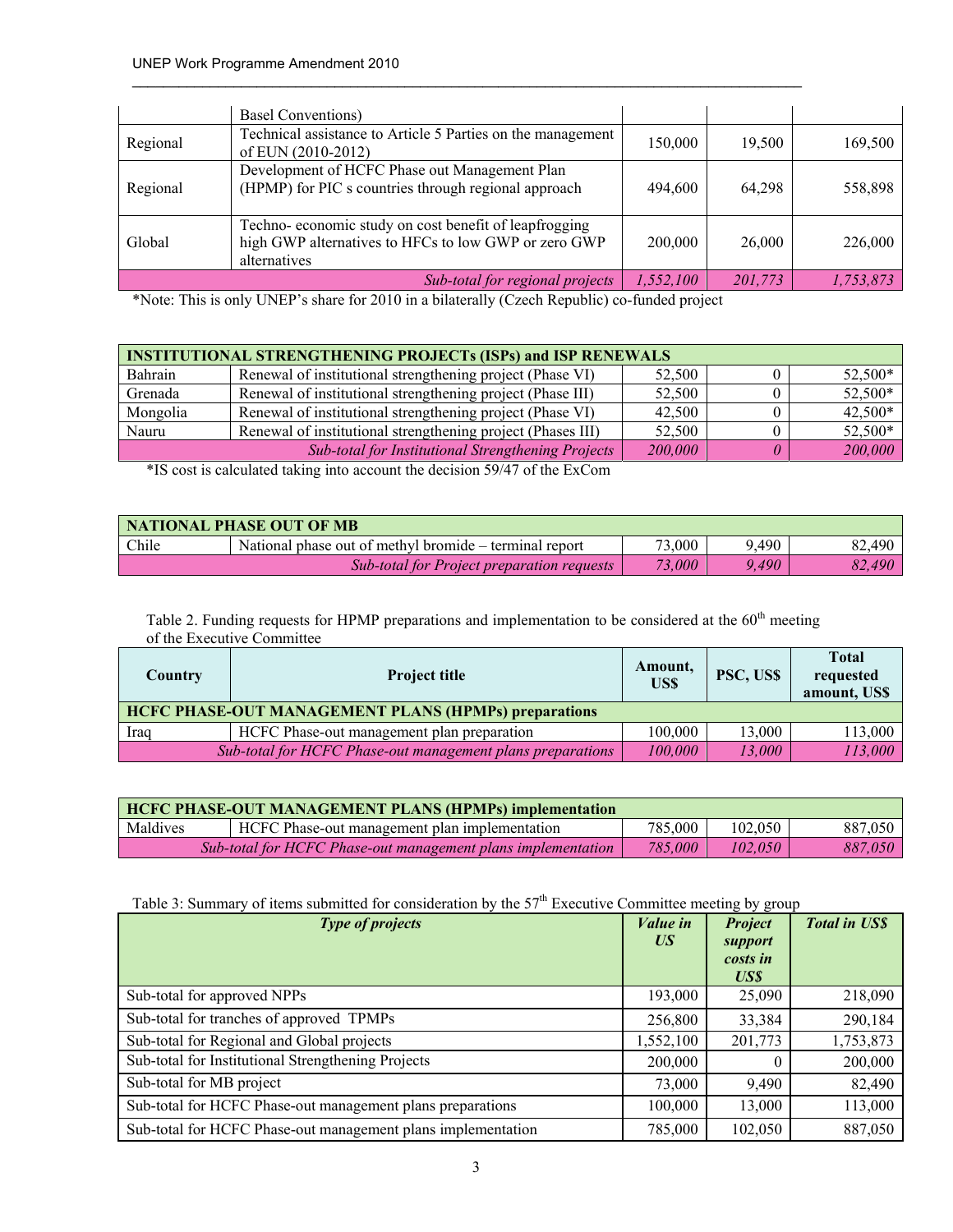| Grand Total 3,159,900 |         |           |
|-----------------------|---------|-----------|
|                       | 384,787 | 3,544,687 |

# Table 4: Items with no funding request.

| Country                                   | <b>Project title</b>                                                      | <b>Total requested amount, US\$</b> |
|-------------------------------------------|---------------------------------------------------------------------------|-------------------------------------|
| The Islamic<br>Republic of<br>Afghanistan | Verification Report on National CFC Consumption For The Year<br>of $2008$ | $\theta$                            |
| Islamic                                   |                                                                           | $\theta$                            |
| Republic of                               | NPP Progress report for 2009                                              |                                     |
| Afghanistan                               |                                                                           |                                     |
| Cambodia                                  | TPMP Progress report for 2009                                             |                                     |
| Maldives                                  | TPMP Progress report for 2009                                             | $^{(1)}$                            |
| Fiji                                      | TPMP Progress report for 2009                                             | $\Omega$                            |
| Samoa                                     | TPMP Progress report for 2009                                             | $\Omega$                            |
|                                           | Total                                                                     | 0                                   |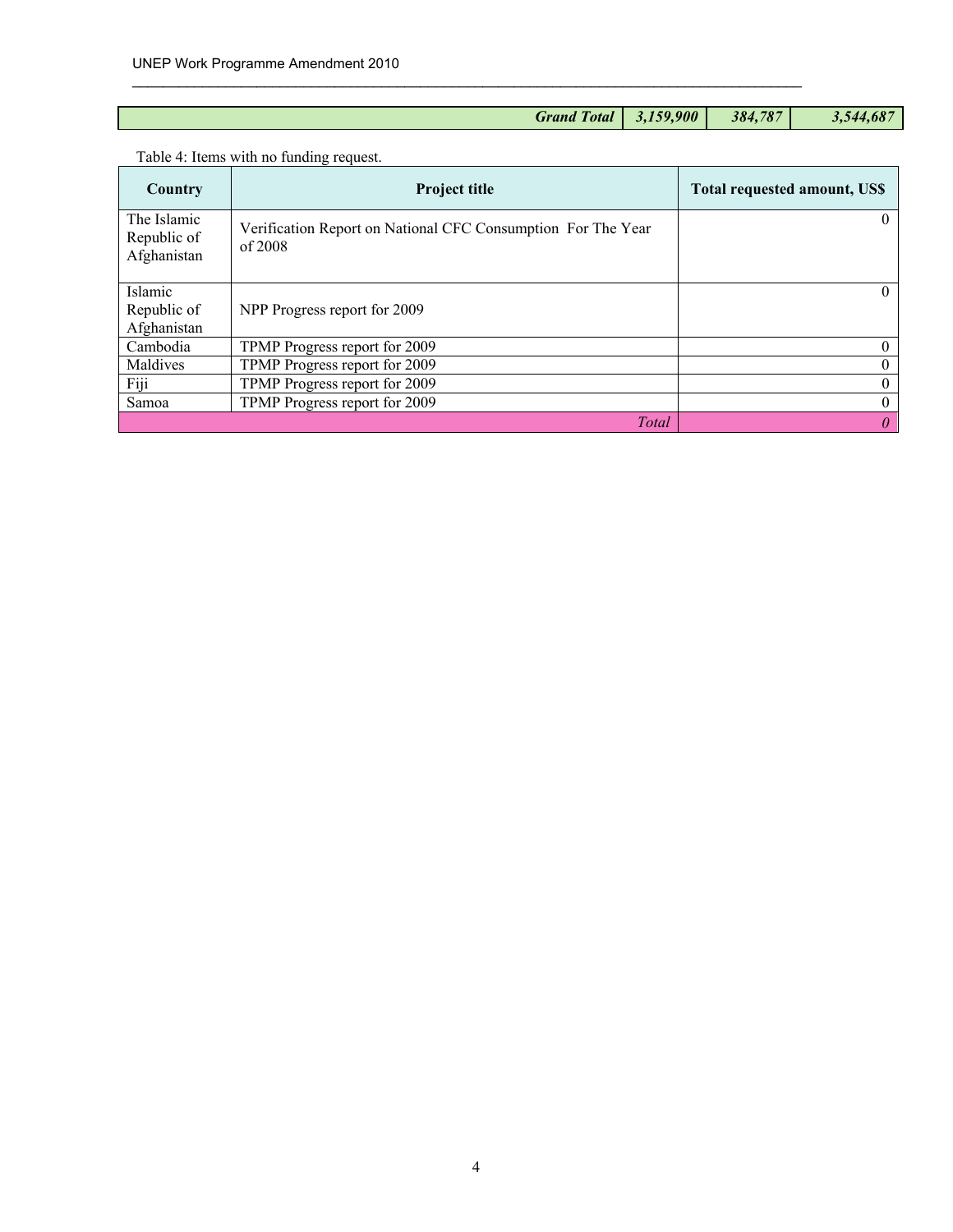# **C. PROJECT CONCEPTS for items to be submitted by UNEP**

| 1Title:                       | <b>Implementation of approved National Phase-out Management Plans (NPPs) and Terminal</b><br>Phase-out Management Plans (TPMPs) in Congo Brazzaville, Guinea Bissau, Guinea,<br>Kyrgyzstan, Nicaragua, Paraguay, and Yemen (7 annual tranches)                                                                                                                                                                                                                                                      |                                                  |  |  |  |
|-------------------------------|-----------------------------------------------------------------------------------------------------------------------------------------------------------------------------------------------------------------------------------------------------------------------------------------------------------------------------------------------------------------------------------------------------------------------------------------------------------------------------------------------------|--------------------------------------------------|--|--|--|
| Background                    | These items have been included in the UNEP's Business Plan 2010-2012                                                                                                                                                                                                                                                                                                                                                                                                                                |                                                  |  |  |  |
| Objectives:                   | The main objective of the UNEP's non-investment components in the above listed annual<br>tranches is to continue capacity building activities as planned in the annual work plans for<br>2010:                                                                                                                                                                                                                                                                                                      |                                                  |  |  |  |
|                               | - Support servicing technicians to control and eventually eliminate the use of CFCs in the<br>servicing of refrigeration and air conditioning equipment;<br>- Train the remaining customs officers and other stakeholders in the enforcement of the<br>Montreal Protocol Regulations and to prevent illegal trade;<br>- Ensure the effectiveness of all projects within the TPMP through periodic monitoring,<br>assessment and reporting of project results over the life of their implementation. |                                                  |  |  |  |
| Activities and<br>description | See the individual project progress reports and annual work plans submitted to the<br>Multilateral Fund Secretariat separately.                                                                                                                                                                                                                                                                                                                                                                     |                                                  |  |  |  |
| Time Frame:                   | 2010 tranche: 8 months (April 2010 to December 2010)                                                                                                                                                                                                                                                                                                                                                                                                                                                |                                                  |  |  |  |
| Cost:                         | Bangladesh<br>Congo Brazzaville<br>Guinea Bissau                                                                                                                                                                                                                                                                                                                                                                                                                                                    | US\$ 53,000<br>US\$ 42,000<br><b>US\$ 37,500</b> |  |  |  |
|                               | Guinea                                                                                                                                                                                                                                                                                                                                                                                                                                                                                              | <b>US\$ 58,000</b>                               |  |  |  |
|                               | Kyrgyzstan                                                                                                                                                                                                                                                                                                                                                                                                                                                                                          | <b>US\$ 25,300</b>                               |  |  |  |
|                               | Nicaragua                                                                                                                                                                                                                                                                                                                                                                                                                                                                                           | <b>US\$ 70,000</b>                               |  |  |  |
|                               | Paraguay                                                                                                                                                                                                                                                                                                                                                                                                                                                                                            | <b>US\$ 24,000</b>                               |  |  |  |
|                               | Yemen                                                                                                                                                                                                                                                                                                                                                                                                                                                                                               | US\$140,000                                      |  |  |  |
|                               | Total requested amount (excluding project support costs)                                                                                                                                                                                                                                                                                                                                                                                                                                            | <b>US\$ 449,800</b>                              |  |  |  |
|                               |                                                                                                                                                                                                                                                                                                                                                                                                                                                                                                     |                                                  |  |  |  |
| 2 Title:                      | Requests for institutional strengthening projects and renewals of such for Bahrain, Grenada,<br>Mongolia, and Nauru (4 countries)                                                                                                                                                                                                                                                                                                                                                                   |                                                  |  |  |  |
| Background:                   | Renewals of institutional strengthening projects (ISP) for the above-listed sixteen countries are<br>being requested in line with relevant decisions and guidelines of the Executive Committee.                                                                                                                                                                                                                                                                                                     |                                                  |  |  |  |
|                               | These projects have been included in the UNEP 2010-2012 Business Plan.                                                                                                                                                                                                                                                                                                                                                                                                                              |                                                  |  |  |  |
| Objectives:                   | To assist the Governments of these Article 5 countries in building and strengthening their<br>capacity for the implementation of the Montreal Protocol and its Amendments.                                                                                                                                                                                                                                                                                                                          |                                                  |  |  |  |
| Description:                  | Individual documents for these projects – the terminal reports and the action plans - have been<br>submitted to the Multilateral Fund Secretariat separately.                                                                                                                                                                                                                                                                                                                                       |                                                  |  |  |  |
| Time Frame:                   | 24 months*                                                                                                                                                                                                                                                                                                                                                                                                                                                                                          |                                                  |  |  |  |
| Per country cost:             | Bahrain (Phase VI)                                                                                                                                                                                                                                                                                                                                                                                                                                                                                  | <b>US\$ 52,500</b>                               |  |  |  |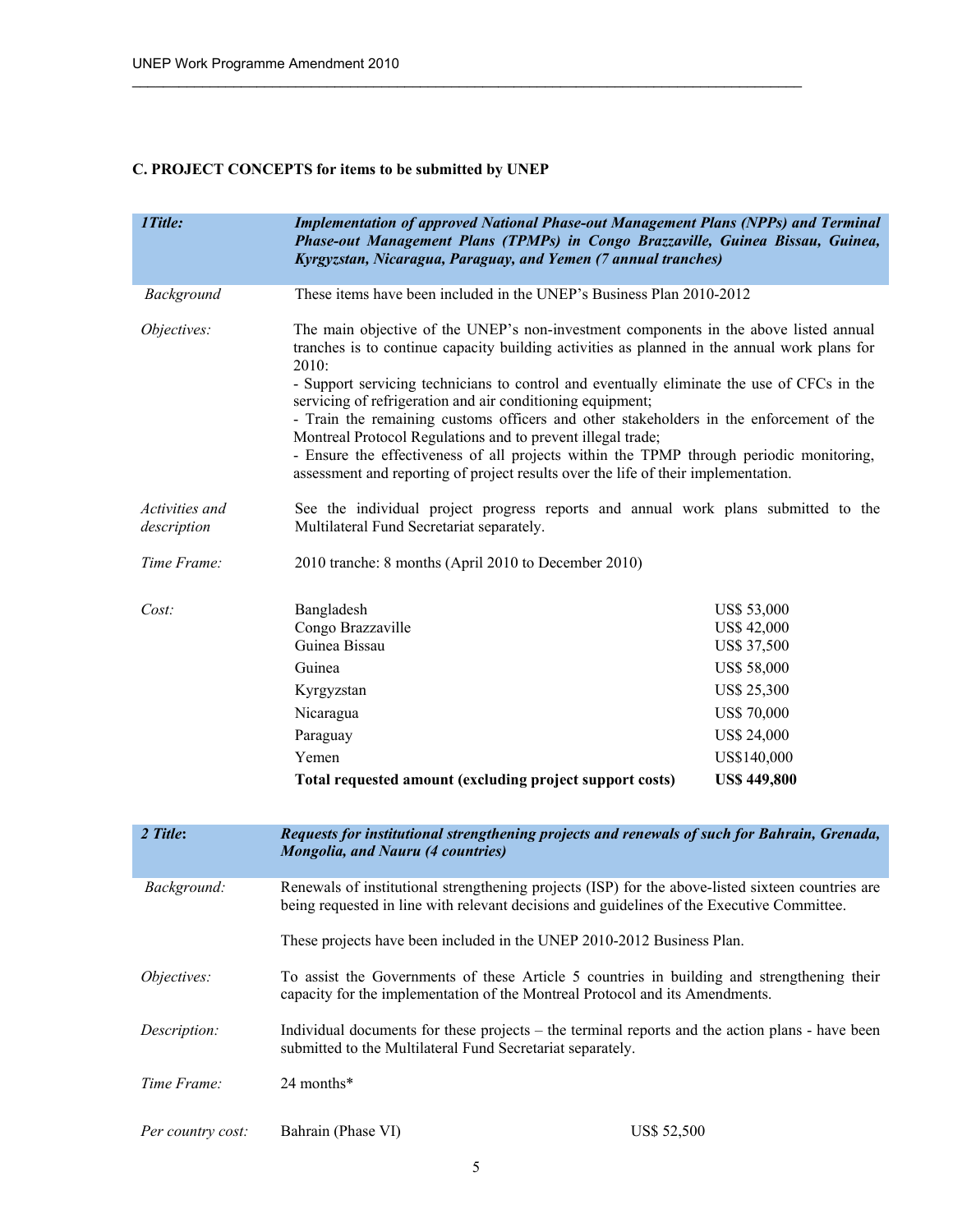| Grenada (Phase III)           | US\$ 52,500        |
|-------------------------------|--------------------|
| Mongolia (Phase VI)           | <b>US\$ 42,500</b> |
| Nauru (Phases III)            | US\$ 52,500        |
| <b>Total requested amount</b> | US\$ 200,000*      |

\*Note: No project support costs are requested for institutional strengthening projects.

| 3Title:     | <b>Establishment of Dates/Methyl Bromide Help Desk</b>                                                                                                                                                                                                                                                                                                                                                                                                                                                                                                                                                                                                                                                                                                                                                                                                                                                                                                                                                                                                                                                                                                                                                                                                                                                                                                                                                                                                                                                                                                                                                                                                                           |
|-------------|----------------------------------------------------------------------------------------------------------------------------------------------------------------------------------------------------------------------------------------------------------------------------------------------------------------------------------------------------------------------------------------------------------------------------------------------------------------------------------------------------------------------------------------------------------------------------------------------------------------------------------------------------------------------------------------------------------------------------------------------------------------------------------------------------------------------------------------------------------------------------------------------------------------------------------------------------------------------------------------------------------------------------------------------------------------------------------------------------------------------------------------------------------------------------------------------------------------------------------------------------------------------------------------------------------------------------------------------------------------------------------------------------------------------------------------------------------------------------------------------------------------------------------------------------------------------------------------------------------------------------------------------------------------------------------|
| Background: | The current status of world date production indicated that two thirds of the total world date<br>production (about 4202981 tons, 63.3%) come from Asia whereas one third (2404010 tones,<br>36.2%) comes from Africa. The production of this nutritionally and economically important<br>crop is in real danger due to (1) spread of insects and pathogens that infect the crop in every<br>growth stage including postharvest pests (2) the lack of projects and researches that aim to<br>develop date palm cultivation and production and preserve the current cultivars through the<br>new agricultural and protection technologies.                                                                                                                                                                                                                                                                                                                                                                                                                                                                                                                                                                                                                                                                                                                                                                                                                                                                                                                                                                                                                                         |
|             | In dates' sector, methyl bromide (MB) is used for disinfestations against postharvest pests.<br>The use of (MB) for dates' disinfestations had not been taken into account of all dates'<br>producing countries when they first adopted their National Phase-out Projects, except for<br>Tunisia and Algeria. The outcomes of UNEP/ROWA/CAP conducted workshops and<br>meetings clearly indicated that MB use is expected to increase dramatically in the future due<br>to $(1)$ the dramatic increase of world dates' production, $(2)$ MB consumption is exacerbated<br>in the past few years and, for the next 15 years, all dates' producers will have to store the<br>whole dates' production for almost one year particularly in Arab region which will increase<br>MB consumption, (3) the high temperature in these countries along with long period of<br>storage make the stored amounts more vulnerable to infestation by various pests causing the<br>need for more fumigation treatments and (4) some countries consume large quantities of MB<br>for disinfestations of semi-dry and dry varieties as these varieties play important social and<br>economic roles.<br>According to 2006 Assessment Report, and so far, the MBTOC did not identify available and<br>technically effective alternatives to MB for high-moisture fresh dates. Following this<br>difficulty, the 15 <sup>th</sup> Meeting of the Parties in its $12^{th}$ Decision recognized that Parties which<br>consume over 80% of their MB for high-moisture dates cannot meet the Protocol's MB<br>control schedule without production losses for that important cash crop for their countries. |
| Objectives: | Hence, the compliance status of these countries is deferred until two years after the (TEAP)<br>formally finds that there are alternatives to MB available for high-moisture dates.<br>Establishment of virtual global network to coordinate and draw all efforts and<br>$\checkmark$<br>available information to serve developing dates' industry and implementation of<br>environmentally sound alternatives and technologies.<br>Reducing dependence of dates' producing countries on MB for disinfestations<br>$\checkmark$<br>purposes.<br>Assist the dates' producing countries meeting their commitments to the Montreal<br>✓<br>Protocol.<br>Provision of dates/MB/alternatives-related information and data to all dates'<br>✓<br>producing countries.<br>Provide hands-on training sessions on alternate technologies and substitutes to MB.<br>$\checkmark$                                                                                                                                                                                                                                                                                                                                                                                                                                                                                                                                                                                                                                                                                                                                                                                                           |
| Activities: | 1. Establishment of MB Database: (1) Information Compilation and analyses, (2) Database<br>Design (planning, prototyping, data loading, testing, dissemination and implementation),<br>(3) Operational maintenance, (4) Material development, (5) Training sessions for lead<br>users (train the trainers), (5) Technical support (link database to countries and network)<br>and (6) Achievements' Reports.<br><b>2. Development of Training Handbook:</b> (1) Collection of information and case studies, (2)<br>Material development, (3) Preparation of tool kits (training materials and videotaped<br>practices and case studies), (4) Material translation (to Arabic and French languages), (5)<br>Train the trainers sessions for 3 technical working groups, (6) Special training and                                                                                                                                                                                                                                                                                                                                                                                                                                                                                                                                                                                                                                                                                                                                                                                                                                                                                  |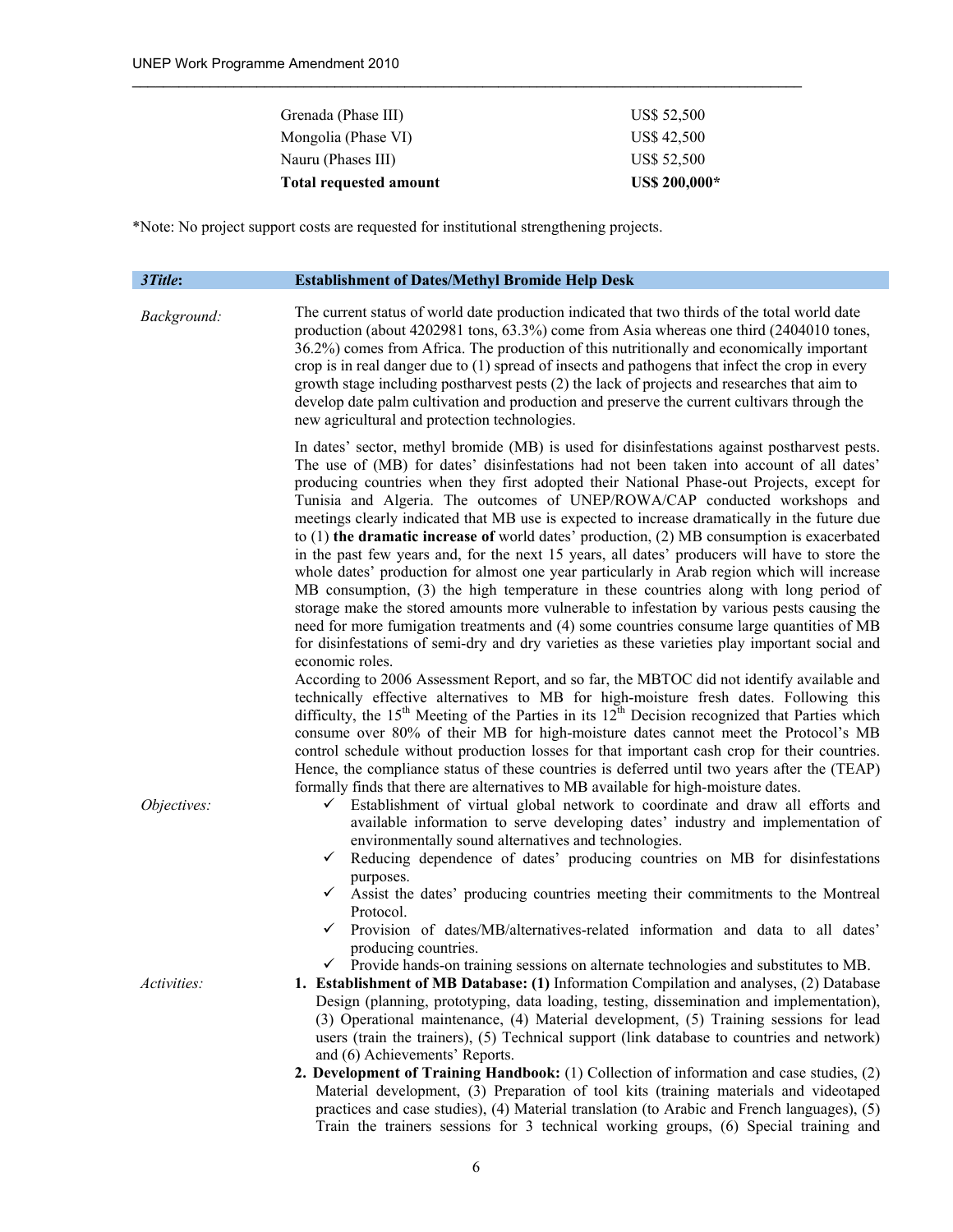|             | awareness sessions for women, (7) International conference and (8) Achievements'                |  |
|-------------|-------------------------------------------------------------------------------------------------|--|
|             | Reports.                                                                                        |  |
|             | <b>3. Establishment of a Virtual Network:</b> (1) Establishment of network web page, (2)        |  |
|             | Establishment of network e-newsletter for dates, (3) Meetings for technical working             |  |
|             | groups, experts and focal points, (4) Achievements' Reports and (5) Final Assessment            |  |
|             | Report.                                                                                         |  |
| Time Frame: | The preliminary duration of the project is 4 years.                                             |  |
|             | $\checkmark$ Training Handbook: The handbook will be available by the end of 2011               |  |
|             | Database: Database construction will start in 2010 and will continue till 2013.<br>$\checkmark$ |  |
|             | Virtual network: The construction of the virtual network will start in 2010 and<br>$\checkmark$ |  |
|             | will continue till 2013.                                                                        |  |
| Cost:       | Total requested amount (excluding project support costs)<br><b>US\$ 350,000</b>                 |  |

| 4Title:            | Initiating regional cooperation to enforce ODS trade controls in ECA network countries                                                                                                                                                                                                                                                                                    |
|--------------------|---------------------------------------------------------------------------------------------------------------------------------------------------------------------------------------------------------------------------------------------------------------------------------------------------------------------------------------------------------------------------|
|                    | (second tranche)                                                                                                                                                                                                                                                                                                                                                          |
| Background:        | ExCom 57 approved the first tranche of the project to be implemented jointly by Czech<br>Republic (USD 80,500 plus PSC) and UNEP (USD 51,250 plus PSC). The request for<br>funding of the second tranche should be accompanied by a joint report on the outputs of the<br>network's first year of operation. The activity is included in the respective business plans of |
|                    | Czech Republic and UNEP. In summary, the main outputs of the network's first year of<br>operation include:                                                                                                                                                                                                                                                                |
|                    | ECA enforcement network meeting in Budapest, Hungary, 12-14 October 2009                                                                                                                                                                                                                                                                                                  |
|                    | Website of ECA enforcement network: concept note, agenda, list of participants,<br>recommendations, presentations, media briefing available from:                                                                                                                                                                                                                         |
|                    | http://jp1.estis.net/sites/ecanetwork/default.asp?site=ecanetwork&page_id=BDA7A<br>758-BF39-4AD4-9B43-28033204E536                                                                                                                                                                                                                                                        |
|                    | Overall evaluation by participants was 84% excellent and 16% good<br>$\qquad \qquad -$                                                                                                                                                                                                                                                                                    |
|                    | Regional Green Customs workshop in Budapest, Hungary, 14-16 October 2009<br>$\overline{\phantom{0}}$<br>Informal prior informed consent (iPIC) initiative: 7 ECA and associated CEIT<br>$\overline{\phantom{0}}$<br>countries submitted their iPIC info sheets in 2009                                                                                                    |
|                    | Desk study on data discrepancies: 2,079 MT of discrepancies detected for ECA<br>-<br>countries in 2007 compared with 13,651 MT for European Union countries                                                                                                                                                                                                               |
|                    | ECA ozone protection award for customs & enforcement officers: concept note<br>-<br>prepared                                                                                                                                                                                                                                                                              |
|                    | Sub-regional awareness campaign: concept note prepared<br>$\qquad \qquad -$                                                                                                                                                                                                                                                                                               |
|                    | Virtual conference: concept note prepared<br>$\qquad \qquad -$<br>Disbursement of funding: 58% of USD 131,750 approved for Czech Republic and<br><b>UNEP</b>                                                                                                                                                                                                              |
| Objectives:        | The project aims to enable the participating countries to gain better control over their import<br>and export of ODS including HCFCs. The project will improve communication channels for<br>informal information exchange and develop common tools for data management and                                                                                               |
|                    | collaboration within the regional network. The activity will also promote the participation of<br>ECA network countries in the informal Prior Informed Consent (iPIC) mechanism and raise                                                                                                                                                                                 |
|                    | awareness on the Montreal Protocol and illegal trade in ODS and ODS-based equipment. The<br>regional meetings under this project will be organized back-to-back with regional Green                                                                                                                                                                                       |
|                    | Customs workshops to promote synergies (subject to funding availability outside MLF) in                                                                                                                                                                                                                                                                                   |
|                    | line with Decision XVII/16 which encourages further work on the Green Customs initiative<br>of UNEP in combating illegal trade in controlled ozone-depleting.                                                                                                                                                                                                             |
| <i>Activities:</i> | The second tranche includes the following activities: 1) Desk-study comparing and analyzing                                                                                                                                                                                                                                                                               |
|                    | ODS trade data for 2008, 2) Regional cooperation workshop for customs and ozone officers                                                                                                                                                                                                                                                                                  |
|                    | in 2010, 3) Virtual conferences with involved countries and stakeholder in 2011, 4)                                                                                                                                                                                                                                                                                       |
|                    | Promoting the informal Prior Informed Consent procedure for ODS, 5) Adaptation of ODS<br>enforcement tools, 6) Establishment and maintenance of a bilingual website, 7) Cooperation                                                                                                                                                                                       |
|                    | with other regions and regional cooperation networks, 8) Back-to-back regional Green<br>Customs workshop (funded outside MLF), 9) Legal action in response to detected cases of                                                                                                                                                                                           |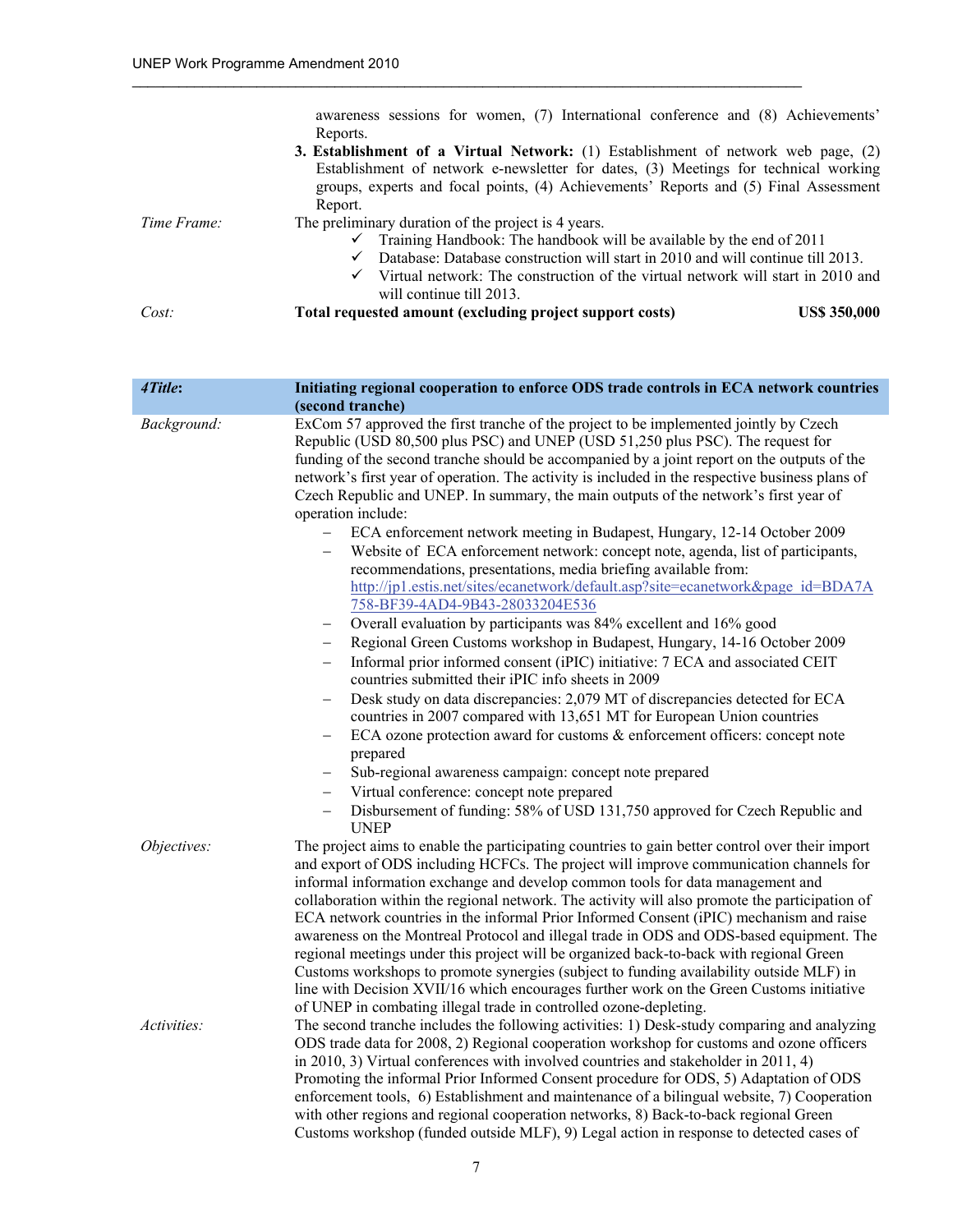|              | illegal trade, mislabeling or other law infractions                                          |
|--------------|----------------------------------------------------------------------------------------------|
| Description: | The project will utilize the framework of the Regional Ozone Network for Europe & Central    |
|              | Asia (ECA network) for initiating regional cooperation between customs and ozone officers    |
|              | in ECA network countries and ODS exporting countries in order to prevent illegal trade with  |
|              | ODS. Representatives of CEIT countries may participate at their own costs.                   |
| Time Frame:  | April 2010 – March 2011                                                                      |
| Cost:        | Czech Republic and UNEP are jointly submitting the request for funding the second tranche    |
|              | of the project. The Czech Republic's share is to be funded by 20% of Czech Republic's        |
|              | contributions to MLF for 2010. UNEP will be in charge of project submission,                 |
|              | implementation, progress $\&$ financial reporting and project completion report on behalf of |
|              | Czech Republic. The requested amount (excluding PSC) for the second tranche in USD is:       |
|              |                                                                                              |

| Czech Republic                           | 80,500  |
|------------------------------------------|---------|
| UNEP                                     | 27,500  |
| Total (excluding project support costs): | 108,000 |

| 5 Title:    | Regional enforcement networking to improve compliance with the Montreal Protocol                                                                                                                                                                                                                                                                                                                                                                                                                                                                                                                                                                                                                                                                                                                                                                                                                                                                                                                                                                                                                                                                                                     |
|-------------|--------------------------------------------------------------------------------------------------------------------------------------------------------------------------------------------------------------------------------------------------------------------------------------------------------------------------------------------------------------------------------------------------------------------------------------------------------------------------------------------------------------------------------------------------------------------------------------------------------------------------------------------------------------------------------------------------------------------------------------------------------------------------------------------------------------------------------------------------------------------------------------------------------------------------------------------------------------------------------------------------------------------------------------------------------------------------------------------------------------------------------------------------------------------------------------|
|             | and support other chemical Multilateral Environmental Agreements (MEAs) that                                                                                                                                                                                                                                                                                                                                                                                                                                                                                                                                                                                                                                                                                                                                                                                                                                                                                                                                                                                                                                                                                                         |
|             | include trade restrictions (i.e. Rotterdam, Stockholm and Basel Conventions)                                                                                                                                                                                                                                                                                                                                                                                                                                                                                                                                                                                                                                                                                                                                                                                                                                                                                                                                                                                                                                                                                                         |
| Background: | The economic and ecological consequences of chemical and waste management, particularly<br>hazardous waste are now widely recognized as a global problem posing risk to the<br>environment and health. The Asia and the Pacific Region is the largest ozone depleting<br>substances (ODS) producer and consumer in the world, and the region faces increasing<br>threats of illegal trade in ODS as the demand for ODS is expected rise as the substances have<br>been phased out or are being prepared for their phase-out. Through the support the region has<br>so far received for enforcement networking in the last decade, i.e. the "Regional cooperation"<br>for monitoring and control of ODS consumption and Preventing illegal trade"<br>(ASP/SEV/34/TAS/42, and ASP/SEV/34/TAS/SA); the project, "Preventing Illegal Trade of<br>ODS in the South Asia Region – Extension of SEAP project", and the "Multilateral<br>Environmental Agreements Regional Enforcement Network (MEA-REN)", 24 Asian<br>countries actively participate in regional and national enforcement networking effort,<br>including the implementation of the Informal Prior Informed Consent (iPIC). |
|             | As the first phase-out goal of the Montreal Protocol has been achieved and phase-out targets<br>for other ODS are in the horizon, support is needed to maintain strong control of illegal trade<br>of ODS, to share their lessons learned with stakeholders of other MEAs, and to face new<br>challenges of facing potential increase of illegal ODS trade associated with phase-out of new<br>production of ODS.                                                                                                                                                                                                                                                                                                                                                                                                                                                                                                                                                                                                                                                                                                                                                                    |
| Objectives: | The project aims at enhancing the regional cooperation among and within countries in North<br>East, South and South East Asia for strengthened control of ODS trans-boundary movement<br>as part of the compliance effort of the Montreal Protocol on Substances that Deplete the<br>Ozone Layer. The project will promote collection and sharing of enforcement intelligence<br>through improved communication channels, use of common tools for information and data<br>management, and implementation of joint enforcement operations. The project will use as its<br>strategic and operational platform the existing international and national enforcement<br>networks, and actively pursue collaboration with enforcement networks and initiatives that<br>target other Multilateral Environmental Agreements (MEAs), such as the Rotterdam, the<br>Stockholm and the Basel Conventions. The duration of the project is for two years, starting<br>2010                                                                                                                                                                                                                        |
| Activities: | The project will include the following main activities:                                                                                                                                                                                                                                                                                                                                                                                                                                                                                                                                                                                                                                                                                                                                                                                                                                                                                                                                                                                                                                                                                                                              |
|             | • 3-day annual meetings for informal networking, information dissemination, data<br>management and discussion on regional approaches for handling of trans-boundary<br>movements of ODS and hazardous chemicals including waste<br>Development of cross-border customs cooperation based on evicting practices but aiming                                                                                                                                                                                                                                                                                                                                                                                                                                                                                                                                                                                                                                                                                                                                                                                                                                                            |

- Development of cross-border customs cooperation based on existing practices but aiming at adding the illegal trade of environmental goods to the agenda
- Development of practical ODS and hazardous chemicals enforcement management tools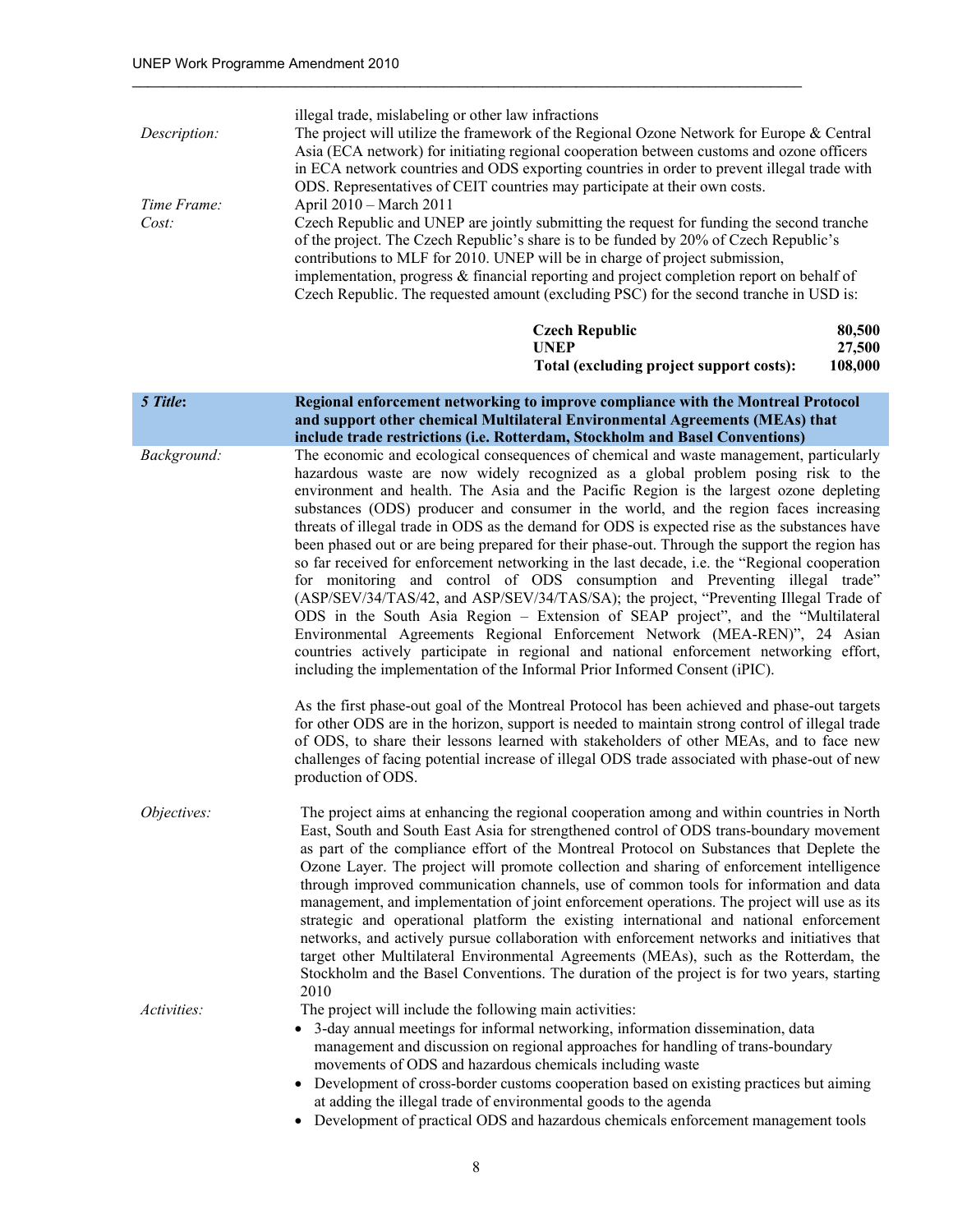|             | • Development of Information Sheets on licensing for environmental goods covered by the<br><b>MEAs</b> |                    |
|-------------|--------------------------------------------------------------------------------------------------------|--------------------|
| Time Frame: | • Promotion of informal Prior Informed Consent procedure for ODS<br>24 months                          |                    |
| Cost:       | Total requested amount (excluding project support costs)                                               | <b>USD 330,000</b> |

| 6 Title:    | Development of HCFC Phaseout Management Plan (HPMP) for PIC s countries through<br>regional approach                                                                                                                                                                                                                                                                                                                                                                                                                                                                                                                                                                                     |
|-------------|------------------------------------------------------------------------------------------------------------------------------------------------------------------------------------------------------------------------------------------------------------------------------------------------------------------------------------------------------------------------------------------------------------------------------------------------------------------------------------------------------------------------------------------------------------------------------------------------------------------------------------------------------------------------------------------|
| Background: | UNEP, on behalf of 12 Pacific Island Countries (PIC), i.e. Cook Islands, Kiribati, Republic of<br>Marshall Islands, Federated States of Micronesia, Nauru, Niue, Palau, Samoa, Solomon<br>Islands, Tonga, Tuvalu, Vanuatu, submitted funding requests for the consideration of the 59 <sup>th</sup><br>meeting of the Multilateral Fund's Executive Committee for the preparation of HCFC<br>Phaseout Management Plans (HPMPs) with total funding request of US\$ 494,6 in light of<br>decision of 59/14.                                                                                                                                                                                |
|             | The Executive Committee decided to request UNEP to resubmit a proposal for the<br>preparation of a regional HPMP for PIC to the 60th Meeting of the Executive Committee<br>after consultation with relevant countries, keeping in mind decision 57/9(e) and the views<br>expressed by the Executive Committee at its 59th Meeting (Decision 59/14).                                                                                                                                                                                                                                                                                                                                      |
|             | UNEP following consultation with the countries and Australia, revised the proposal to make<br>the stage one of the HPMPs would address how countries would meet the 35 per cent<br>reduction in 2020 in addition to the freeze in 2013 and the 10 per cent reduction in 2015.                                                                                                                                                                                                                                                                                                                                                                                                            |
| Objectives: | The HPMP process will:<br>Provide practical guidance to countries to develop HPMP<br>$\bullet$<br>Maximize local ownership of the process and outcome<br>$\bullet$<br>Reflect inputs of the NOUs and other national HCFC stakeholders<br>$\bullet$<br>Reflect prior experience with the Regional Strategy to phase-out CFC<br>Identify HCFC consumption in the different sectors to prepare for the technical and<br>financial assistance required<br>Provide technical and economic information to facilitate environmentally sound and<br>cost effective HCFC phase out to ensure that the best available and environmentally<br>safe substitutes and related technologies are adopted |
| Activities: | UNEP has grouped the activities for HPMP preparation into the following three groups:                                                                                                                                                                                                                                                                                                                                                                                                                                                                                                                                                                                                    |
|             | $\mathbf{i}$ .<br>Assistance for policy and legislation<br>Review existing policy and regulations<br>$\bullet$<br>Include HCFC control measures in legislation, regulations and licensing<br>$\bullet$<br>systems<br>ii.<br>Survey of HCFC use and analysis of data                                                                                                                                                                                                                                                                                                                                                                                                                      |
|             | Provide an overall view of HCFC sector: supply chain, servicing sector,<br>users<br>Forecast for HCFC use, including unconstrained demand                                                                                                                                                                                                                                                                                                                                                                                                                                                                                                                                                |
|             | iii.<br>Development and finalization of HPMP                                                                                                                                                                                                                                                                                                                                                                                                                                                                                                                                                                                                                                             |
|             | Overall strategy to achieve phase-out targets from 2013 - 2040<br>Policy instruments and activities to reduce supply and curtail demand of<br>$\bullet$                                                                                                                                                                                                                                                                                                                                                                                                                                                                                                                                  |
|             | HCFC to meet the 2013, 2015 and 2020 commitments                                                                                                                                                                                                                                                                                                                                                                                                                                                                                                                                                                                                                                         |
|             | Total funding required for Stage 1 and time frame for implementation<br>$\bullet$<br>Project coordination and management                                                                                                                                                                                                                                                                                                                                                                                                                                                                                                                                                                 |
|             | For the first phase of the funding request, only activities related with survey of HCFC use and                                                                                                                                                                                                                                                                                                                                                                                                                                                                                                                                                                                          |
|             | analysis of data would be conducted.                                                                                                                                                                                                                                                                                                                                                                                                                                                                                                                                                                                                                                                     |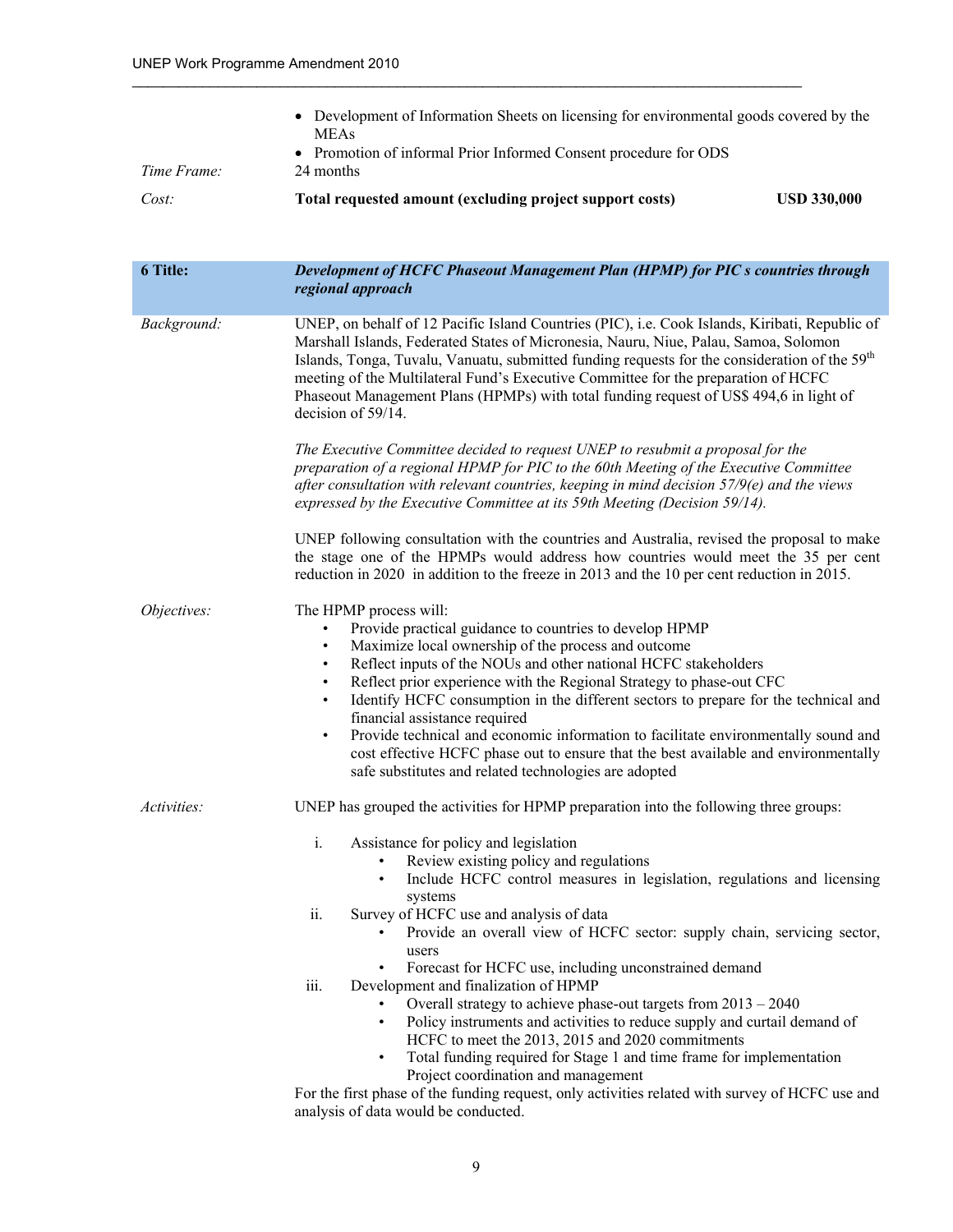| Time Frame: | As part of the regional approach, one or two common regional technical consultants would be<br>hired for the 12 countries for cost effective development of HPMP. As requested by the<br>countries, regional organization like SPREP would also be requested to provide needful<br>technical assistance, especially for the review and strengthen of the ODS import/export<br>licensing system.<br>14 months (April 2010 – June 2011).                                                                                                                                                                                                                                                                                                                                                                                                                                                                                                                                                                                                                                                                                        |                                    |
|-------------|-------------------------------------------------------------------------------------------------------------------------------------------------------------------------------------------------------------------------------------------------------------------------------------------------------------------------------------------------------------------------------------------------------------------------------------------------------------------------------------------------------------------------------------------------------------------------------------------------------------------------------------------------------------------------------------------------------------------------------------------------------------------------------------------------------------------------------------------------------------------------------------------------------------------------------------------------------------------------------------------------------------------------------------------------------------------------------------------------------------------------------|------------------------------------|
| Cost:       | Country level cost:                                                                                                                                                                                                                                                                                                                                                                                                                                                                                                                                                                                                                                                                                                                                                                                                                                                                                                                                                                                                                                                                                                           |                                    |
|             | Cook Islands                                                                                                                                                                                                                                                                                                                                                                                                                                                                                                                                                                                                                                                                                                                                                                                                                                                                                                                                                                                                                                                                                                                  | 20,000                             |
|             | Kiribati                                                                                                                                                                                                                                                                                                                                                                                                                                                                                                                                                                                                                                                                                                                                                                                                                                                                                                                                                                                                                                                                                                                      | 35,000                             |
|             | Republic of Marshall Islands                                                                                                                                                                                                                                                                                                                                                                                                                                                                                                                                                                                                                                                                                                                                                                                                                                                                                                                                                                                                                                                                                                  | 35,000                             |
|             | <b>Federated States of Micronesia</b>                                                                                                                                                                                                                                                                                                                                                                                                                                                                                                                                                                                                                                                                                                                                                                                                                                                                                                                                                                                                                                                                                         | 35,000                             |
|             | Nauru                                                                                                                                                                                                                                                                                                                                                                                                                                                                                                                                                                                                                                                                                                                                                                                                                                                                                                                                                                                                                                                                                                                         | 20,000                             |
|             | Niue                                                                                                                                                                                                                                                                                                                                                                                                                                                                                                                                                                                                                                                                                                                                                                                                                                                                                                                                                                                                                                                                                                                          | 20,000                             |
|             | Palau                                                                                                                                                                                                                                                                                                                                                                                                                                                                                                                                                                                                                                                                                                                                                                                                                                                                                                                                                                                                                                                                                                                         | 20,000                             |
|             | Samoa                                                                                                                                                                                                                                                                                                                                                                                                                                                                                                                                                                                                                                                                                                                                                                                                                                                                                                                                                                                                                                                                                                                         | 35,000                             |
|             | Solomon Islands                                                                                                                                                                                                                                                                                                                                                                                                                                                                                                                                                                                                                                                                                                                                                                                                                                                                                                                                                                                                                                                                                                               | 35,000                             |
|             | Tonga                                                                                                                                                                                                                                                                                                                                                                                                                                                                                                                                                                                                                                                                                                                                                                                                                                                                                                                                                                                                                                                                                                                         | 35,000                             |
|             | Tuvalu                                                                                                                                                                                                                                                                                                                                                                                                                                                                                                                                                                                                                                                                                                                                                                                                                                                                                                                                                                                                                                                                                                                        | 20,000                             |
|             | Vanuatu                                                                                                                                                                                                                                                                                                                                                                                                                                                                                                                                                                                                                                                                                                                                                                                                                                                                                                                                                                                                                                                                                                                       | 35,000                             |
|             | Sub-total                                                                                                                                                                                                                                                                                                                                                                                                                                                                                                                                                                                                                                                                                                                                                                                                                                                                                                                                                                                                                                                                                                                     | 345,000                            |
|             | Regional level cost                                                                                                                                                                                                                                                                                                                                                                                                                                                                                                                                                                                                                                                                                                                                                                                                                                                                                                                                                                                                                                                                                                           |                                    |
|             | Regional expert (s)                                                                                                                                                                                                                                                                                                                                                                                                                                                                                                                                                                                                                                                                                                                                                                                                                                                                                                                                                                                                                                                                                                           | 119,600                            |
|             | Technical assistance of regional organization                                                                                                                                                                                                                                                                                                                                                                                                                                                                                                                                                                                                                                                                                                                                                                                                                                                                                                                                                                                                                                                                                 | 30,000                             |
|             | Sub-total                                                                                                                                                                                                                                                                                                                                                                                                                                                                                                                                                                                                                                                                                                                                                                                                                                                                                                                                                                                                                                                                                                                     | 149,600                            |
|             | Requested amount (Excluding project support<br>costs)                                                                                                                                                                                                                                                                                                                                                                                                                                                                                                                                                                                                                                                                                                                                                                                                                                                                                                                                                                                                                                                                         | <b>USD 494,600</b>                 |
| 7Title:     | Technology - economic study on the cost-benefit of leapfrogging HCFC high GWP<br>alternatives to low or zero GWP alternatives.                                                                                                                                                                                                                                                                                                                                                                                                                                                                                                                                                                                                                                                                                                                                                                                                                                                                                                                                                                                                |                                    |
| Background: | The aim of this new project is to address the direction given in the HCFC decision taken at<br>the 19th MOP (Decision XIX/6) on 'other environmental benefits including climate change'<br>in relation to the HCFC phase-out and taking into consideration recommendations and<br>suggestions which arose from the workshop high-global-warming-potential alternatives held<br>at the 29th OEWG in Geneva<br>The project would address the perceived concerns of some that suitable alternatives to HFCs<br>are not available in particular applications and the burden of having to address HFCs before<br>the HCFC phase-out is underway. The project would aim to provide information to countries<br>to assist them in selection their of HCFC alternatives and technologies in the RAC and foam<br>sectors, through financial and technology forecasting to present possible cost/benefit<br>scenarios to enable a broader and longer term perspective in the decision making process.<br>Decision XIX/6: Adjustments to the Montreal Protocol with regard to Annex C, Group<br>I, substances (hydrochlorofluorocarbons) | (numbering corresponds to original |
|             | numbering in source document).<br>9. To encourage Parties to promote the selection of alternatives to HCFCs that minimize<br>environmental impacts, in particular impacts on climate, as well as meeting other health,<br>safety and economic considerations;                                                                                                                                                                                                                                                                                                                                                                                                                                                                                                                                                                                                                                                                                                                                                                                                                                                                 |                                    |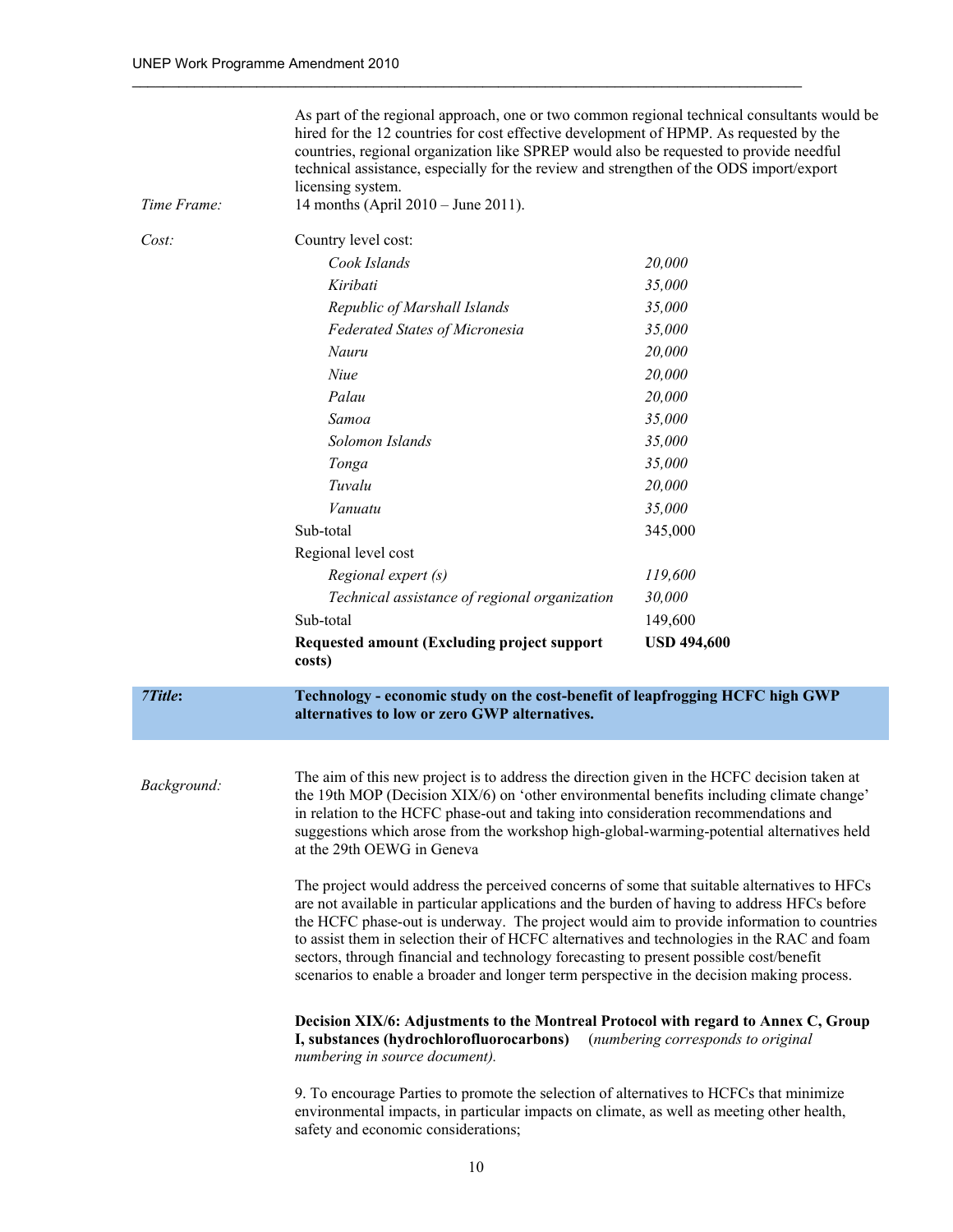11. To agree that the Executive Committee, when developing and applying funding criteria for projects and programmes, and taking into account paragraph 6, give priority to costeffective projects and programmes which focus on, inter alia:

 $\_$  . The contribution of the contribution of the contribution of the contribution of the contribution of the contribution of the contribution of the contribution of the contribution of the contribution of the contributio

 (b) Substitutes and alternatives that minimize other impacts on the environment, including on the climate, taking into account global-warming potential, energy use and other relevant factors;

15. In accelerating the HCFC phase-out, to agree that Parties are to take every practicable step consistent with Multilateral Fund programmes, to ensure that the best available and environmentally-safe substitutes and related technologies are transferred from Article 2 Parties to Article 5 Parties under fair and most favourable conditions;

**From: Summary report by the co-chairs of the workshop for a dialogue on high-globalwarming-potential alternatives to ozone-depleting substances (held at the 29th OEWG in Geneva, 2009):** (*numbering corresponds to original numbering in source document).*

14. It was recognized that low-global-warming-potential alternatives were available for most HCFC and HFC applications and that such low-global-warming-potential alternatives should be used as much as possible.

16. It was noted that all further steps to address new challenges required continued support for the national ozone units.

18. It was mentioned that although the Montreal Protocol's experience was extensive and successful, more innovative approaches might be needed for the phasing out of HFCs.

19. Concerns were expressed with regard to the affordability and availability of alternatives to HFCs, and also regarding additional costs associated with substitution.

20. Concerns were also expressed that the speedy implementation of HCFC phase-out must be secured before entering into new challenges to deal with HFCs.

*Objectives:* The project would investigate the potential benefits of strong and early action in moving to low or zero GWP alternatives in RAC and foam sectors, in outweighing any additional shortterm economic costs of not doing so.

> Based on formal economic models and technology forecasting the project will provide estimates that indicate the costs and benefits of particular scenarios of adopting high GWP alternatives (considered at present in many countries as a business-as-usual scenario) and of adopting low or zero GWP alternatives. These estimates would take into account costbenefits of the particular chemical and technology, the energy efficiency associated with these and corresponding direct and indirect climate implications as well as considering potential scenarios of future HCF controls including a potential HFC phase-out. The project will consider if long-term action can achieve greater benefits at costs that are low in comparison to actions taken with a view to the short-term. The availability of appropriate and viable alternative chemicals and technologies will be factored into the forecasting.

*Activities:* Economic and technology study which would include:

- A conceptual framework for understanding the costs of adopting low GPW alternatives and of reducing GHG emissions as replacements for HCFCs.
- Technology forecasting for low or zero GWP alternative technologies and substances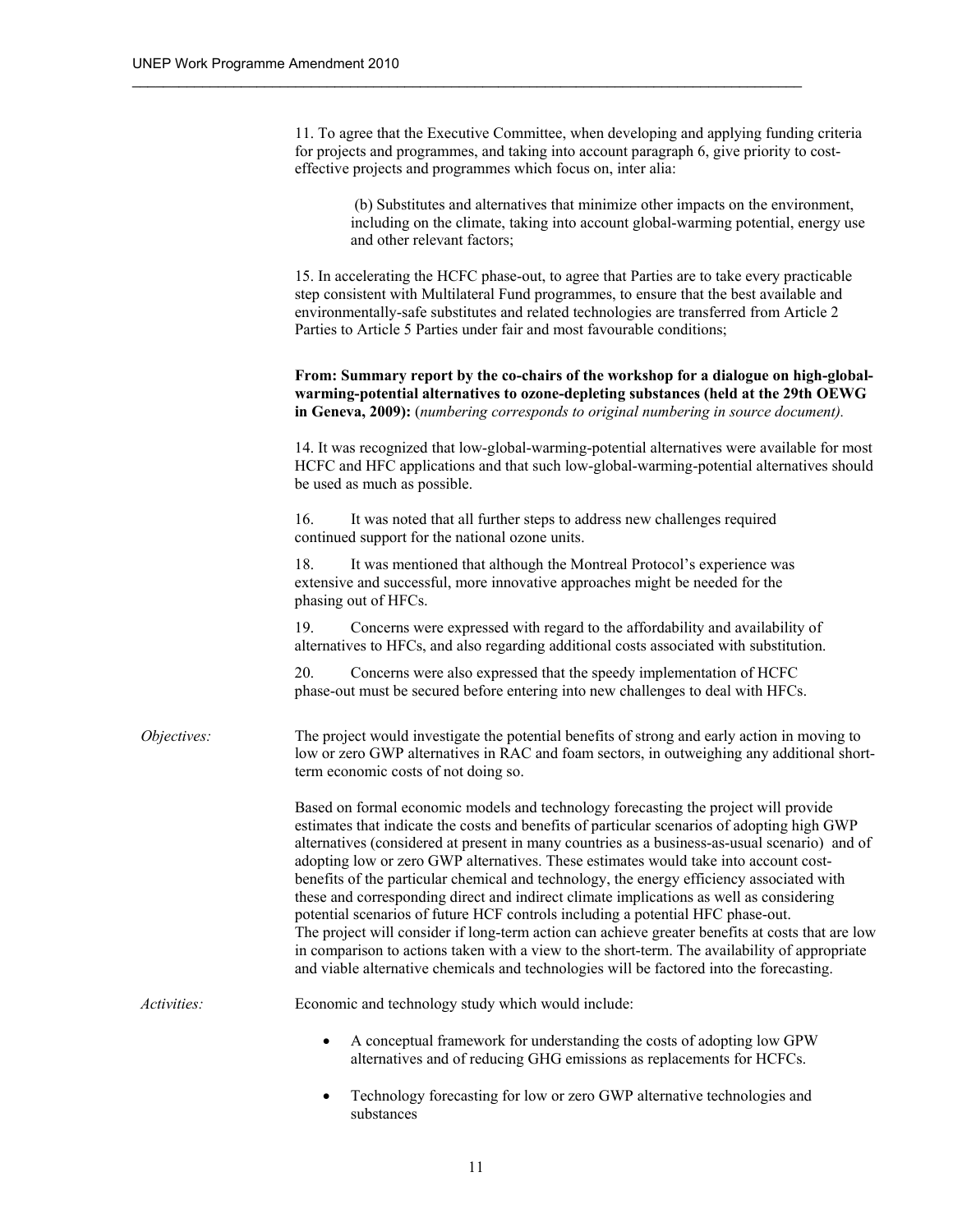| Time Frame:<br>Cost: | 12 Months<br>Total requested amount (excluding project support costs)<br><b>USD 200,000</b>                                                                                                                                                                                         |
|----------------------|-------------------------------------------------------------------------------------------------------------------------------------------------------------------------------------------------------------------------------------------------------------------------------------|
|                      | The project would be carried out by an appropriate economist /technologist or team thereof,<br>or institutes engaged in such studies.                                                                                                                                               |
|                      | Estimates of global contribution (and economic cost) to climate mitigation of<br>$\bullet$<br>approaches presented                                                                                                                                                                  |
|                      | Presentation of estimates of costs and benefits based on a selection of representative<br>$\bullet$<br>counties, of reducing emissions (both direct and indirect) from adoption of low<br>GWP alternatives, over a number of appropriate timescales and in RAC and foam<br>sectors. |
|                      | Comparative analysis of costs of individual (technology-specific) emission saving<br>$\bullet$<br>technologies and measures                                                                                                                                                         |
|                      | Investigation into the range of costs associated with different technologies and<br>$\bullet$<br>methods                                                                                                                                                                            |

| 8Title:     | Technical assistance to Article 5 Parties on the management of EUN (2010-2012)                                                                                                                                                                                                                                                                                                                                                                                                                                                                                                                                                                                                                                                                                                                                     |
|-------------|--------------------------------------------------------------------------------------------------------------------------------------------------------------------------------------------------------------------------------------------------------------------------------------------------------------------------------------------------------------------------------------------------------------------------------------------------------------------------------------------------------------------------------------------------------------------------------------------------------------------------------------------------------------------------------------------------------------------------------------------------------------------------------------------------------------------|
| Background: | Preparation of Essential Use Nominations (EUN) needs a lot of supporting information<br>1)<br>and data from exporting countries and importing countries, as the essentiality is defined<br>as "it is necessary for health, safety or is critical for the functioning of society and<br>there are no available technically and economically feasible alternatives from the<br>standpoint of environment and health". In addition to providing additional information<br>to address questions of MTOC on 2010 EUNs, preparatory work for 2011 EUN, if<br>necessary, needs to be undertaken.                                                                                                                                                                                                                          |
|             | There is a need to prepare and establish robust EUN management systems. This needs to<br>2)<br>be established in coordination with the health ministry officials, NOUs and industry.<br>Good practices and information exchange between countries at a regional level could be<br>of great help in cost effectively establishing and managing CFC supply and use under<br><b>EUNs</b>                                                                                                                                                                                                                                                                                                                                                                                                                              |
|             | Importing countries need to setup system for establishing essentiality, keeping in mind; (a)<br>availability of non-CFC MDI alternatives (b) affordability and (c) patient perspectives and<br>characteristics. This mechanism needs coordination between NOU, Health Ministry and<br>industry. This information is very critical for establishing essentiality for import dependent<br>countries                                                                                                                                                                                                                                                                                                                                                                                                                  |
| Objectives: | To strengthen EUN monitoring and management<br>1)<br>To setup processes for establishment of essentiality of CFC MDIs in importing<br>2)<br>countries.                                                                                                                                                                                                                                                                                                                                                                                                                                                                                                                                                                                                                                                             |
| Activities: | Training for data to demonstrate essentiality of CFC MDI use in importing countries<br>1)<br>This is proposed to be undertaken through a two day regional consultative workshop<br>back to back with the network meetings. In addition to the Ozone Officers, this<br>workshop would include participation from (a) Ozone Officers and industry from five<br>manufacturing countries, (b) HFC manufacturing industry and inhaler importers and<br>manufacturers in Article 2 countries (c) Health sector representatives from countries<br>which are still import dependent on CFC MDIs – namely Brunei, Cambodia, Maldives,<br>Myanmar, Philippines and Sri Lanka, (d) Representatives from IAs, bilateral agencies,<br>Ozone Secretariat and Multilateral Fund Secretariat and (e) Representatives from<br>MTOC. |
|             | Consultative meeting with CFC MDI producing countries on monitoring and reporting<br>2)<br>mechanism for CFCs approved through EUN process<br>This is proposed to be undertaken through a <b>one day</b> consultative meeting back to back                                                                                                                                                                                                                                                                                                                                                                                                                                                                                                                                                                         |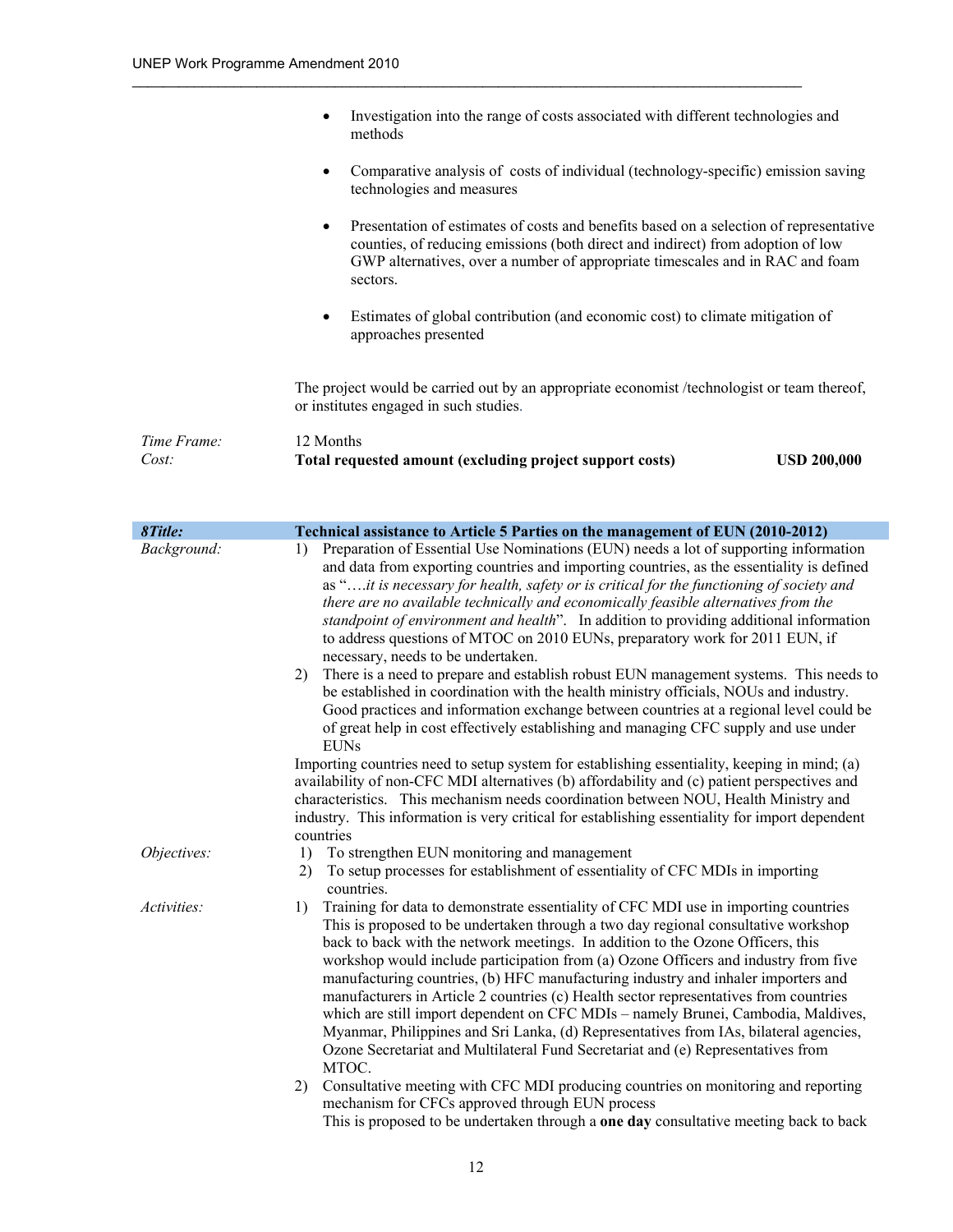| Time Frame: | with the network meeting and along with consultations on EUNs. These consultations<br>workshop would include participation from (a) Ozone Officers and industry from five<br>manufacturing countries, (b) Health sector representatives from the manufacturing<br>countries, (c) Representatives from IAs, bilateral agencies, Ozone Secretariat and<br>Multilateral Fund Secretariat and (d) Representatives from MTOC.<br>May 2010 - February 2012                                                                                                                                                                                                                                                             |
|-------------|------------------------------------------------------------------------------------------------------------------------------------------------------------------------------------------------------------------------------------------------------------------------------------------------------------------------------------------------------------------------------------------------------------------------------------------------------------------------------------------------------------------------------------------------------------------------------------------------------------------------------------------------------------------------------------------------------------------|
| 9 Title:    | National Phase out of methyl bromide – terminal report for Chile                                                                                                                                                                                                                                                                                                                                                                                                                                                                                                                                                                                                                                                 |
| Background: | Chile is now in compliance with methyl bromide imports. Nevertheless, horticulture and fruit<br>growers are not prepared to substitute the Methyl Bromide or adopt native technologies. 170<br>ODP tonnes (282 metric tonnes) presently used mainly in the production of tomatoes,<br>strawberries (fruit and runners). Growers should be adequately prepared to the total phase out<br>in 2015. That is the main objective of the plan.                                                                                                                                                                                                                                                                         |
| Objectives: | To contribute to the sustainability of MB phase-out in Chile, strengthening the government<br>capacity in monitoring uses and informing on friendly alternatives amongst the academic<br>sector and agronomist advising growers.                                                                                                                                                                                                                                                                                                                                                                                                                                                                                 |
| Activities: | Provide technical assistance to National Ozone Unit and Secretary of Agriculture, as<br>well as other governmental institutions with the aim of promoting Clean Production<br>Agreements amongst MB users.<br>Provide adequate assistance aimed at implementing a monitoring system allowing<br>identifying and controlling methyl bromide uses, users and formulations that are<br>presently under control, and differentiate them from those that are exempted.<br>Organize 4 Conferences/workshops in different regions to disseminate and transfer<br>to all growers (strawberry fruit and runners, tomatoes, fruit tree nurseries) the<br>availability of alternatives and the phase-out of methyl bromide. |
| Timeframe:  | 2010-2013                                                                                                                                                                                                                                                                                                                                                                                                                                                                                                                                                                                                                                                                                                        |
| Cost:       | Total requested amount (excluding project<br><b>USD 73,000</b><br>support costs)                                                                                                                                                                                                                                                                                                                                                                                                                                                                                                                                                                                                                                 |
| Cost:       | Total requested amount (excluding project support costs)<br><b>USD 150,000</b>                                                                                                                                                                                                                                                                                                                                                                                                                                                                                                                                                                                                                                   |

| 10 Title:   | <b>HPMP</b> preparation for Iraq (Supplementary fund)                                                                                                                                                                                                               |
|-------------|---------------------------------------------------------------------------------------------------------------------------------------------------------------------------------------------------------------------------------------------------------------------|
|             |                                                                                                                                                                                                                                                                     |
| Background: | $\checkmark$ The Executive Committee approved, so far, USD 95,000 to UNIDO for starting the<br>preparation of the HPMP of Iraq.                                                                                                                                     |
|             | $\checkmark$ Iraq HPMP preparatory fund was not totally approved at the 55 <sup>th</sup> ExCom as CP of<br>Iraq was not submitted yet and country level of HCFC consumption was not known.                                                                          |
|             | $\checkmark$ UNEP is the LA working in Iraq and UNIDO is cooperating agency                                                                                                                                                                                         |
|             | $\checkmark$ CP/NPP of Iraq didn't include detailed information and sectoral data on HCFC<br>consumption of Iraq because it was prepared in 2008/2009 with focus on CFC as<br>urgent priority and with limitation in fund to incorporate the HCFC detailed analysis |
|             | $\checkmark$ HCFC consumption for 2008 of Iraq, as per its CP is 1938.2 MT which is equivalent<br>to 106.6 ODP as per A7 data registered by Ozone Secretariat                                                                                                       |
|             | $\checkmark$ According to CP of Iraq, the country consumes only HCFC-22 for refrigeration and<br>air-conditioning applications in both manufacturing and servicing sectors. Sectoral<br>breakdown between manufacturing and servicing is not yet concluded          |
|             | $\checkmark$ No signs for HCFC use in the foam sector were identified during the preparation of<br>the CP/NPP of Iraq                                                                                                                                               |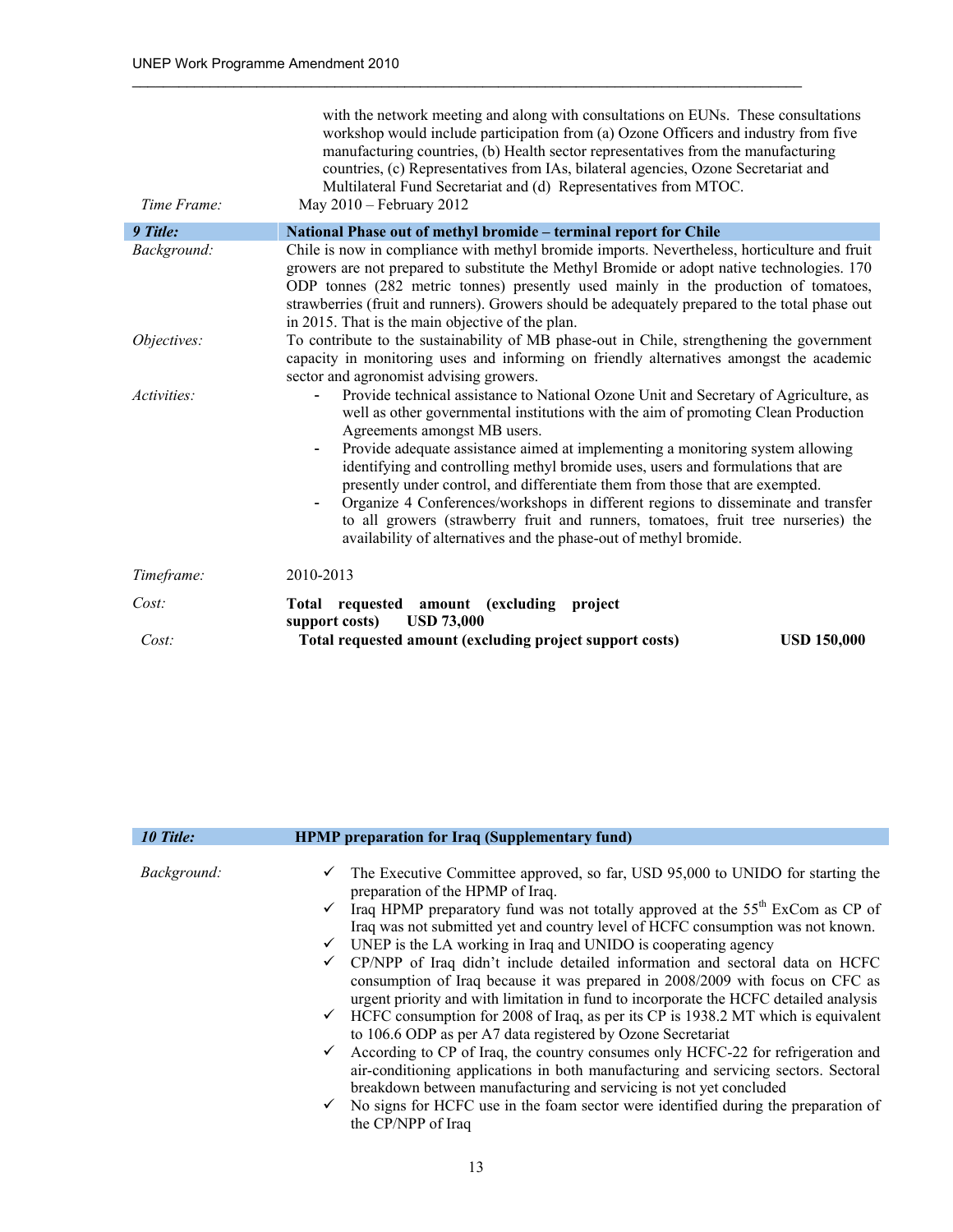|             | $\checkmark$ According to cost structure for HPMP preparation agreed by ExCom; Iraq can<br>receive USD 195,000 for the preparation of HPMP.<br>UNEP and UNIDO are in close coordination with regards to the HPMP preparation<br>$\checkmark$<br>and agreed on joint work-plan in consultation with the country.                                                                                              |
|-------------|--------------------------------------------------------------------------------------------------------------------------------------------------------------------------------------------------------------------------------------------------------------------------------------------------------------------------------------------------------------------------------------------------------------|
| Objectives: | The Objective of the project is prepare, following the HPMP Guidelines agreed by ExCom,<br>an overarching strategy for the phase of HCFC in Iraq including short, medium and long term<br>targets and with a detailed plan for the first stage of implementation which should address the<br>compliance requirements up to 2015 i.e. achieving the freeze and 10% cut of HCFC as per<br>Montreal Adjustment. |
| Activities: | 1. Carry-out a detailed survey on the HCFCs uses in Iraq which should include, but not<br>limited to, detailed information about all supply and consumptions in all different sectors<br>and subsectors as well as information on established HCFC infrastructure (existing<br>applications)                                                                                                                 |
|             | 2. Compile, review, discuss and recommend local policies and regulatory measures to<br>control the HCFC, as part of ODS or separately, and promote its phase-out and<br>replacement with zero/low GWP alternatives                                                                                                                                                                                           |
|             | Survey the availability of HCFCs alternatives and alternative technologies and provide<br>3.<br>information on economic advantages and disadvantages to alternatives.                                                                                                                                                                                                                                        |
|             | Organize relevant consultation meetings with all local authorities and stakeholders to<br>4.<br>verify and complete necessary information to finalize the HPMP strategy                                                                                                                                                                                                                                      |
|             | Develop, discuss and finalize the HPMP strategy in consultation with relevant<br>5.<br>stakeholders.                                                                                                                                                                                                                                                                                                         |
| Time Frame: | April 2010 - March 2011                                                                                                                                                                                                                                                                                                                                                                                      |
| Cost:       | <b>USD 100,000</b><br>Total requested amount (excluding project support costs)                                                                                                                                                                                                                                                                                                                               |

| 11Title:    | <b>Maldives HCFC Phase out Management Plan Implementation</b>                                                                                                                                                                                                                                                                                                                                                                                                                                                                                                                                                                                                                                                                                                                                                                                                                                                                                                                                                                                                                                                                                                                                                                                                                                                                                                                                                                  |
|-------------|--------------------------------------------------------------------------------------------------------------------------------------------------------------------------------------------------------------------------------------------------------------------------------------------------------------------------------------------------------------------------------------------------------------------------------------------------------------------------------------------------------------------------------------------------------------------------------------------------------------------------------------------------------------------------------------------------------------------------------------------------------------------------------------------------------------------------------------------------------------------------------------------------------------------------------------------------------------------------------------------------------------------------------------------------------------------------------------------------------------------------------------------------------------------------------------------------------------------------------------------------------------------------------------------------------------------------------------------------------------------------------------------------------------------------------|
| Background: | The HPMP has been formulated following the process and guidance given by the Meeting of<br>the Parties Decisions and Executive Committee (decision 53/37 and other relevant decisions).<br>HPMP preparation was started with the approval of the HPMP preparation funding by the 55th<br>Executive Committee through its Decision 55/22. UNEP was the Lead Agency with UNDP as<br>the Coordinating Agency. A HPMP initiation mission and stakeholder consultations followed<br>by a thorough survey of installed quantities and annual consumption of HCFCs in Maldives was<br>mounted to prepare a HPMP to achieve the Montreal Protocol accelerated phase-out schedule<br>(MOP Decision XIX/6) and to establish the HCFC baseline for the country, based on the<br>average consumption in 2009-2010. The survey covered the whole of Maldives and surveyors<br>physically visited and inspected more than 50 resorts and servicing workshops. The Plan is<br>developed in a two stage approach aimed at achieving complete phase-out of HCFCs by 2020<br>and keeping an allowance of 2.5 percent of the baseline consumption for meeting servicing<br>needs till 2025. The plan will impose an import ban of HCFC based equipment by 2015. The<br>country is determined to lead the race in carbon neutrality and HCFC phase-out, and become an<br>example for other developing countries by achieving very early phase-out. |
| Objectives: | To phase-out HCFCs in Maldives as per the MOP accelerated HCFC phase-out obligation, The<br>objective of the document is to seek funding to implement Stage I of the HPMP (2010-2015)                                                                                                                                                                                                                                                                                                                                                                                                                                                                                                                                                                                                                                                                                                                                                                                                                                                                                                                                                                                                                                                                                                                                                                                                                                          |
| Activities: | The planned activities and implementation of the HCFC Management Phase out Plan is<br>through:                                                                                                                                                                                                                                                                                                                                                                                                                                                                                                                                                                                                                                                                                                                                                                                                                                                                                                                                                                                                                                                                                                                                                                                                                                                                                                                                 |
|             | <b>Policy instruments</b> (Preparation and enactment of HCFC specific regulations under the new<br>Environment Act; establishment of an Import Quota System; Mandatory registration of<br>importers and pre-import authorization; Mandatory reporting by importers, introduction of<br>green tax incentives and disincentives on HCFC and HCFC containing equipment and<br>promotion of climate ozone co-benefits and limit demand of HCFC, and equipment replacement                                                                                                                                                                                                                                                                                                                                                                                                                                                                                                                                                                                                                                                                                                                                                                                                                                                                                                                                                          |